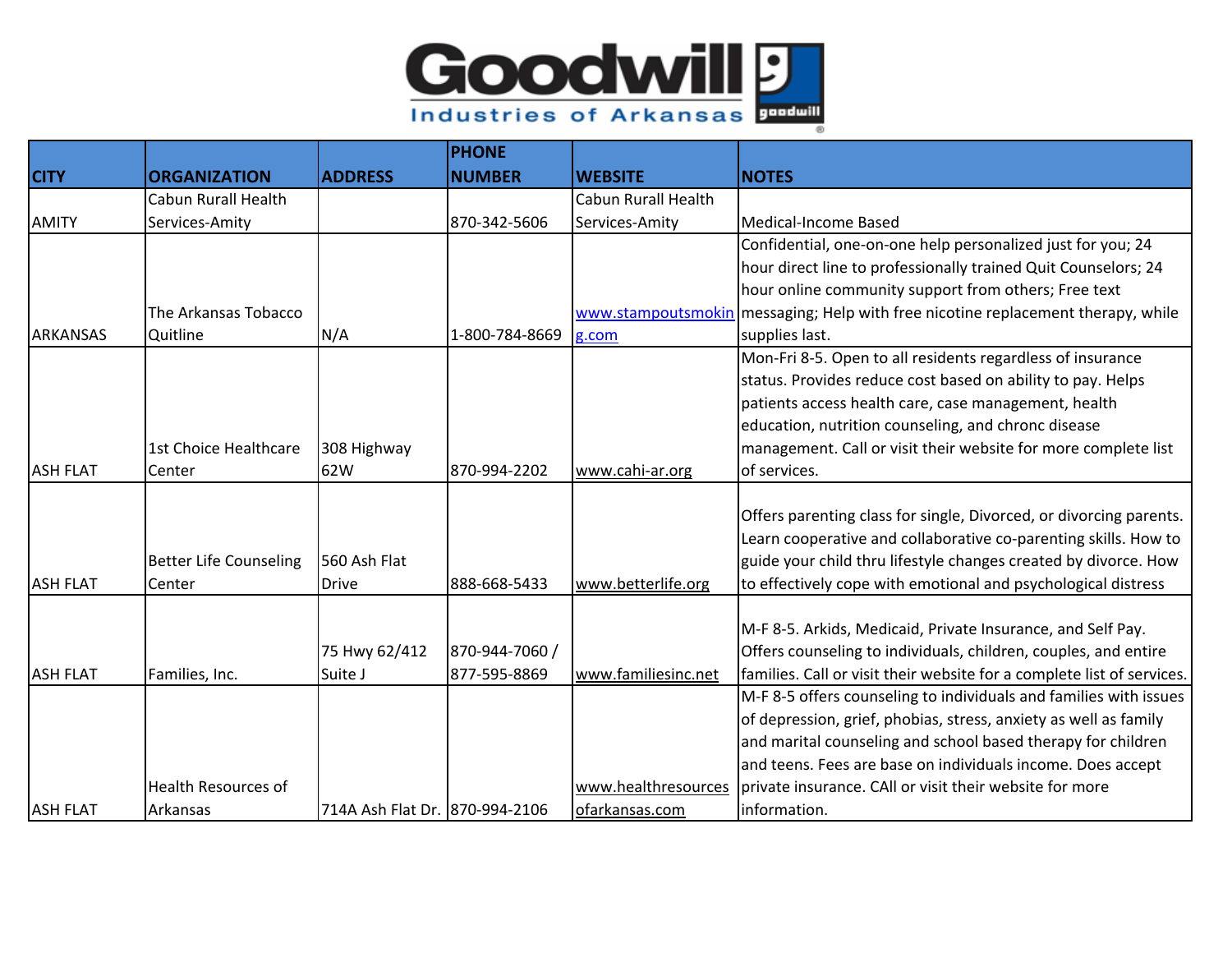

|                   |                            |                   |              |                     | M-F 8-5 offers counseling to individuals and families with issues |
|-------------------|----------------------------|-------------------|--------------|---------------------|-------------------------------------------------------------------|
|                   |                            |                   |              |                     | of depression, grief, phobias, stress, anxiety as well as family  |
|                   |                            |                   |              |                     | and marital counseling and school based therapy for children      |
|                   |                            |                   |              |                     | and teens. Fees are base on individuals income. Does accept       |
|                   | <b>Health Resources of</b> |                   |              | www.healthresources | private insurance. CAll or visit their website for more           |
| <b>AUGUSTA</b>    | Arkansas                   | 623 N. 9th St.    | 870-347-3254 | ofarkansas.com      | information.                                                      |
| <b>BALD KNOB</b>  | Arcare                     |                   | 501 941 3522 | www.arcare.net      | Dental care regardless if able to pay.                            |
|                   |                            |                   |              |                     | M-F 8-5 offers counseling to individuals and families with issues |
|                   |                            |                   |              |                     | of depression, grief, phobias, stress, anxiety as well as family  |
|                   |                            |                   |              |                     | and marital counseling and school based therapy for children      |
|                   |                            |                   |              |                     | and teens. Fees are base on individuals income. Does accept       |
|                   | <b>Health Resources of</b> |                   |              | www.healthresources | private insurance. CAll or visit their website for more           |
| <b>BATESVILLE</b> | Arkansas                   | 25 Gap Rd.        | 870-793-8900 | ofarkansas.com      | information.                                                      |
|                   |                            |                   |              |                     | M-F 8-5 offers counseling to individuals and families with issues |
|                   |                            |                   |              |                     | of depression, grief, phobias, stress, anxiety as well as family  |
|                   |                            |                   |              |                     | and marital counseling and school based therapy for children      |
|                   |                            |                   |              |                     | and teens. Fees are base on individuals income. Does accept       |
|                   | Health Resources of        |                   |              | www.healthresources | private insurance. CAll or visit their website for more           |
| <b>BATESVILLE</b> | Arkansas                   | 1355 E. Main St.  | 870-793-8900 | ofarkansas.com      | information.                                                      |
|                   |                            |                   |              |                     | Offers a free dental clinic monthly to individuals with low       |
|                   |                            |                   |              |                     | income and no insurance. Must have photo ID, proof of             |
|                   | <b>Benton Dental</b>       |                   |              |                     | residence, and proof of income. Days of the month vary. Must      |
| <b>BENTON</b>     | Associates                 | 437 Hwy 5 N.      | 501-794-4646 |                     | call to schedule appointment. Call for more information.          |
|                   |                            |                   |              |                     |                                                                   |
|                   | Harley Herman- Birch       |                   |              |                     |                                                                   |
|                   | <b>Tree Communities</b>    | 1718 Hot Springs  |              |                     | generally accepts only referrals who are residents of the State   |
| <b>BENTON</b>     | Incorporated               | <b>HWY Benton</b> | 501-315-3344 |                     | of Arkansas                                                       |
|                   |                            |                   |              |                     | Appointment required, uninsured Saline County residents           |
|                   | <b>Christian Community</b> | 220 West South    | 501-776-1703 |                     | ONLY, Must have photo ID, Call for appointments and               |
| <b>BENTON</b>     | Care Clinic                | Street            | ext 116      |                     | requirements.                                                     |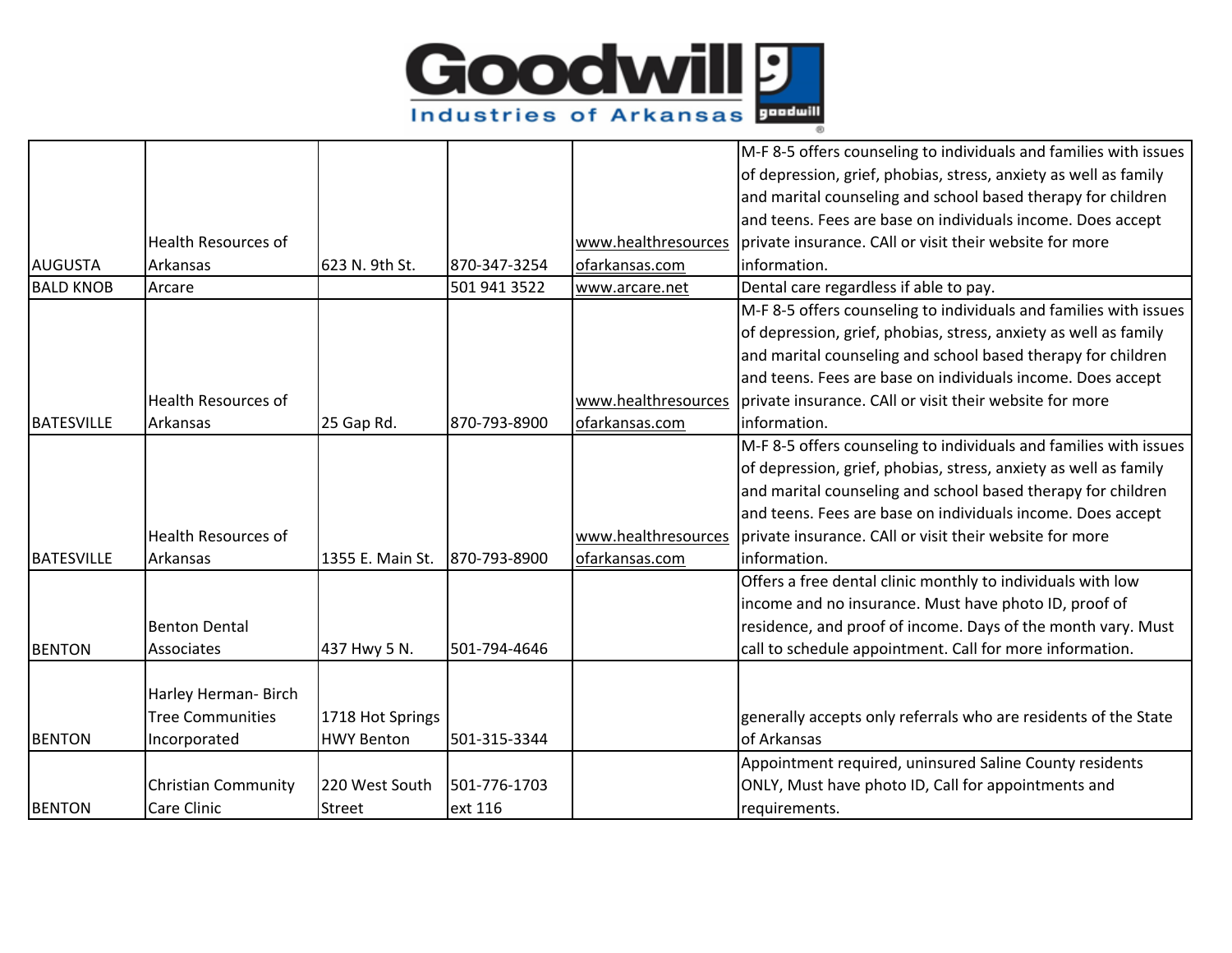

| <b>BENTONVILLE</b> | Ozark Guidence                                                    | 2508 Southeast<br>20th St | 479-273-9088 | www.ozarkguidance.o<br>rg       | M-F 8-5 offers treatment for depression, anxiety, stress, and<br>more. Programs for anger management, and counseling for<br>grief, abuse and emotional difficulties are offered.<br>Comprehensive services are available to employees of local and<br>regional businesses and their families. For adults with<br>persistent, serious mental illness a variety of services are<br>established. Call or visit their website for more information.                     |
|--------------------|-------------------------------------------------------------------|---------------------------|--------------|---------------------------------|---------------------------------------------------------------------------------------------------------------------------------------------------------------------------------------------------------------------------------------------------------------------------------------------------------------------------------------------------------------------------------------------------------------------------------------------------------------------|
| BENTONVILLE        | <b>Washington Regional</b><br>Cancer Support Home-<br>Bentonville | 2706 E. Central<br>Ave.   | 479-271-2257 | ancer-support-home-<br>services | www.wregional.com/c Free health education, early detection screening, diagnostic<br>testing, support groups, wig boutiques, and prescription<br>assistance for uninsued/underinsured individuals                                                                                                                                                                                                                                                                    |
| <b>BENTONVILLE</b> | <b>American Diabetes</b><br>Association                           | 1730 S.E.<br>Moberly Ln.  | 479-464-4121 | www.diabetes.org                | Provides diabetes information, assistance, and referrals                                                                                                                                                                                                                                                                                                                                                                                                            |
| <b>BENTONVILLE</b> | <b>Helping Hands</b>                                              | 320 Airport Rd.           | 479-273-2511 | www.helpinghandsnw<br>a.org     | Doctor visits and limited prescriptions.                                                                                                                                                                                                                                                                                                                                                                                                                            |
| <b>BENTONVILLE</b> | Alternative<br>Opportunities (Decision 602 N. Walton<br>Point)    | <b>Blvd</b>               | 479-464-1060 | www.aoinc.org                   | Substance abuse recovery providing residential and outpatient<br>treatment, counseling, family therapy, alcohol and drug<br>education, relapse prevention, connection to support groups.                                                                                                                                                                                                                                                                            |
| <b>BERRYVILLE</b>  | <b>Ozark Guidence</b>                                             | 208 Hwy 62 W.             | 870-423-2758 | rg                              | M-F 8-5 offers treatment for depression, anxiety, stress, and<br>more. Programs for anger management, and counseling for<br>grief, abuse and emotional difficulties are offered.<br>Comprehensive services are available to employees of local and<br>regional businesses and their families. For adults with<br>www.ozarkguidance.o persistent, serious mental illness a variety of services are<br>established. Call or visit their website for more information. |
|                    | Mid-South Health                                                  |                           |              |                                 |                                                                                                                                                                                                                                                                                                                                                                                                                                                                     |
| <b>BLYTHEVILLE</b> | Systems                                                           | 209 S. Lockard            | 870-763-2139 |                                 |                                                                                                                                                                                                                                                                                                                                                                                                                                                                     |
| <b>BRINKLEY</b>    | Mid-South Health<br>Systems                                       | 490 Broadmoor             | 870-734-3202 |                                 |                                                                                                                                                                                                                                                                                                                                                                                                                                                                     |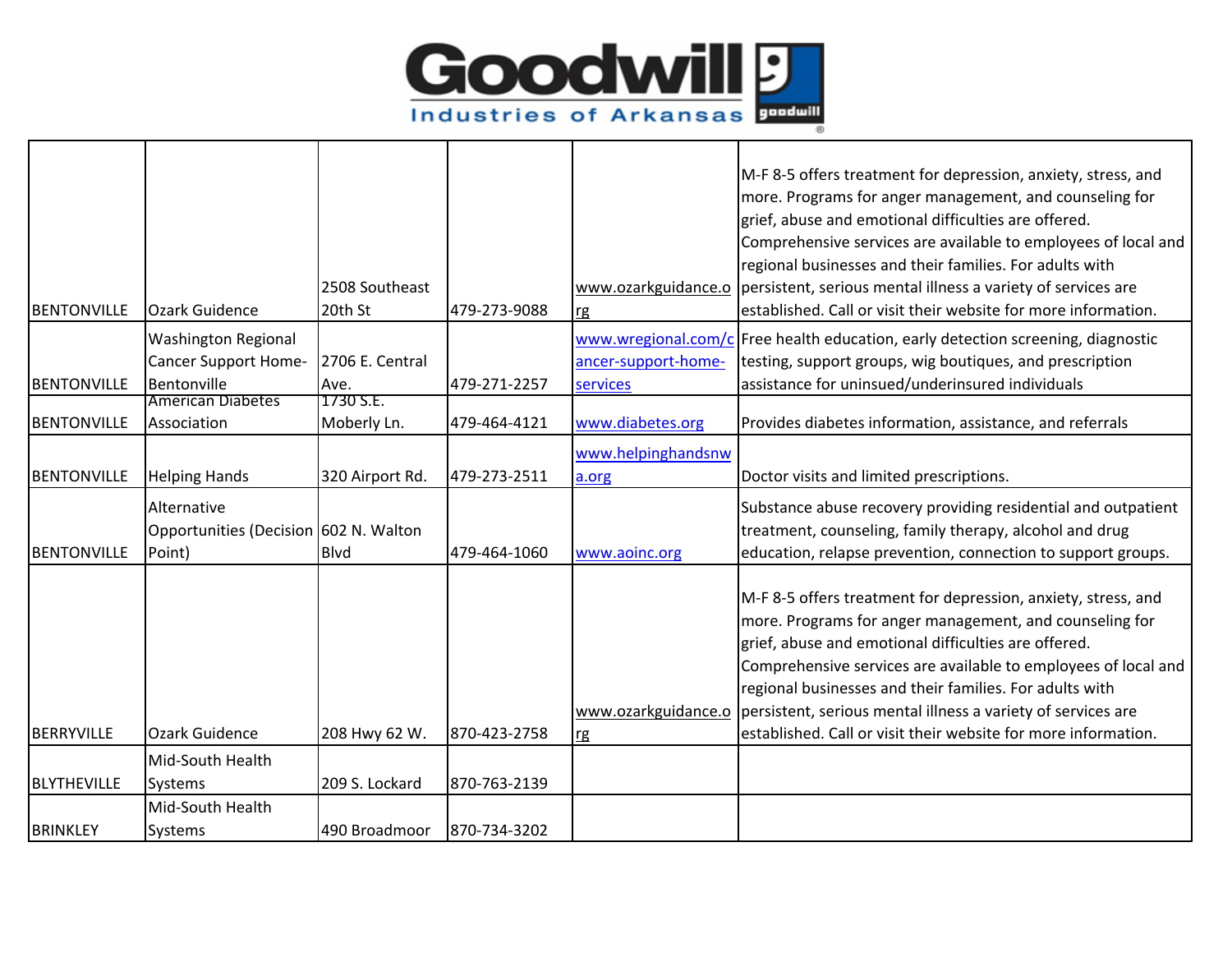

|                  |                                |                 |                |                     | 8a-5p Mon-Fri Medical care regardless if able to pay. Accepts   |
|------------------|--------------------------------|-----------------|----------------|---------------------|-----------------------------------------------------------------|
| <b>CABOT</b>     | <b>AR Care</b>                 | 614 N Grant     | 501 941 3522   | www.arcare.net      | ins., medicare, medicaid.                                       |
|                  |                                |                 |                |                     |                                                                 |
|                  |                                |                 |                |                     | M-F 830-5 offers mental health services for low income          |
|                  |                                |                 |                |                     | individuals and families. Accepts Medicaid, Medicare and        |
|                  |                                |                 |                |                     | Arkids 1st. Must have appointment, Must have photo ID and       |
|                  | <b>Professional Counseling</b> |                 |                |                     | proof of income. Also offers 24 hour assistance for emergency   |
| <b>CABOT</b>     | Associates                     | 405 N. 2nd St.  | 501-843-3503   | www.pca-ar.org      | situations. Call or visit their website for more information.   |
|                  | Mid-Delta Health               |                 |                |                     |                                                                 |
| <b>CLARENDON</b> | Systems                        |                 | 870-747-3389   |                     |                                                                 |
|                  | <b>Monroe County DHS</b>       |                 |                |                     | Medicaid, AR Kids, nutrition assistance, cash assistance, child |
| <b>CLARENDON</b> | Office                         |                 | 870-747-3329   |                     | care assistance                                                 |
|                  |                                | 811 N Creek Dr. |                |                     |                                                                 |
|                  | Arkansas State                 |                 |                |                     |                                                                 |
| <b>CONWAY</b>    |                                | Conway AR       |                |                     |                                                                 |
|                  | Department of Health           | 72033           | (501) 450-4941 |                     | Elese Brown                                                     |
|                  |                                |                 |                |                     | M-F 8-5 offers guidance and counseling to youth and their       |
|                  |                                |                 |                |                     | families. Provides educational programs aimed at preventing     |
|                  | <b>Community Services</b>      | 818 North Creek |                | www.communityservi  | child abuse, juvenile delinquency and drug and alcohol abuse.   |
| <b>CONWAY</b>    | Inc.                           | Dr.             | 501-327-9788   | ceinc.com           | Call or visit their website for more information.               |
|                  |                                |                 |                |                     | M-Thur 730-5. Arkids, Medicaid, and low income. Faulkner and    |
|                  |                                | 830 North Creek |                | www.conwayinterfait | surrounding Counties only. Call or visit their website for a    |
| <b>CONWAY</b>    | Conway Interfaith Clinic Drive |                 | 501-932-0559   | hclinic.org         | complete list of services.                                      |
|                  |                                |                 |                |                     | M-Th 8-530, Fri 8-430 offers professional counseling on an      |
|                  |                                |                 |                |                     | outpatient basis for individuals and families who have          |
|                  |                                |                 |                |                     | emotional and learning problems, and marital difficulties.      |
|                  | <b>Counseling Associates</b>   | 350 Salem Rd.   |                |                     | Accepts Medicaid, Medicare, and offers sliding fee scale to low |
| <b>CONWAY</b>    | Inc                            | Suite 1         | 501-329-5508   | www.caiinc.org      | income. Call or visit their website for more information.       |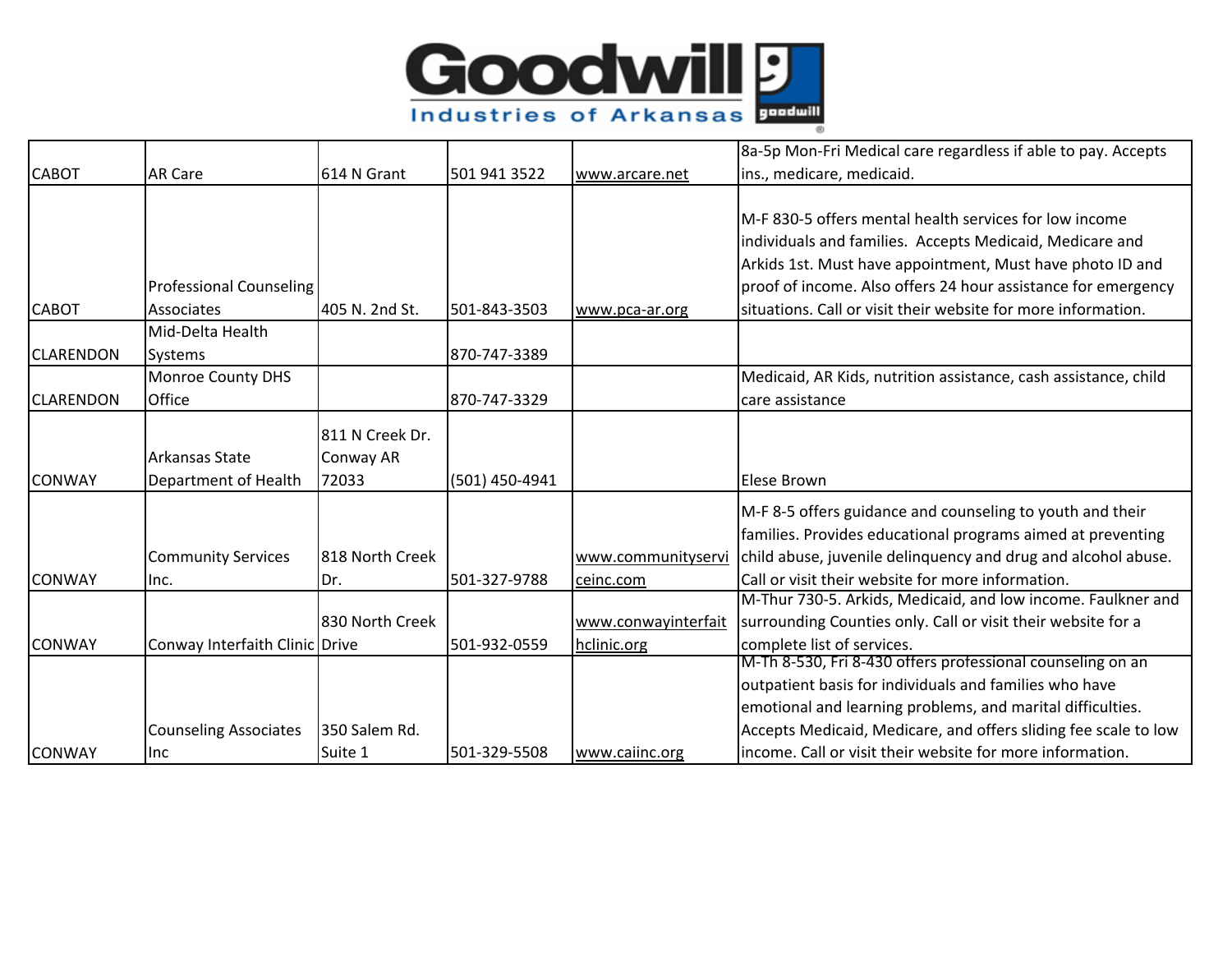

|                |                               |                  |                |                   | M-F 8-5 8-5 offers individual psychotherapy, family                                 |
|----------------|-------------------------------|------------------|----------------|-------------------|-------------------------------------------------------------------------------------|
|                |                               |                  |                |                   | psychotherapy, group psuchotherapy for children, adolescents                        |
|                |                               |                  |                |                   | and out adult clients, medication management, school-based                          |
|                |                               |                  |                |                   | services and nursing home services. Offers day treatment in a                       |
|                |                               |                  |                |                   | structed behavioral setting. Accepts Medicaid, MEdicare, and                        |
|                | Day Spring Behaviotal         |                  |                |                   | Self Pay is based on a sliding scale. Call or visit their website for               |
| <b>CONWAY</b>  | <b>Health Services</b>        | 1270 Bruce St.   | 501-336-0100   | www.aoinc.org     | more information.                                                                   |
|                |                               |                  |                |                   | M-F 8-5 offers assistance to low income and in need of                              |
|                |                               |                  |                |                   | counseling. Depression, Anger Management, Substance Abuse,                          |
|                |                               | 801 S. German    |                |                   | www.helpingfamiliesfi Anxiety, Couples Counseling, Stress Management. Call or visit |
| <b>CONWAY</b>  | <b>Family Services Agency</b> | Lane Suite 101   | 501-450-9399   | rst.org           | their website for more information.                                                 |
|                |                               |                  |                |                   |                                                                                     |
|                |                               |                  |                |                   | 1st & 3rd Tue & Thur 530-730 of every month offers health                           |
|                |                               |                  |                |                   | clinic to low income and individuals in Conway County who                           |
|                |                               |                  |                |                   | cannot afford health insurance. Must have photo ID, proof of                        |
|                | <b>Conway County</b>          | 1212 W Childress |                |                   | residence and proof of income. Must call and schedule an                            |
| <b>CONWAY</b>  | Christian Clinic              | St East B Wing   | 501-354-4411   | www.aaclinics.org | appointment. Call or visit their website for more information.                      |
|                |                               |                  |                |                   | M-F 8-5, Sat 9-4. Open to all residents regardless of insurance                     |
|                |                               |                  |                |                   | status. Provides reduce cost based on ability to pay. Helps                         |
|                |                               |                  |                |                   | patients access health care, case management, health                                |
|                |                               |                  |                |                   | education, nutrition counseling, and chronc disease                                 |
|                |                               | 1300 Creason     |                |                   | management. Call or visit their website for more complete list                      |
| <b>CORNING</b> | <b>Family Medical Center</b>  | Road             | 870-857-3399   | www.cahi-ar.org   | of services.                                                                        |
|                | Mid-South Health              | 602 David,       |                |                   |                                                                                     |
| <b>CORNING</b> | <b>Systems</b>                | Corning          | 870-857-3655   | www.mshs.org      |                                                                                     |
|                |                               |                  |                |                   |                                                                                     |
|                |                               |                  |                |                   | Provides medical, dental (Extractions only), Optometry (can                         |
|                |                               |                  |                |                   | receive free eye glasses), mental health services, Physical                         |
| <b>EUREKA</b>  |                               | 4004 E Van       |                |                   | www.echofreeclinic.or Therapy, Community services, Medication assistance, Spanish   |
| <b>SPRINGS</b> | <b>ECHO Free Clinic</b>       | Buren            | (479) 253-5547 | g/                | translation available, and Spiritual services.                                      |
| FAYETTEVILLE   | <b>Planned Parenthood</b>     | 124 E Township   | 479-442-7791   |                   | Medical                                                                             |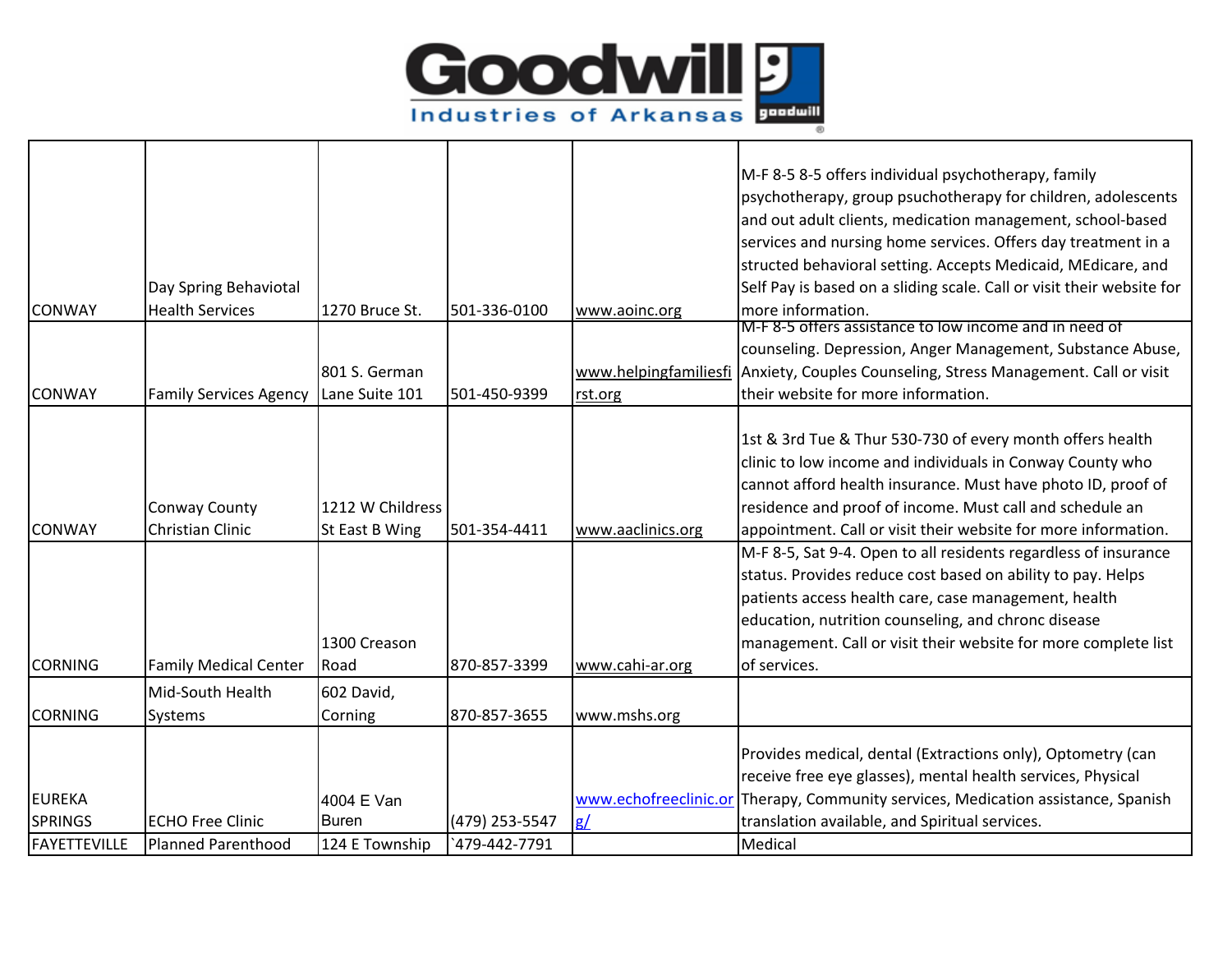

|                     | <b>NWAR Free Health and</b>          |                                 |              |                           |                                                                                                                                                                                                                                  |
|---------------------|--------------------------------------|---------------------------------|--------------|---------------------------|----------------------------------------------------------------------------------------------------------------------------------------------------------------------------------------------------------------------------------|
| <b>FAYETTEVILLE</b> | <b>Dental Clinic</b>                 | 10 South College   479-444-7548 |              |                           | Medical/Prescription                                                                                                                                                                                                             |
|                     | Health Dept of                       |                                 |              |                           |                                                                                                                                                                                                                                  |
| <b>FAYETTEVILLE</b> | <b>Washington County</b>             | 3270 Wimberly                   | 479-521-8181 |                           | Medical                                                                                                                                                                                                                          |
|                     | Fayetteville Youth                   | 2350 Old                        |              |                           |                                                                                                                                                                                                                                  |
| FAYETTEVILLE        | Dental Program                       | Farmington RD                   | 479-444-3058 |                           | Medical                                                                                                                                                                                                                          |
|                     |                                      |                                 |              |                           |                                                                                                                                                                                                                                  |
| FAYETTEVILLE        | Crisis Pregnancy Center 322 Maple St |                                 | 479-521-2834 |                           | Medical                                                                                                                                                                                                                          |
|                     | Arkansas Baptist<br>Childrens Home / |                                 |              |                           | Offers Counseling for married couples and families. Grief<br>Counseling, Addiction Counseling for drug, alcohol, and sex.<br>Charge is based on a sliding scale. No fee for first visit. Call or                                 |
| <b>FAYETTEVILLE</b> | <b>Counseling Service</b>            |                                 | 479-521-1296 | www.abchomes.org          | lvisit their website for more information                                                                                                                                                                                        |
|                     | Cooperative Emergency 1649 E.        |                                 |              |                           | M-F 1-3 offers assistance with prescriptions. Will help 1X every                                                                                                                                                                 |
| FAYETTEVILLE        | Outreach                             | Huntsville Rd.                  | 479-444-7500 |                           | 6 months. Call for more information.                                                                                                                                                                                             |
| <b>FAYETTEVILLE</b> | Life Source                          | 600 S School                    | 479-521-4000 |                           | M-F 8-5 offers counseling to individuals and families. Call for<br>more information.                                                                                                                                             |
| FAYETTEVILLE        | Loving Choices                       |                                 | 479-521-6677 | www.lovingchoices.or<br>g | Mon-Thur 8-430 provides free and confidential services to help<br>with pregnancy and other reproductive health issues including<br>pregnancy tests, ultrasounds, STD testing and abortion<br>information Testing for Women ONLY. |
|                     | <b>Welcome Health Free</b>           |                                 |              |                           | Dental 1st Wed at 830 Fee Based Income \$0-\$15 Call for more                                                                                                                                                                    |
| <b>FAYETTEVILLE</b> | <b>Dental Clinic</b>                 | 1100 N. Woolsey 479-444-7548    |              |                           | information,                                                                                                                                                                                                                     |
|                     | <b>Welcome Health Free</b>           |                                 |              |                           | Medical appt call Tue - Fri 830-1030 Fee Based Income \$0-\$15                                                                                                                                                                   |
| FAYETTEVILLE        | <b>Health Clinic</b>                 | 1100 N. Woolsey 479-444-7548    |              |                           | Call for more information.                                                                                                                                                                                                       |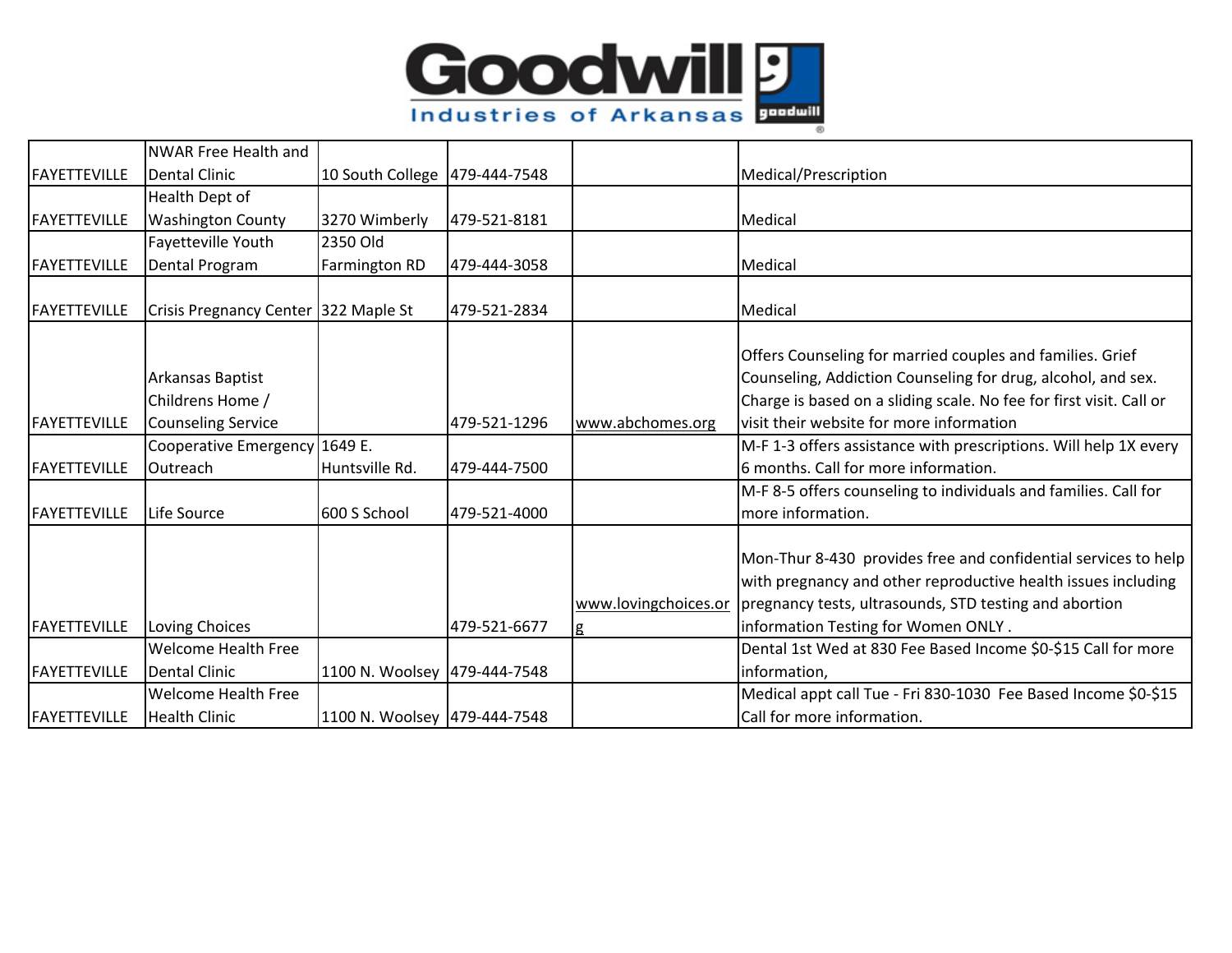

|                     |                                       |                              |              |                     | M-F 8-5 offers treatment for depression, anxiety, stress, and                    |
|---------------------|---------------------------------------|------------------------------|--------------|---------------------|----------------------------------------------------------------------------------|
|                     |                                       |                              |              |                     | more. Programs for anger management, and counseling for                          |
|                     |                                       |                              |              |                     | grief, abuse and emotional difficulties are offered.                             |
|                     |                                       |                              |              |                     | Comprehensive services are available to employees of local and                   |
|                     |                                       |                              |              |                     | regional businesses and their families. For adults with                          |
|                     |                                       |                              |              |                     | www.ozarkguidance.o persistent, serious mental illness a variety of services are |
| FAYETTEVILLE        | <b>Ozark Guidence</b>                 | 60 W Sunbridge               | 479-695-1240 | rg                  | established. Call or visit their website for more information.                   |
|                     |                                       |                              |              |                     |                                                                                  |
|                     |                                       |                              |              |                     | Mon-Fri 8-11 and 12-4 Ages 4-21 ARKids or Medicaid. Must                         |
| FAYETTEVILLE        | Sunshine Clinic                       | 2901 Zion Rd                 | 479-251-7000 |                     | have photo ID and proof of income. Call for more information.                    |
|                     | <b>Washington Co Health</b>           |                              |              |                     |                                                                                  |
| <b>FAYETTEVILLE</b> | Dept                                  | 3270 N Wimberly 479-521-8181 |              |                     | Mon-Fri 8-430                                                                    |
|                     | <b>Washington Regional</b>            |                              |              |                     | www.wregional.com/c Free health education, early detection screening, diagnostic |
|                     | <b>Cancer Support Home-</b>           | 1101 N. Woolsey              |              | ancer-support-home- | testing, support groups, wig boutiques, and prescription                         |
| <b>FAYETTEVILLE</b> | Fayetteville                          | Ave.                         | 479-521-8024 | services            | assistance for uninsued/underinsured individuals                                 |
|                     | <b>Diabetes</b>                       |                              |              |                     |                                                                                  |
|                     | Empowerment                           | 1225 N. College              |              |                     | Provides group diabetes self-management training and                             |
| <b>FAYETTEVILLE</b> | <b>Education Program</b>              | Ave.                         | 479-713-8691 | wibing@uams.edu     | education in a 6 week program                                                    |
|                     |                                       |                              |              |                     |                                                                                  |
|                     |                                       |                              |              |                     | Free medical clinic serving Marshallese patients with diabetes                   |
|                     |                                       |                              |              |                     | (only). Located on the 1st floor, library entrance of UAMS NW                    |
|                     | North Street Clinic -                 | 1125 N. College              |              | Email:              | on North St. Medication assistance and referrals also available.                 |
| <b>FAYETTEVILLE</b> | <b>UAMS NW</b>                        | Ave.                         | 479-713-8702 | achang@uams.edu     | Appointments on Thursdays only. Call for appointment.                            |
|                     | Vantage Point Behavior 4253 Crossover |                              |              | www.vantagepointnw  | Offers detox treatment and counseling for individuals struggling                 |
| <b>FAYETTEVILLE</b> | Health                                | Rd.                          | 479-521-5731 | a.com               | with substance abuse addiction.                                                  |
|                     |                                       |                              |              |                     |                                                                                  |
|                     |                                       |                              |              |                     | Provides outpatient therapy and counseling, residential                          |
|                     |                                       |                              |              |                     | substance abuse treatment, emergency shelters, academic and                      |
|                     |                                       | 4151 N.                      |              | www.youthbridge.co  | social support, and a therapeutic group home. Shelter available                  |
| FAYETTEVILLE        | Youth Bridge                          | Crossover Rd.                | 479-521-1532 | m                   | for youth ages 12-17. Can stay up to 6 months based on needs.                    |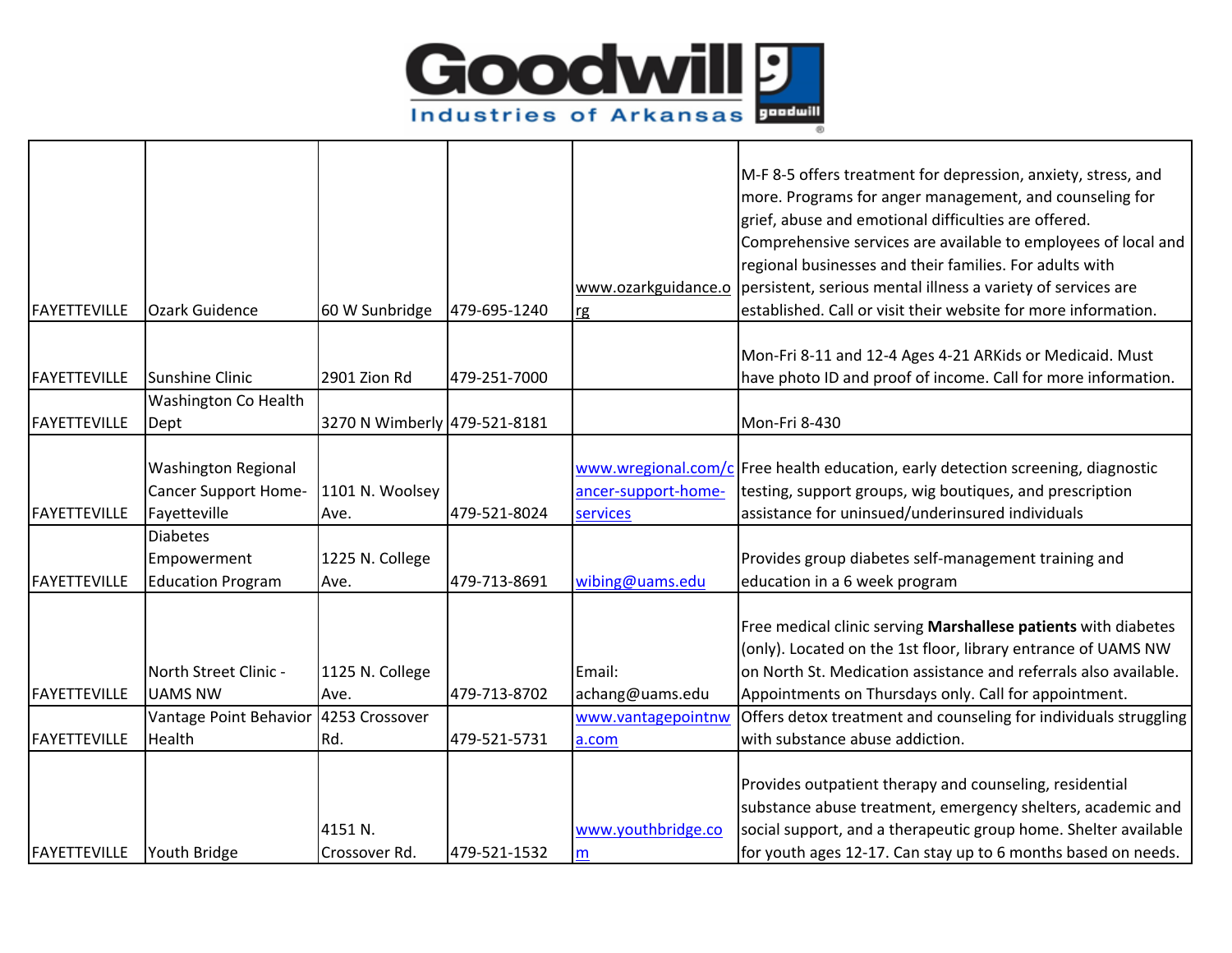

|                     |                                         |                                |                |                     | Accepts: Uninsured, underinsured, Insurance and Medicaid. No                    |
|---------------------|-----------------------------------------|--------------------------------|----------------|---------------------|---------------------------------------------------------------------------------|
|                     |                                         |                                |                |                     | one turned away due to the inability to pay. Services: Women's                  |
|                     |                                         |                                |                |                     | health, Mens health, medical, family planning, sexually                         |
|                     |                                         |                                |                |                     | transmitted diseases (STD) testing, HIV/AIDS testing, pregnancy,                |
|                     | Planned Parenthood of 3729 N.           |                                |                |                     | sexually transmitted diseases treatment, Immunizations,                         |
| <b>FAYETTEVILLE</b> | the Heartland                           | Crossover St. 107 855-841-7526 |                |                     | Hepatitis C testing.                                                            |
|                     |                                         |                                |                |                     | Open Monday-Friday, 8:00-5:00 pm. Ongoing treatment for                         |
|                     | <b>UAMS Northwest</b>                   |                                |                |                     | chronic conditions such as asthma, diabetes, hypertension, and                  |
|                     | Family Medical Center - 1125 N. College |                                |                |                     | www.uamsfamilymedi arthritis. Pediatric care, senior health, and women's health |
| FAYETTEVILLE        | Fayetteville                            | Ave.                           | 479-713-8000   | calcenters.com      | services available.                                                             |
|                     |                                         |                                |                |                     | Accepts: Uninsured, Underinsured, Insurance, Medicare,                          |
|                     |                                         |                                |                |                     | Medicaid. Women's health, social services, pediatric, OB/GYN,                   |
|                     |                                         | 2894 McKee                     |                |                     | Medical, Health Education/Nutrition, Dental, HIV/AIDS                           |
| <b>FAYETTEVILLE</b> | Fayetteville - Arcare                   | Circle                         | 888-845-8884   |                     | Treatment.                                                                      |
|                     |                                         |                                |                |                     | A faith-based organizations that provides counseling, consulting                |
|                     |                                         | 2894 N. McKee                  |                | www.thejoshuacenter | and training to individuals, families, businesses and                           |
| <b>FAYETTEVILLE</b> | The Joshua Center                       | Circle                         | 479-268-4557   | .com                | organizations.                                                                  |
|                     | VA Substance Abuse                      | 1100 N. College                |                |                     |                                                                                 |
| <b>FAYETTEVILLE</b> | Assistance                              | Ave.                           | 479-443-4301   |                     | 'SUD" Intensive Outpatient Treatment                                            |
|                     | Mid-South Health                        | 4451 N.                        |                |                     |                                                                                 |
| <b>FORREST CITY</b> | <b>Systems</b>                          | Washington                     | 870-630-3848   |                     |                                                                                 |
|                     |                                         |                                |                |                     |                                                                                 |
|                     | Mercy Clinic Cardiology 1102 SW Jackson |                                |                |                     | Accepts: Uninsured, Underinsured, Insurance, Medicare,                          |
| <b>GRAVETTE</b>     | Gravette                                | St.                            | 479-338-4400   |                     | Medicaid. Services: Specialist medical services.                                |
|                     |                                         |                                |                |                     | Accepts: Uninsured, Underinsured, Insurance, Medicare,                          |
|                     |                                         | 1101 Jackson St.               |                |                     | Medicaid. Services: Pediatric, Counseling/Mental Health,                        |
| <b>GRAVETTE</b>     | <b>OCH of Gravette Clinic</b>           | SW                             | 479-787-5221   |                     | Medical                                                                         |
|                     | Mid-South Health                        |                                |                |                     |                                                                                 |
| <b>HELENA</b>       | Systems                                 | 801 Newman Dr. 870-338-3900    |                |                     |                                                                                 |
|                     | Arkansas Association of                 |                                |                |                     |                                                                                 |
| <b>HOPE</b>         | <b>Chartiable Clinics</b>               | Hope, Ar                       | (870) 777-8975 |                     | low cost or free health and medical care from clinics                           |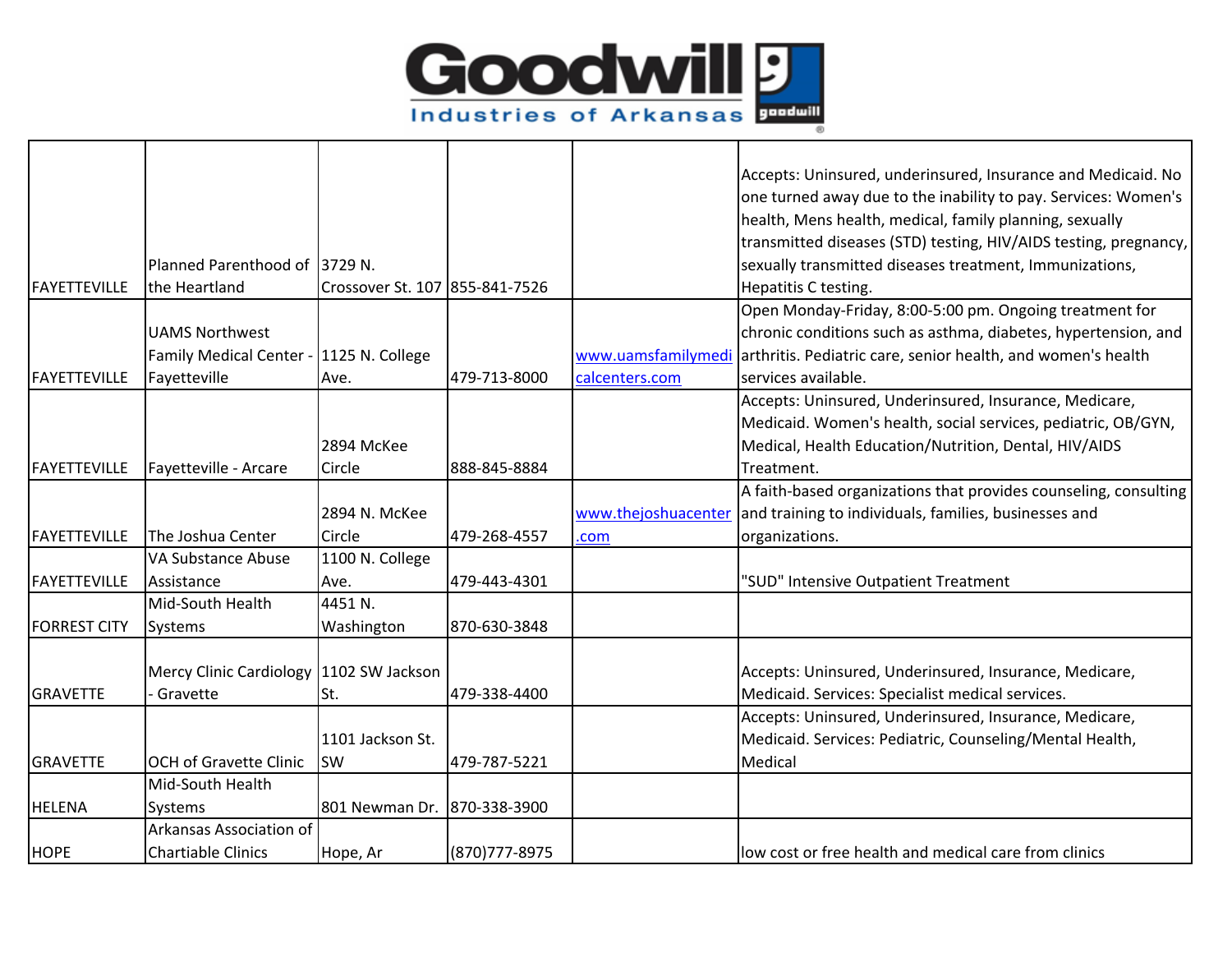

|                    | Arkansas Department           |                    |                 |                     |                                                                  |
|--------------------|-------------------------------|--------------------|-----------------|---------------------|------------------------------------------------------------------|
|                    | of Health-Center for          | 808 W. 5th St      | Hope-(870) 777- |                     |                                                                  |
| <b>HOPE</b>        | Local Public Health           | Hope, AR 71801     | 2191            |                     | low cost or free health and medical care from clinics            |
|                    | Cabun Rural Health            |                    |                 |                     |                                                                  |
|                    | Services-Hope                 |                    |                 |                     |                                                                  |
|                    | Migrant/Community             |                    |                 |                     |                                                                  |
| <b>HOPE</b>        | <b>Health Center</b>          | Hope, Ar           | (870) 777-8420  |                     | call for information on medical services                         |
|                    |                               |                    |                 |                     |                                                                  |
|                    |                               | 1801 Central, Ste  |                 |                     |                                                                  |
| <b>HOT SPRINGS</b> | AIDS clinic                   | C Hot Springs      | 501-623-5598    | <b>AIDS</b> clinic  | HIV/AIDS meidcal assistance- M-F 8-4                             |
|                    |                               | 115 Liberty St     |                 |                     | Pregnancy Test, Pre-Post Natal, Parenting Classes, Anger         |
| <b>HOT SPRINGS</b> | <b>Change Point</b>           | <b>Hot Springs</b> | 501-624-2273    | <b>Change Point</b> | Management                                                       |
|                    |                               |                    |                 |                     |                                                                  |
|                    | <b>Center for Arkansas</b>    | 100 Greenwood      |                 |                     |                                                                  |
| <b>HOT SPRINGS</b> | <b>Legal Services</b>         | Ave                | 501-624-2591    |                     | must call 1-800-950-5817 first to make sure you are eligible     |
|                    |                               |                    |                 |                     |                                                                  |
|                    | <b>Community Services-</b>    | 600 W Grand Ave    |                 |                     |                                                                  |
| <b>HOT SPRINGS</b> | <b>Medical Transportation</b> | <b>Hot Springs</b> | 501-624-5724    |                     | $M-F$                                                            |
|                    |                               |                    |                 |                     |                                                                  |
|                    |                               |                    |                 |                     | Medical/dental/vision services for the uninsured and case        |
|                    |                               |                    |                 |                     | management for emergent and long term needs M-F 9-5 by           |
|                    |                               |                    |                 |                     | appointment only. Incom based medical for people with no         |
|                    | Cooperative Christian         | 133 Arbor St Hot   |                 |                     | insurance T-Th/9-4. Dental Extraction and Gynocological clinic   |
| <b>HOT SPRINGS</b> | Ministries and Clinic         | Springs            | 501-318-1153    |                     | by appt 2nd and 4th Wed of every month/6-8pm                     |
|                    |                               |                    |                 |                     | Free medical and dental insurance for kids under 19, no          |
|                    |                               |                    |                 |                     | deductible or premium, possible co-payment of \$5-\$10; must re- |
|                    |                               |                    |                 |                     | enroll every year. Must meet income guidelines; application      |
| <b>HOTLINE</b>     | Arkids 1st                    | Visit local DHS    | 1-800-474-8275  |                     | available online.                                                |
|                    |                               |                    |                 |                     | Support for people living with and affected by HIV/AIDS in       |
| <b>HOTLINE</b>     | <b>HIV Arkansas</b>           |                    | 888-802-3332    |                     | NWA.                                                             |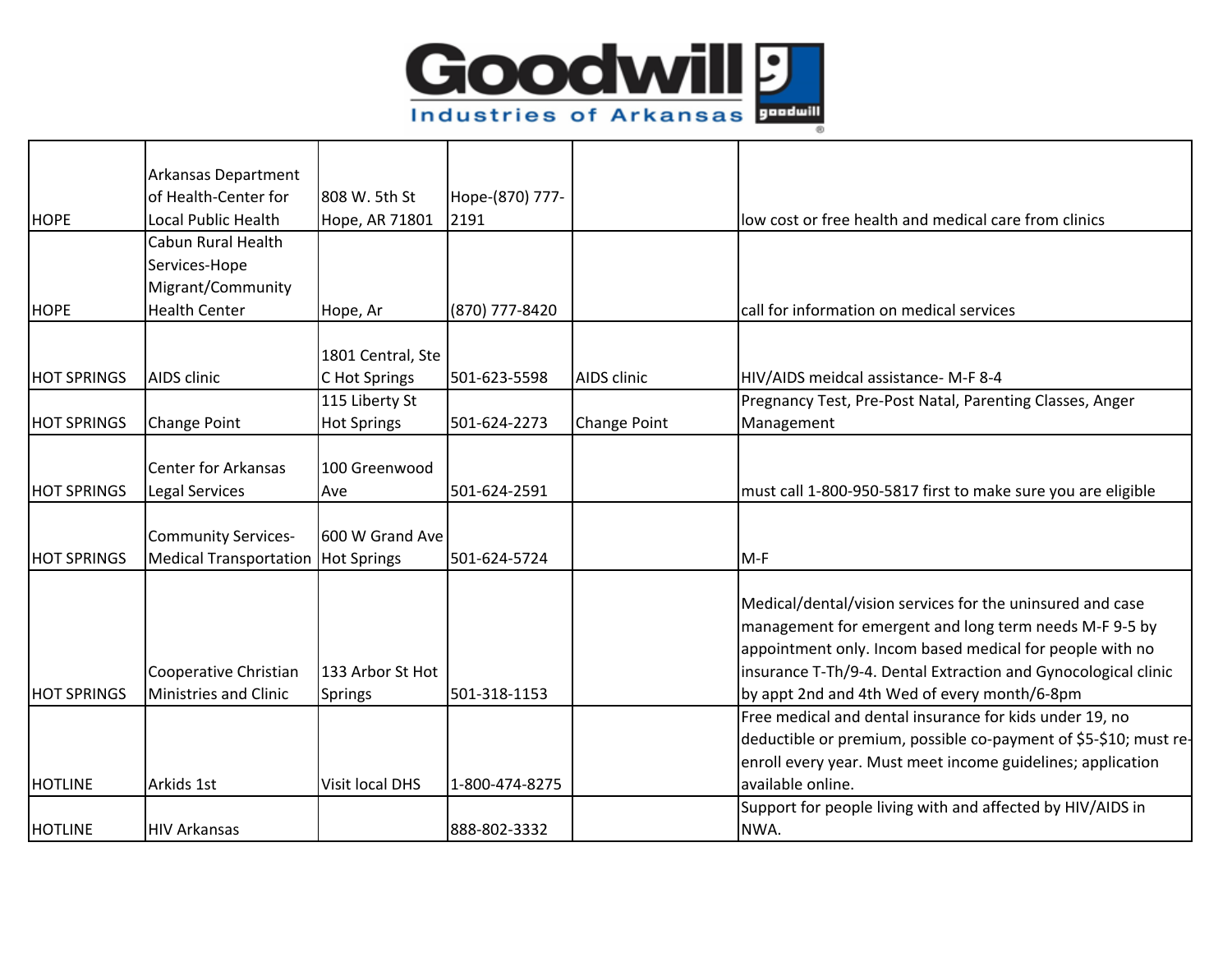

| <b>HUNTSVILLE</b>   | <b>Ozark Guidence</b>                        | 1104 N. College<br>St.      | 479-738-2878   | rg                  | M-F 8-5 offers treatment for depression, anxiety, stress, and<br>more. Programs for anger management, and counseling for<br>grief, abuse and emotional difficulties are offered.<br>Comprehensive services are available to employees of local and<br>regional businesses and their families. For adults with<br>www.ozarkguidance.o   persistent, serious mental illness a variety of services are<br>established. Call or visit their website for more information. |
|---------------------|----------------------------------------------|-----------------------------|----------------|---------------------|-----------------------------------------------------------------------------------------------------------------------------------------------------------------------------------------------------------------------------------------------------------------------------------------------------------------------------------------------------------------------------------------------------------------------------------------------------------------------|
|                     |                                              |                             |                |                     | M-F 8-5. Arkids, Medicaid, Private Insurance, and Self Pay.                                                                                                                                                                                                                                                                                                                                                                                                           |
|                     |                                              |                             | 501-982-5000 / |                     | Offers counseling to individuals, children, couples, and entire                                                                                                                                                                                                                                                                                                                                                                                                       |
| <b>JACKSONVILLE</b> | Families, Inc.                               | 1200 James St.              | 877-595-8869   | www.familiesinc.net | families. Call or visit their website for a complete list of services.                                                                                                                                                                                                                                                                                                                                                                                                |
|                     | <b>McArthur Church</b>                       | 3501 John                   |                |                     |                                                                                                                                                                                                                                                                                                                                                                                                                                                                       |
| <b>JACKSONVILLE</b> | <b>Celebrate Recovery</b>                    | Harden Dr                   | 501 982 1136   |                     | Any Addiction Welcomed! Tue 630pm, Fri 700P                                                                                                                                                                                                                                                                                                                                                                                                                           |
| <b>JACKSONVILLE</b> | <b>Professional Counseling</b><br>Associates | 1109 Burman                 | 501-982-7515   | www.pca-ar.org      | M-F 830-5 offers mental health services for low income<br>individuals and families. Accepts Medicaid, Medicare and<br>Arkids 1st. Must have appointment, Must have photo ID and<br>proof of income. Also offers 24 hour assistance for emergency<br>situations. Call or visit their website for more information.                                                                                                                                                     |
|                     |                                              |                             |                |                     |                                                                                                                                                                                                                                                                                                                                                                                                                                                                       |
|                     |                                              | 2901 Washington             |                |                     |                                                                                                                                                                                                                                                                                                                                                                                                                                                                       |
| <b>JONESBORO</b>    | <b>AA</b>                                    | Spur                        | 870 933 1518   |                     | AA Meetings 7 days a week. Call for meeting times.                                                                                                                                                                                                                                                                                                                                                                                                                    |
| <b>JONESBORO</b>    | <b>AL A Teen</b>                             | 200 W Matthews 870-933-1518 |                |                     | <b>Offers Meetings Call for Meeting Times</b>                                                                                                                                                                                                                                                                                                                                                                                                                         |
| <b>JONESBORO</b>    | <b>Alcoholics Anonymous</b>                  | 2901 Washington<br>Spur     | 870-933-1518   |                     | <b>Offers Meetings Call for Meeting Times</b>                                                                                                                                                                                                                                                                                                                                                                                                                         |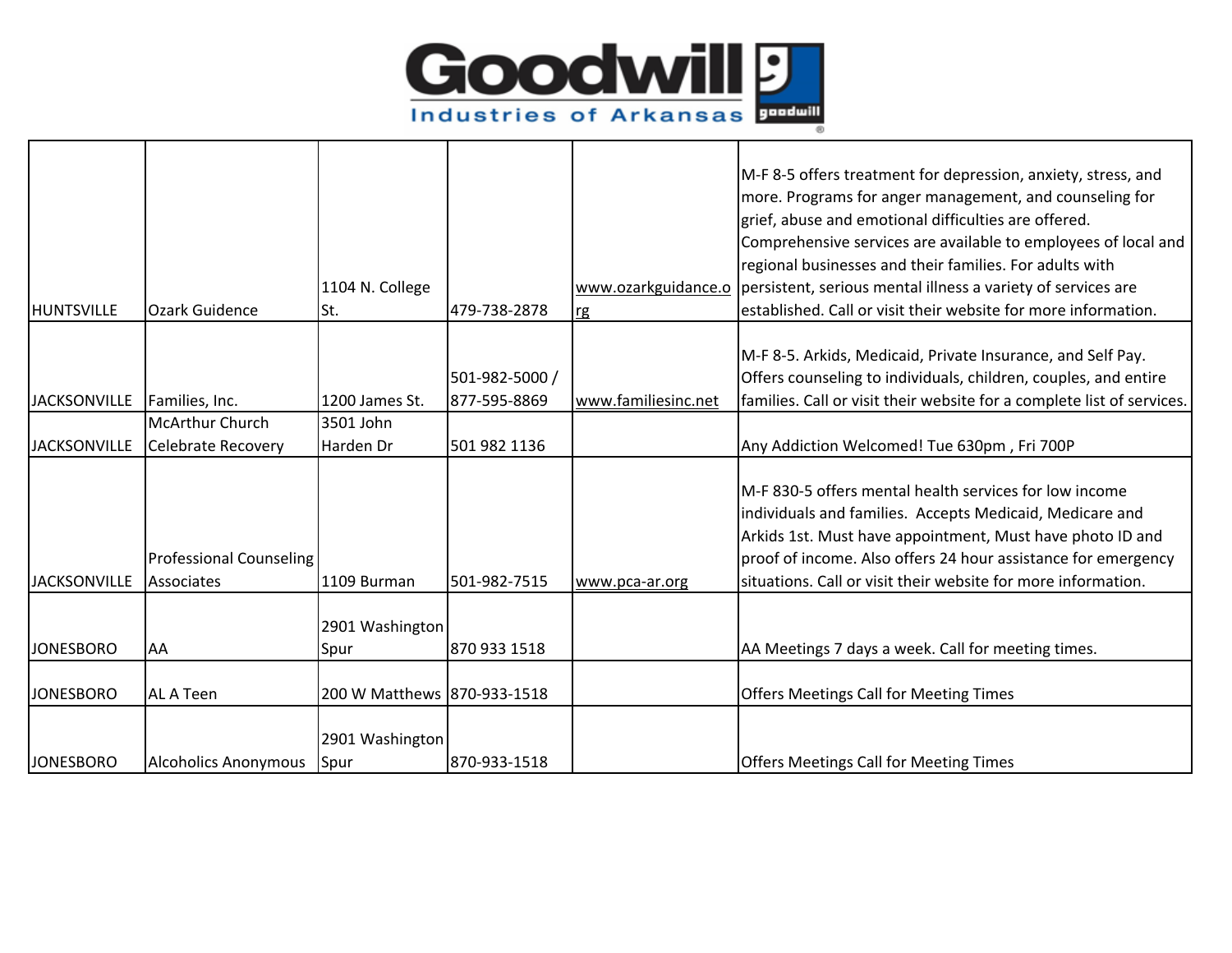

|                  |                                      |                    |                |                     | Offers Counseling for married couples and families. Grief              |
|------------------|--------------------------------------|--------------------|----------------|---------------------|------------------------------------------------------------------------|
|                  | Arkansas Baptist                     |                    |                |                     | Counseling, Addiction Counseling for drug, alcohol, and sex.           |
|                  | Childrens Home /                     |                    |                |                     | Charge is based on a sliding scale. No fee for first visit. Call or    |
| <b>JONESBORO</b> | <b>Counseling Service</b>            |                    | 870-935-5134   | www.abchomes.org    | visit their website for more information                               |
|                  |                                      |                    |                |                     | A Christian based organization that offers help to children and        |
|                  |                                      |                    |                |                     | families thru its boys ranch, Jonesboro Family Care Home,              |
|                  | Arkansas Baptist Family 2100 Stadium |                    |                |                     | Promise House Maternity Care, Emergency Receiving Homes,               |
| <b>JONESBORO</b> | & Child Care Services                | Blvd               | 870-935-5134   | www.abchomes.org    | and Counseling Services.                                               |
|                  |                                      |                    |                |                     | Offers Counseling services for registered students of ASU ONLY         |
|                  |                                      |                    |                |                     | with personal, career, or any issues that the student is having.       |
| <b>JONESBORO</b> | <b>ASU Counseling Center</b>         | 101 N Caraway      | 870-972-2318   | www.astate.edu      | Call or visit their website                                            |
|                  |                                      |                    |                |                     |                                                                        |
|                  |                                      |                    |                |                     | Offers parenting class for single, Divorced, or divorcing parents.     |
|                  |                                      |                    |                |                     | Learn cooperative and collaborative co-parenting skills. How to        |
|                  | <b>Better Life Counseling</b>        | 1605 James         |                |                     | guide your child thru lifestyle changes created by divorce. How        |
| <b>JONESBORO</b> | Center                               | <b>Street</b>      | 888-668-5433   | www.betterlife.org  | to effectively cope with emotional and psychological distre            |
|                  | Crowley's Ridge                      |                    |                |                     | Offers medically supervised detoxification, residental or              |
|                  | Development Council                  | 2401 Fox           |                |                     | outpatient treatment. Call or visit their webisite for complete        |
| <b>JONESBORO</b> | Inc.                                 | <b>Meadow Lane</b> | 870-802-7100   | www.crdcnea.org     | list of services.                                                      |
|                  |                                      |                    |                |                     | M-F 8-430 offer In Home Health Care to low income and                  |
|                  |                                      |                    |                |                     | individuals who need healthcare in their homes. Must have a            |
|                  | <b>Extended Family Home</b>          | 2710 Phillips      |                |                     | written order by your doctor. Accepts Medicaid and Medicare.           |
| <b>JONESBORO</b> | Care                                 | <b>Drive</b>       | 870-932-7463   |                     | Call for more information,                                             |
|                  |                                      |                    |                |                     |                                                                        |
|                  |                                      |                    |                |                     | M-F 8-5. Arkids, Medicaid, Private Insurance, and Self Pay.            |
|                  |                                      | 4509 Stadium       | 870-933-6886 / |                     | Offers counseling to individuals, children, couples, and entire        |
| <b>JONESBORO</b> | Families, Inc.                       | Blvd.              | 877-595-8869   | www.familiesinc.net | families. Call or visit their website for a complete list of services. |
|                  |                                      |                    |                |                     | M-Th 815-445, Fri 815-1130 Must call and make appointment.             |
|                  |                                      |                    |                |                     | Accepts low income with no health insurance. Does not accept           |
|                  | Jonesboro Church                     | 500 Kitchen        |                |                     | Medicaid, Medicare, or Arkids 1st. Only primary care                   |
| <b>JONESBORO</b> | <b>Health Center</b>                 | Street             | 870-972-4777   |                     | treatrment.                                                            |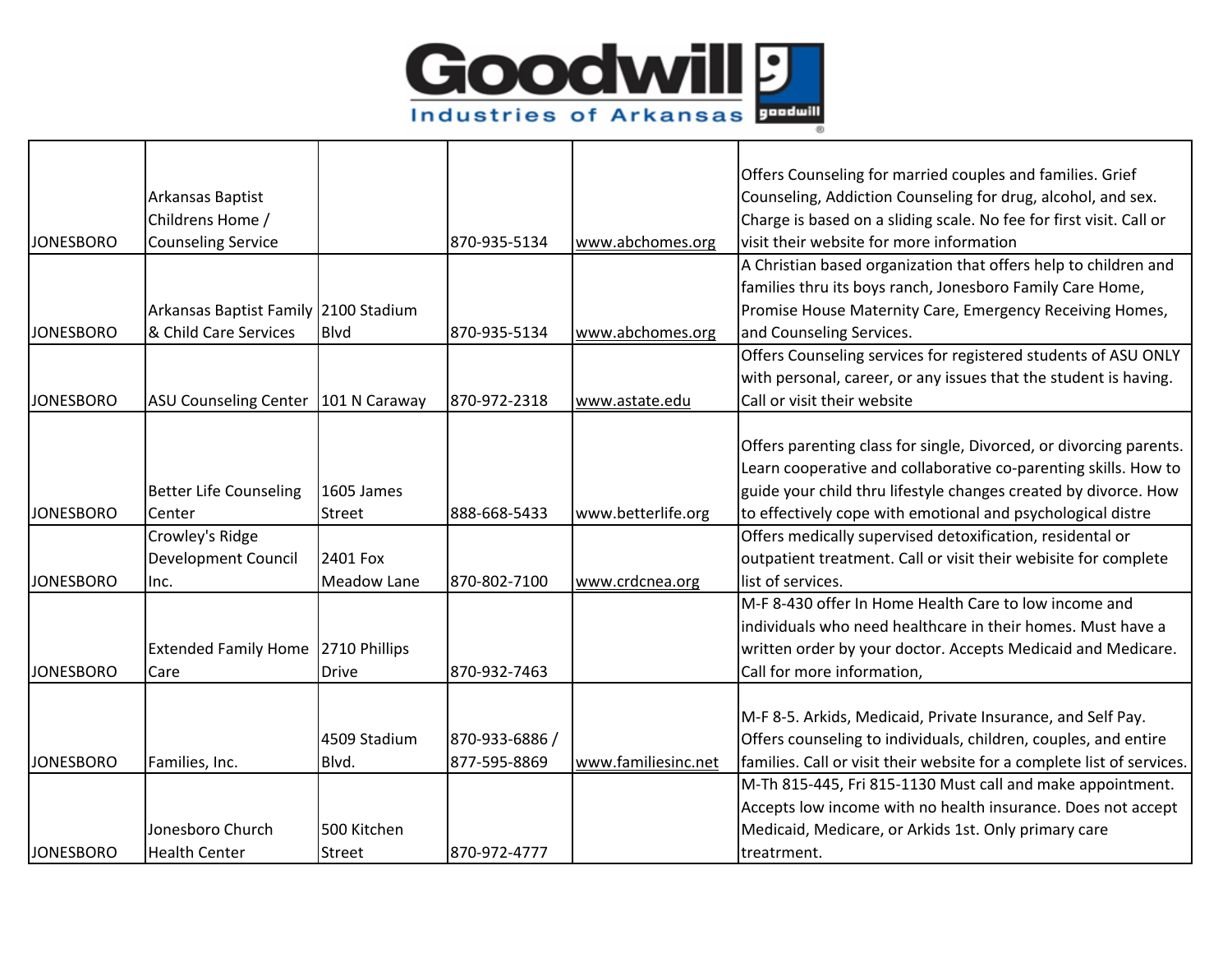

|                  |                              |                   |              |                     | M-F 8-5 offer counseling services to children, adolescents,      |
|------------------|------------------------------|-------------------|--------------|---------------------|------------------------------------------------------------------|
|                  |                              |                   |              |                     | adults, couples, and group psychotherapy Services are offered    |
|                  |                              |                   |              |                     | for a wide variety of mental health concerns, including          |
|                  | Life Strategies              | 1217 Stone        |              |                     | depression, anxiety, stress, childhood abuse and trauma, family  |
| <b>JONESBORO</b> | Counseling                   | Street            | 870-972-1268 | www.lscihelp.com    | and relationship issues, grief and loss, and addiction recovery. |
|                  |                              |                   |              |                     |                                                                  |
|                  |                              |                   |              |                     | M-F 8-5 offer counseling services to children, adolescents,      |
|                  |                              |                   |              |                     | adults, couples, and group psychotherapy Services are offered    |
|                  |                              |                   |              |                     | for a wide variety of mental health concerns, including          |
|                  | Life Strategies              | 1217 Stone        |              |                     | depression, anxiety, stress, childhood abuse and trauma, family  |
| <b>JONESBORO</b> | Counseling                   | Street            | 870-972-1268 | www.lscihelp.com    | and relationship issues, grief and loss, and addiction recovery. |
|                  |                              |                   |              |                     | Helps moms have full-term pregnancies and research the           |
|                  |                              | 272 Southwest     |              | www.marchofdimes.c  | problems that threaten the health of babies. Call or visit their |
| <b>JONESBORO</b> | <b>March of Dimes</b>        | <b>Drive</b>      | 870-932-0300 | <sub>om</sub>       | website for more information.                                    |
|                  | Mid-South Health             | 2707 Browns       |              |                     |                                                                  |
| <b>JONESBORO</b> | Systems                      | Lane              | 870-972-4000 |                     | (inpatient)                                                      |
|                  |                              |                   |              |                     |                                                                  |
|                  | <b>Northeast Arkansas</b>    |                   |              |                     | Offers assistance with prescriptions. Must call and set up       |
| <b>JONESBORO</b> | <b>Charitable Foundation</b> | <b>1835 Grant</b> | 870-934-5400 |                     | appointment. Must have photo ID. Call for more information.      |
|                  | Northeast Arkansas           |                   |              |                     |                                                                  |
|                  | <b>Regional Recovery</b>     | 6009 C.W. Post    |              |                     |                                                                  |
| <b>JONESBORO</b> | Center                       | Road              | 870-932-0228 |                     |                                                                  |
|                  | Northeast Arkansas           | 3104 Apache       |              |                     |                                                                  |
| <b>JONESBORO</b> | <b>Women's Clinic</b>        | <b>Drive</b>      | 870-972-8000 |                     |                                                                  |
|                  |                              |                   |              |                     | Offers assistance with Pregnancy Tests                           |
|                  |                              |                   |              |                     | Ultrasounds Pregnancy and Fetal Development                      |
|                  |                              |                   |              |                     | <b>Abortion Education</b>                                        |
|                  |                              |                   |              |                     | <b>Adoption Information</b>                                      |
|                  |                              | 1000 South        |              |                     | Referrals for Medical Care and Housing                           |
|                  | Pregnancy Resource           | Caraway Suite     |              | www.jonesboroprc.co | 24/7 Dad                                                         |
| <b>JONESBORO</b> | Center                       | 112               | 870-932-6644 | m                   | Earn While You Learn/Parenting Class                             |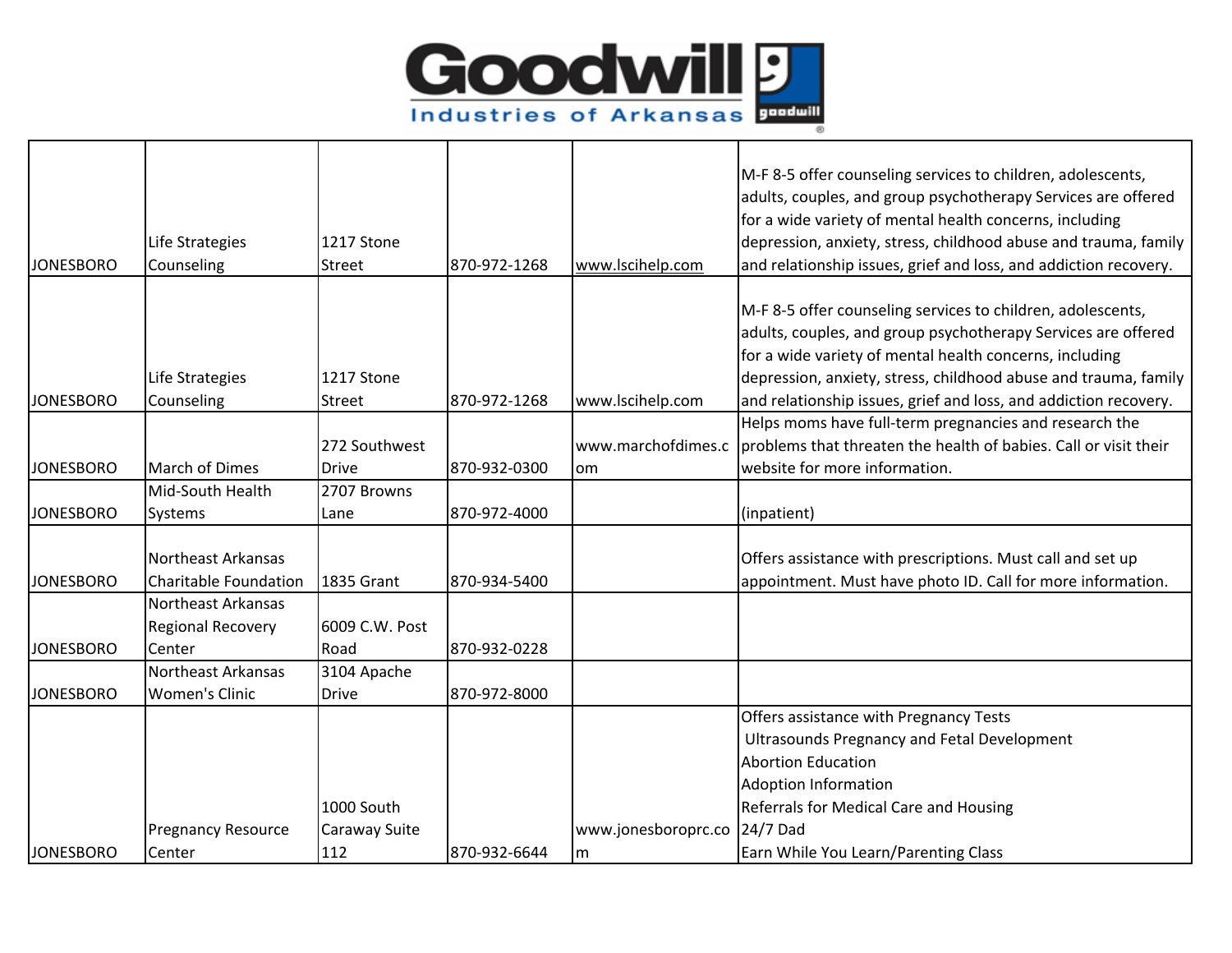

|                    |                               | 611 East                       |              |                  |                                                                           |
|--------------------|-------------------------------|--------------------------------|--------------|------------------|---------------------------------------------------------------------------|
|                    |                               | Washington<br>Avenue Suite #B  |              |                  |                                                                           |
| <b>JONESBORO</b>   | W.I.C.                        |                                | 870-933-4585 |                  | www.fns.usda.gov/wic Food for pregnant women and children.                |
|                    |                               |                                |              |                  | Outpatient treatment for men and women. Must detox first!                 |
|                    |                               |                                |              |                  | Client                                                                    |
|                    |                               |                                |              |                  | must complete interview before entering program. Walk                     |
|                    |                               |                                |              |                  | inTuesday or Thursday at 7:30 - 4:00pm for interview. Fees:               |
|                    |                               |                                |              |                  | call for fees. Indigent beds available each month. Seeker must            |
|                    | <b>Recovery Centers of</b>    | 6301 Father                    |              |                  | call and request indigent bed for client at beginning of the              |
| <b>LITTLE ROCK</b> | Arkansas, Williamsburg        | Tribou                         | 501-907-7490 | www.rcofa.org    | month                                                                     |
|                    |                               |                                |              |                  | Mon 8-630, Tue-Thur 8-5, Fri 8-1230. Appointments                         |
|                    |                               |                                |              |                  | recommended, proof of income, social security card and a                  |
|                    |                               |                                |              |                  | second picture ID required. Minimum Copay is 15.00. Call for              |
| <b>LITTLE ROCK</b> | <b>College Station Clinic</b> | 4206 Frazier Pike 501-490-2440 |              |                  | more information.                                                         |
|                    | AA Administrative             | 7509 Cantrell Rd.              |              |                  |                                                                           |
| <b>LITTLE ROCK</b> | Office                        | #106                           | 501-664-7303 | AA.org           | Can give you dates and times of meeting anywhere in the state.            |
|                    |                               |                                |              |                  |                                                                           |
|                    |                               |                                |              |                  | Offers Counseling for married couples and families. Grief                 |
|                    | Arkansas Baptist              |                                |              |                  | Counseling, Addiction Counseling for drug, alcohol, and sex.              |
|                    | Childrens Home /              |                                |              |                  | Charge is based on a sliding scale. No fee for first visit. Call or       |
| <b>LITTLE ROCK</b> | <b>Counseling Service</b>     |                                | 501-455-8554 | www.abchomes.org | lvisit their website for more information                                 |
|                    |                               |                                |              |                  | Inpatient and long term treatment for women with children.                |
|                    |                               | 2002 South                     |              |                  | www.methodistfamily Age requirement for children. Fees: Call for fees and |
| <b>LITTLE ROCK</b> | <b>Arkansas Cares</b>         | Fillmore                       | 501-661-0720 | .org             | restrictions                                                              |
|                    |                               |                                |              |                  | Inpatient detox and dual diagnosis treatment. All drugs and               |
|                    |                               |                                |              |                  | alcohol. NO METHADONE. Fees: Medicaid, Medicare, or                       |
|                    |                               |                                |              |                  | private insurance needed.                                                 |
|                    |                               |                                |              |                  | Cannot go in asking for detox-present to ER w/ symptoms and               |
|                    |                               |                                |              |                  | allow psych screener or ER staff to make that referral for                |
|                    |                               | 9601 Interstate                |              | www.baptist-     | indigent clients. Requires client's private insurance to cover            |
| <b>LITTLE ROCK</b> | <b>Baptist Medical Center</b> | 630                            | 501-202-2893 | health.com       | substance abuse.                                                          |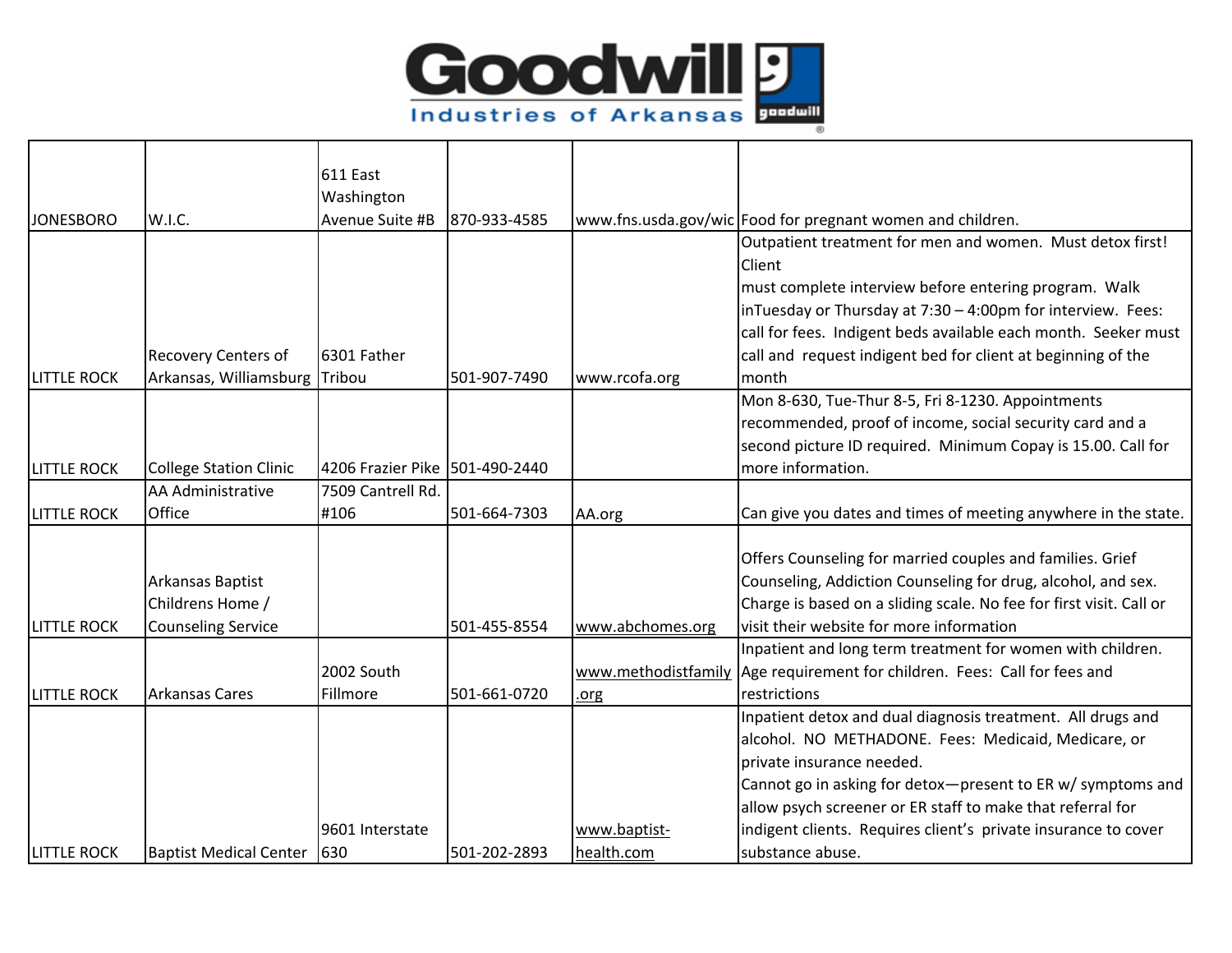

|                    |                               |                              |                |                     | Outpatient methadone treatment. Does not accept insurance,                          |
|--------------------|-------------------------------|------------------------------|----------------|---------------------|-------------------------------------------------------------------------------------|
|                    |                               | 1401 South                   |                |                     | checks or credit cards. Monthly Fees. Call or visit their website                   |
| <b>LITTLE ROCK</b> | C.A.T.A.R. Clinic             | University                   | (501) 664-7833 | www.catarclinic.com | for complete list of services and requirements for program.                         |
|                    |                               |                              |                |                     | Offers free outpatient mental health services for ages 20 and                       |
|                    | Center for Youth and          |                              |                |                     | www.centersforyouth under. Must have an appointment. Call or visit thie website for |
| <b>LITTLE ROCK</b> | Families                      | 6501 W. 12th St.             | 501-660-0880   | andfamilies.org     | more information                                                                    |
|                    |                               |                              |                |                     |                                                                                     |
|                    |                               |                              |                |                     | Provides extended-stay nursing care to seniors with varying                         |
|                    |                               | 311 East 8th                 |                |                     | levels of disabilities in Little Rock, AR. Must be over 50 years of                 |
| <b>LITTLE ROCK</b> | <b>Cumberland Towers</b>      | Street                       | 501-340-4724   |                     | age with no dependents. Call for more information.                                  |
|                    |                               |                              |                |                     |                                                                                     |
|                    | Dorcus House A                |                              |                |                     | Long term treatment for women. Must complete interview                              |
|                    | Division of Union             | 823 South Park               |                |                     | with facility before entering. 9-month program. Fee: \$75                           |
| <b>LITTLE ROCK</b> | <b>Rescue Mission</b>         | <b>Street</b>                | 501-374-4022   | www.urmission.org   | deposit which is returned when program is completed.                                |
|                    |                               |                              |                |                     | Thur 515-8. To schedule appointment must leave and message                          |
|                    |                               |                              |                |                     | and they will call you back. Clients only in 72209 Zip code area.                   |
|                    | Esperanza                     |                              |                |                     | By appointment ONLY. Must have ID and proof of income and                           |
|                    | Neighborhood Clinic -         | 6111 West 83rd               |                |                     | proof of residence such as a utility bill. Call for more                            |
| <b>LITTLE ROCK</b> | Spanish                       | <b>Street</b>                | 501 562 1114   |                     | information.                                                                        |
|                    |                               |                              |                |                     |                                                                                     |
|                    |                               |                              |                |                     | M-F 8-5 offers assistance to low income and in need of                              |
|                    |                               |                              |                |                     | counseling. Depression, Anger Management, Substance Abuse,                          |
|                    |                               | 628 W.                       |                |                     | www.helpingfamiliesfi Anxiety, Couples Counseling, Stress Management. Call or visit |
| <b>LITTLE ROCK</b> | <b>Family Services Agency</b> | Broadway                     | 501-372-4242   | rst.org             | their website for more information.                                                 |
|                    | First Presbyterian            |                              |                |                     | Fri 12-1 Offers Heath screenings such as blood pressure checks.                     |
| <b>LITTLE ROCK</b> | Church                        | 800 Scott Street             | 501-372-1804   | www.firstpreslr.org | Call or visit their website for more information.                                   |
|                    |                               |                              |                |                     | Coed long term treatment facility. Must not need detox and                          |
|                    |                               |                              |                |                     | must be able to work. Does take parolees and court ordered                          |
|                    |                               | 8101                         | 501-568-1682 / | www.gysthouseinc.co | clients.                                                                            |
| <b>LITTLE ROCK</b> | G.Y.S.T. House                | Frenchmans Lane 501-562-1683 |                | ${\sf m}$           | Fees: \$250 entry fee \$125 weekly.                                                 |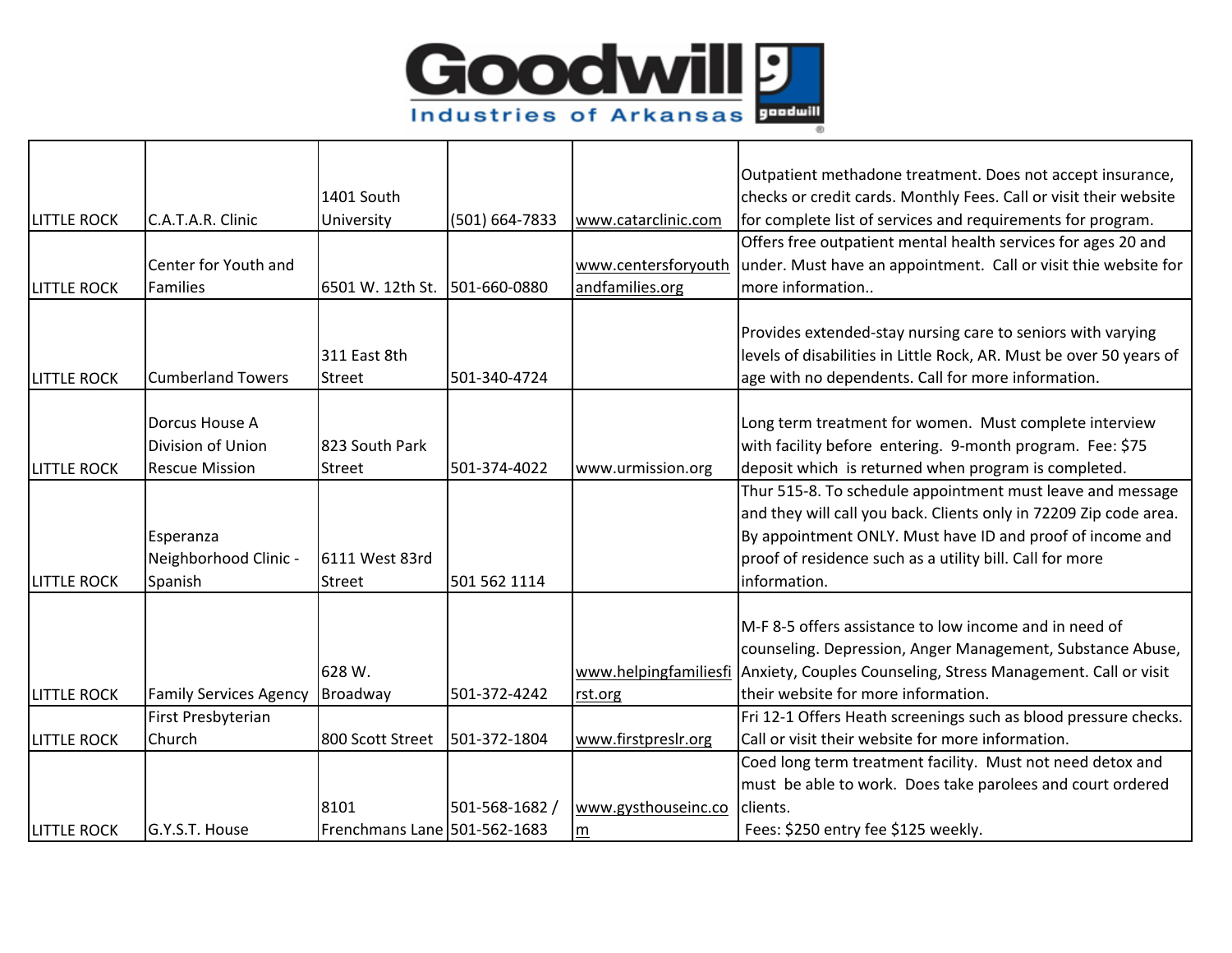

| <b>LITTLE ROCK</b> | <b>GAIN</b>                                          | 712 W. 3rd St.             | 501-379-4246 |                             | M-F 7-330 offers mental health services. Offers a 24 hour crisis<br>telepohone hot line and movile crisis outreach services<br>Assistance with daily activities, Transportation assistance,<br>Educational and therapy groups, and offers an activities center<br>where clients can participate in an art program, use computers,<br>play cardss, read magazines or books, watch TV or a video. CAll<br>for more information.                   |
|--------------------|------------------------------------------------------|----------------------------|--------------|-----------------------------|-------------------------------------------------------------------------------------------------------------------------------------------------------------------------------------------------------------------------------------------------------------------------------------------------------------------------------------------------------------------------------------------------------------------------------------------------|
| <b>LITTLE ROCK</b> | <b>Harmony Clinic</b>                                | 201 East<br>Roosevelt Road | 501-375-4400 | www.harmonyclinicar.<br>org | M-F 8-3. Offers free medical and dental healthcare to those<br>ages 13-64 and their level incomes is 200% below federal<br>poverty lever and do not qualify for Medicaid, Medicare, VA<br>Benefits, or Arkids first. Must have lived in Pulaski County at<br>least 3 months. Must call and schedule appointment. Must have<br>photo ID, proof of residence and income. Can pick up<br>application during clinic hours. Call for more informatio |
| <b>LITTLE ROCK</b> | <b>Hoover Treatment</b><br>Center                    | 4000 West 13th<br>Street   | 501-663-4774 | www.bcdinc.org              | Inpatient/long term treatment for all drugs and alcohol. NO<br>DETOX. Program has enhancement services such as work<br>program. Must call for entry. Call for more information.                                                                                                                                                                                                                                                                 |
| <b>LITTLE ROCK</b> | Life Strategies<br>Counseling                        | 5918 Lee Ave.              | 501-663-2199 | www.lscihelp.com            | M-F 8-5 offer counseling services to children, adolescents,<br>adults, couples, and group psychotherapy Services are offered<br>for a wide variety of mental health concerns, including<br>depression, anxiety, stress, childhood abuse and trauma, family<br>and relationship issues, grief and loss, and addiction recovery.                                                                                                                  |
|                    |                                                      | 4440 Shuffield             |              |                             | M-F 8-5 offers mental health counseling, there is a sliding scale                                                                                                                                                                                                                                                                                                                                                                               |
| <b>LITTLE ROCK</b> | Little Rock Community<br><b>Mental Health Center</b> | <b>Drive</b>               | 501-686-9300 | www.lrcmhc.org              | fee. Services are free is if eligible. Call or visit their website for<br>more information.                                                                                                                                                                                                                                                                                                                                                     |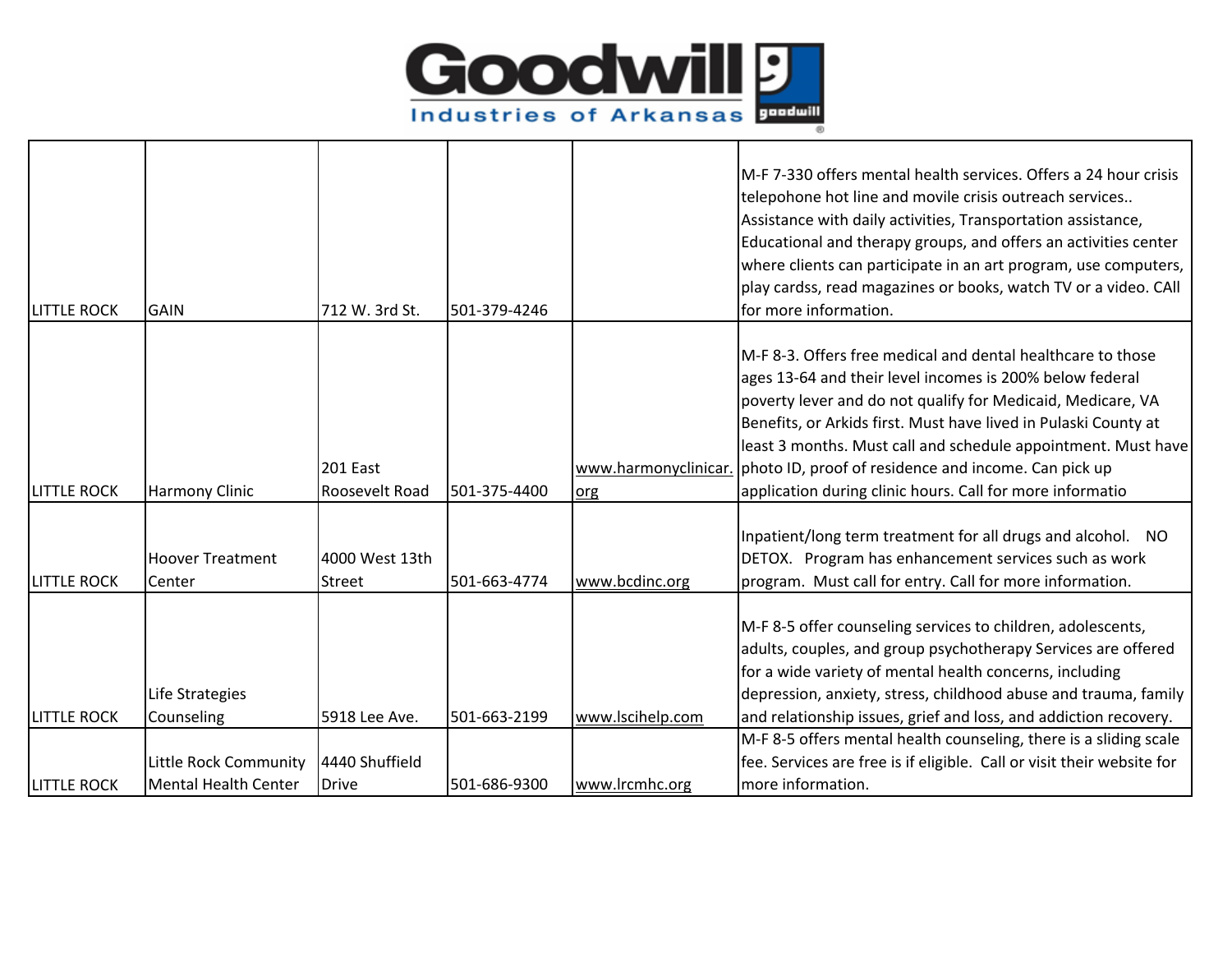

| <b>LITTLE ROCK</b><br><b>LITTLE ROCK</b> | Little Rock Compassion<br>Center<br><b>March of Dimes</b>               | 3618 Asher Ave.<br>1501 N. Pierce St.<br>Suite 106 | 501-296-9114<br>501-663-3100   | ter.org<br>www.marchofdimes.c<br>om | Provides inpatient stay for alcohol/drug treatment program.<br>www.lrcompassioncen Free to those unemployed. IF on Disability or work fee is 25% of<br>income. Call or visit their website for more information.<br>Helps moms have full-term pregnancies and research the<br>problems that threaten the health of babies. Call or visit their<br>website for more information.                                                                                                                                                                                                                                                                                                                                          |
|------------------------------------------|-------------------------------------------------------------------------|----------------------------------------------------|--------------------------------|-------------------------------------|--------------------------------------------------------------------------------------------------------------------------------------------------------------------------------------------------------------------------------------------------------------------------------------------------------------------------------------------------------------------------------------------------------------------------------------------------------------------------------------------------------------------------------------------------------------------------------------------------------------------------------------------------------------------------------------------------------------------------|
| <b>LITTLE ROCK</b>                       | Mid-Arkansas<br><b>Substance Abuse</b><br><b>Services</b>               | 4601 West 7th<br>Street                            | 501-686-9393                   | www.lrcmhc.com                      | Detox center for Pulaski, Lonoke, Prairie, and Saline Counties. 3-<br>7 day detox for alcohol and opiates. 72 hr observation for<br>meth, amphetamines, cocaine. 21 day treatment for court<br>ordered clients. NO METHADONE. Must call to complete phone<br>screening prior to admittance. No walk ins are accepted. Fees:<br>\$25 assessment fee. Other fees may be assessed depending on<br>client's ability to pay. Must have ID and proof of income. Offers<br>sliding scale fee for low income and offers payment assistance.<br>Will not accept clients who are suicidal. If client has mental<br>illness or other physical illness, must have medications. Call or<br>vsiit their website for more information,. |
| <b>LITTLE ROCK</b>                       | Mid-Arkansas<br><b>Substance Abuse</b><br>Services (Sobering<br>Center) | 4601 West 7 <sup>th</sup><br>Street                | 501-686-9784                   |                                     | 24 hour admittance offers short term treatment for alcohol and<br>drug addiction. Accepts low income. Fee is based on sliding<br>scale. Payment assistance is also available. Call or visit their<br>website for more information.                                                                                                                                                                                                                                                                                                                                                                                                                                                                                       |
| <b>LITTLE ROCK</b>                       | <b>Narcotics Anonymous</b><br>Administrative Office                     | 610 Rock St.                                       | 501-373-8682 /<br>501-373-8683 | www.na.org                          | Can give you dates and times of meeting anywhere in the state.                                                                                                                                                                                                                                                                                                                                                                                                                                                                                                                                                                                                                                                           |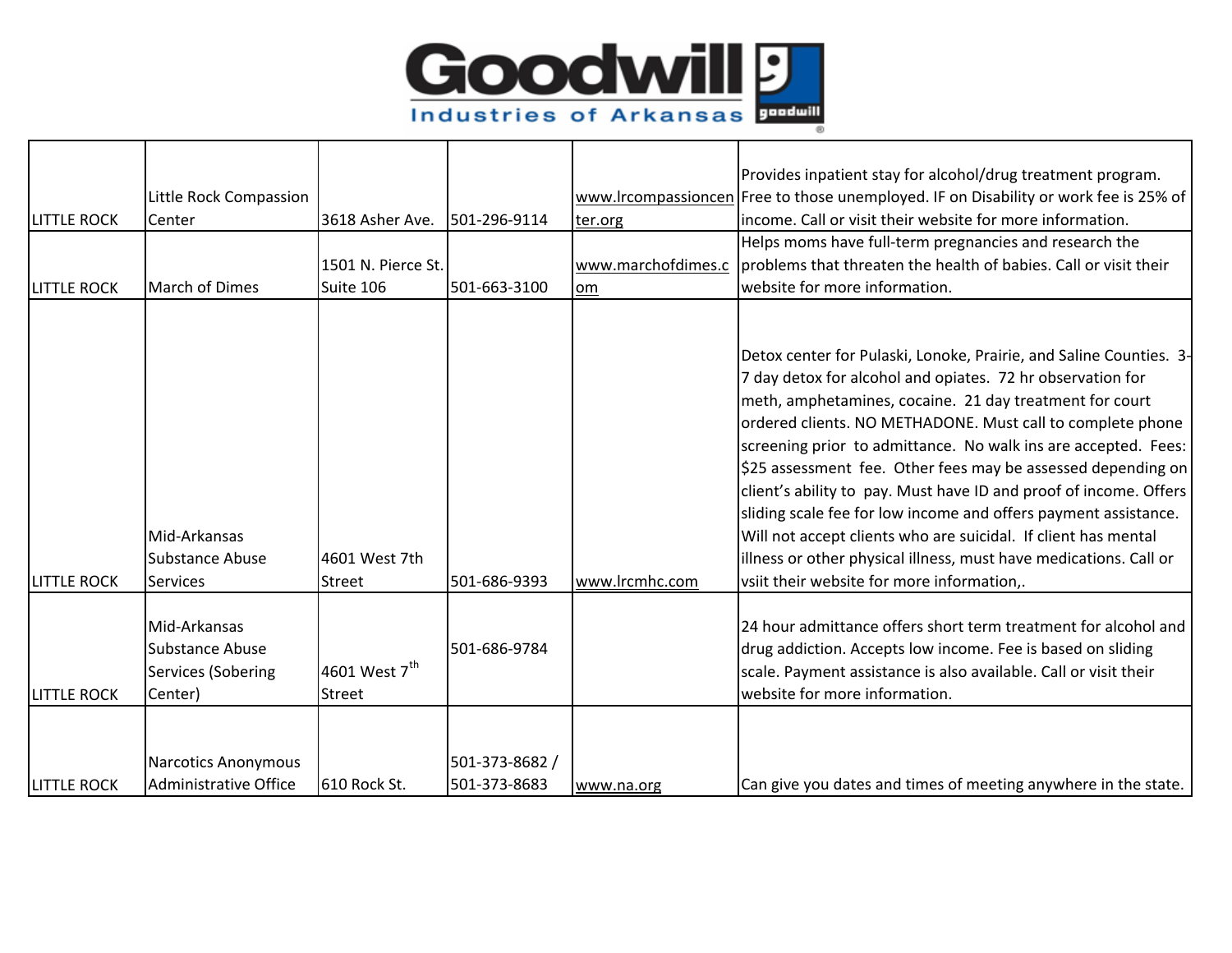

| <b>LITTLE ROCK</b> | Nehemiah House A<br>Division of Union<br><b>Rescue Mission</b> | 3000<br>Confederate Blvd 501-607-3837 | 501-374-1108 /                 | www.urmission.org | Long term treatment for men. Must complete interview with<br>facility before entering. 9-month program. Fee: \$75 deposit<br>which is returned if client completes program                                                                                                                                                                                                                                                |
|--------------------|----------------------------------------------------------------|---------------------------------------|--------------------------------|-------------------|---------------------------------------------------------------------------------------------------------------------------------------------------------------------------------------------------------------------------------------------------------------------------------------------------------------------------------------------------------------------------------------------------------------------------|
| <b>LITTLE ROCK</b> | <b>Network of Wellness</b>                                     | 801 Scott Street                      | 501-221-7238                   |                   | Specializing in adult psychiatry.                                                                                                                                                                                                                                                                                                                                                                                         |
| <b>LITTLE ROCK</b> | <b>New Beginnings PNC</b>                                      | 1200 Westpark<br>Dr. Suite 301        | 501-663-1837 /<br>501-812-3647 | www.nbbhs.org     | M-F 8-5 Offers Inpatient and Outpatient Counseling that helps<br>individuals, couples, and families cope with social, psychological<br>and interpersonal problems. Accepts Medicaid and self pay is<br>based on a sliding scale. Referral is needed which can be by<br>school staff, guardian, or a primary care doctor. Also offers 24<br>Ihr. after hours service. Call or visit their website for more<br>information. |
|                    | New Hope Living                                                |                                       |                                |                   |                                                                                                                                                                                                                                                                                                                                                                                                                           |
| <b>LITTLE ROCK</b> | Center                                                         | 1522 Scott St.                        | 501-376-2457                   |                   |                                                                                                                                                                                                                                                                                                                                                                                                                           |
|                    |                                                                | 1224 Martin<br>Luther King Jr.        |                                |                   | Offers low income and homesless health assistance. Must have<br>proof of income & ID, must be homeless, in shelter, or in<br>transitional                                                                                                                                                                                                                                                                                 |
| <b>LITTLE ROCK</b> | <b>Open Hands Clinic</b>                                       | <b>Drive</b>                          | 501-244-2120                   |                   | housing. Call for more information.                                                                                                                                                                                                                                                                                                                                                                                       |
| <b>LITTLE ROCK</b> | Pulaski County Central<br><b>Health Unit</b>                   | 3915 West 8th<br>Street               | 501-280-3100                   |                   | M-F 8-430 Offers medical treatment for low income residents<br>for 5.00. Accepts Medicaid, Medicare, and Arkids 1st. Must<br>make appointment, have photo ID, proof of residence. Call for<br>more information.                                                                                                                                                                                                           |
| <b>LITTLE ROCK</b> | Pulaski County S.T.D.<br>Clinic                                | 3915 West 8th<br>Street               | 501-280-3125                   |                   | M-F 8-430. Offers testing of STD's. Accepts Medicaid, Medicare,<br>and Arkids 1st. Must have photo ID and proof of income. Fees<br>are based on income. Call for more information.                                                                                                                                                                                                                                        |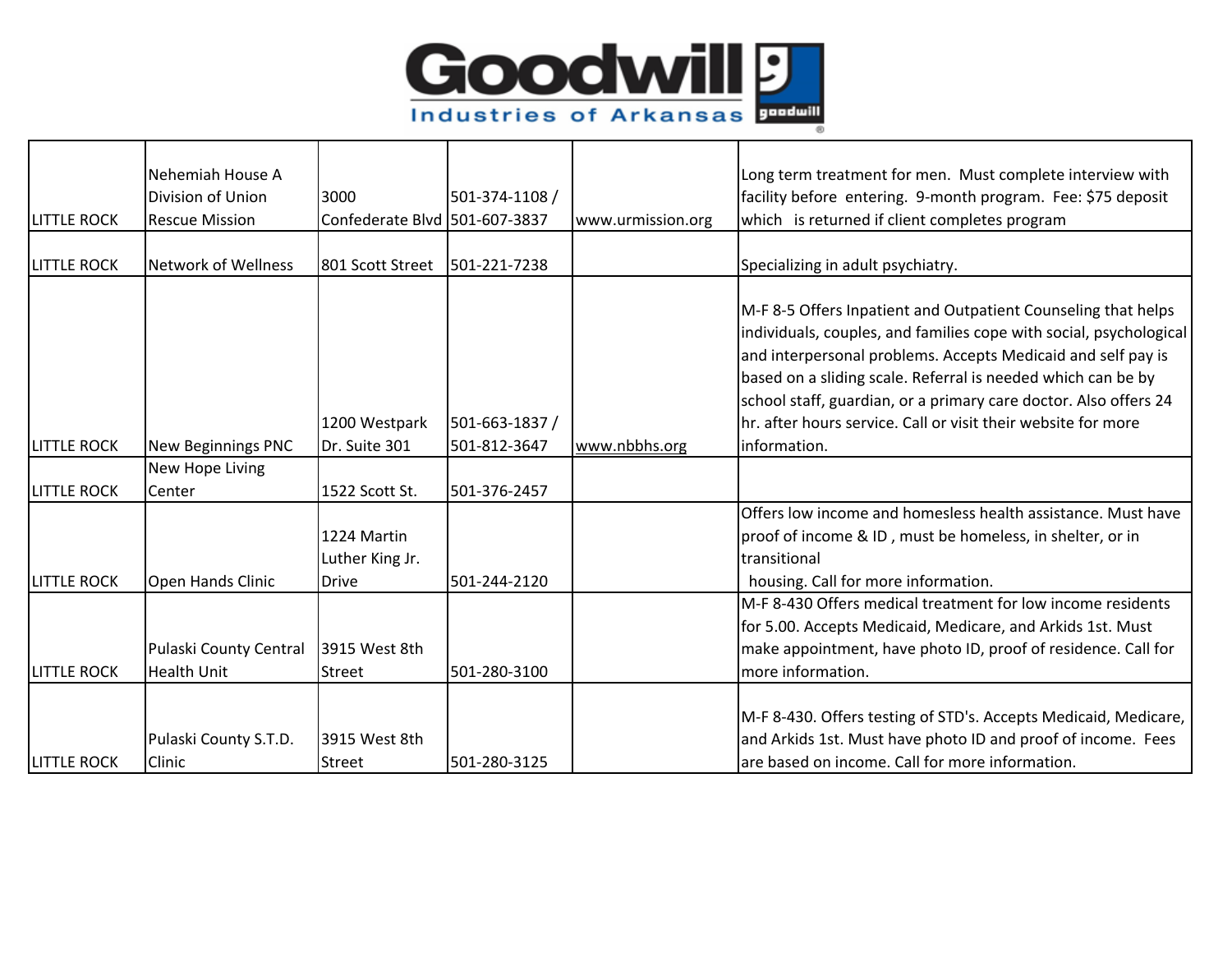

| <b>LITTLE ROCK</b> | <b>Quality Living Center</b> | 3925 Asher<br>Avenue           | 501-663-3490 |                       | M-F 8-5 Offers a Long term treatment facility for men Only.<br>Accepts low income and fees are based on a sliding scale. Once<br>in program will allow you to find employment. Call for more<br>information. Offers separate location for women. |
|--------------------|------------------------------|--------------------------------|--------------|-----------------------|--------------------------------------------------------------------------------------------------------------------------------------------------------------------------------------------------------------------------------------------------|
|                    |                              |                                |              |                       |                                                                                                                                                                                                                                                  |
|                    |                              |                                |              |                       | M-F 8-5 Offers a Long term treatment facility for men Only.<br>Accepts low income and fees are based on a sliding scale. Once<br>in program will allow you to find employment. Call for more                                                     |
| <b>LITTLE ROCK</b> | <b>Quality Living Center</b> | 2900 S. Cedar St.              | 501-663-3490 |                       | information. Offers separate location for men.                                                                                                                                                                                                   |
|                    | Recovery Centers of          | 6225 Father                    |              |                       | Steeplechase Apartments provide private chemical-free<br>apartments to those individuals who have successfully                                                                                                                                   |
| <b>LITTLE ROCK</b> | Arkansas, Steeplechase       | Tribou                         | 501-907-7495 | www.rcofa.org         | completed treatment programming.                                                                                                                                                                                                                 |
|                    | Safe Harbor of Little        | 4800 Springer                  |              |                       |                                                                                                                                                                                                                                                  |
| <b>LITTLE ROCK</b> | Rock                         | Blvd.                          | 501-374-5399 |                       | men only                                                                                                                                                                                                                                         |
| <b>LITTLE ROCK</b> | <b>Serenity Park</b>         | 2801 West<br>Roosevelt Road    | 501-663-7627 |                       | Long term treatment for men and women. Must detox first!<br>Client must complete interview before entering program.<br>Indigent beds available each month. Seeker must call and<br>request indigent bed for client at beginning of the month.    |
|                    | Shepherds Hope               |                                |              |                       | By appointment only, serving the 72204 and 72209 zip codes.                                                                                                                                                                                      |
|                    | Neighborhood Health          |                                |              |                       | Extractions only. Proof of residency required. Must leave a                                                                                                                                                                                      |
| <b>LITTLE ROCK</b> | Center                       | 2404 Tyler Street 501-614-9523 |              |                       | message and they will return you call.                                                                                                                                                                                                           |
|                    |                              |                                |              |                       | M-Th 8 till finished. Offers free healthcare to individuals who                                                                                                                                                                                  |
|                    |                              |                                |              |                       | have no insurance and meet low income requirements. Must                                                                                                                                                                                         |
|                    |                              |                                |              |                       | have photo ID and proof of income. Can help fill prescriptions                                                                                                                                                                                   |
|                    | St. Francis House's St.      |                                |              | www.stfrancisministri | for patients only. Call or visit their website for more                                                                                                                                                                                          |
| <b>LITTLE ROCK</b> | <b>Vincent Clinic</b>        | 2701 S. Elm St.                | 501-664-5036 | es.com                | information.                                                                                                                                                                                                                                     |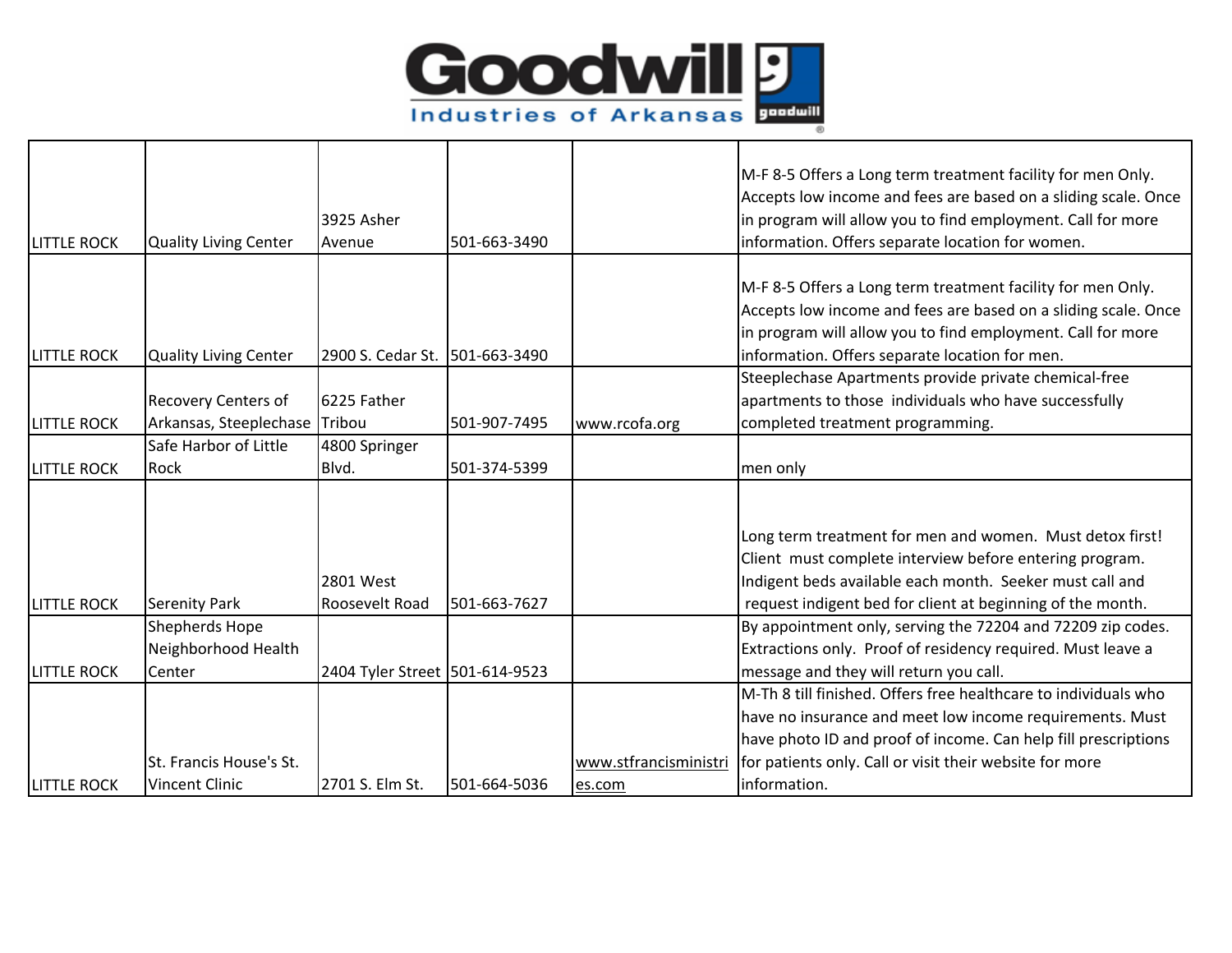

|                    |                                         |                   |                |                    | M-Th 8-430 Fri 8-12 offers dental care to low income individuals                |
|--------------------|-----------------------------------------|-------------------|----------------|--------------------|---------------------------------------------------------------------------------|
|                    |                                         |                   |                |                    | and families in need. Accepts 1st 10 walk in patients and must                  |
|                    | St. Vincent Health Clinic 2500 East 6th |                   |                |                    | have 55.00 up front. Fillings and cleanings require consulations.               |
| <b>LITTLE ROCK</b> | East                                    | Street            | 501-552-4710   |                    | Call for more information.                                                      |
|                    |                                         |                   |                |                    | M-F 8-430 offers health care to low income individuals and                      |
|                    |                                         | 4300 West         | 501-686-8000   |                    | families. Must have an appointment, photo ID, proof of income.                  |
| <b>LITTLE ROCK</b> | U.A.M.S. Clinic                         | Markham           | Ext. 2         |                    | Call for more information.                                                      |
|                    | U.A.M.S. Psychiatric                    |                   |                |                    |                                                                                 |
|                    | Research Institute                      | 4301 West         |                |                    | M-F 6am-5pm offers methadone outpatient treatment for                           |
| <b>LITTLE ROCK</b> | <b>Methadone Clinic</b>                 | Markham           | 501-526-8410   |                    | www.uamshealth.com addiction issues. Call for moer information.                 |
|                    |                                         |                   |                |                    |                                                                                 |
|                    |                                         |                   |                |                    | M-F 8-5 offers assistance to individuals with low income who                    |
|                    | U.A.M.S. Walker Family 4301 West        |                   | 501-686-8000   |                    | suffer with a mental issue. Must have an appointment, photo                     |
| <b>LITTLE ROCK</b> | Clinic                                  | Markham           | <b>Ext. 2</b>  |                    | www.uamshealth.com ID, proof of income. Call for more information.              |
|                    |                                         |                   |                |                    |                                                                                 |
|                    |                                         | 9720 North        |                |                    | M-F 8-5 offers assistance to people with disabilities thru skill                |
|                    | <b>United Cerebral Palsy</b>            | Rodney Parham     | 800-228-6174 / |                    | training programs, employment seeking, and therapy services.                    |
| <b>LITTLE ROCK</b> | of Arkansas                             | Road              | 501-224-6067   | www.ucpark.org     | Call or visit their website for moer information.                               |
|                    |                                         |                   |                |                    |                                                                                 |
|                    |                                         |                   |                |                    | Offers healthcare to those 18 and older who are low income                      |
|                    |                                         |                   |                |                    | and cannot afford to go to a doctor. Evening apointments are                    |
|                    | <b>Westside Free Medical</b>            |                   |                |                    | available and you must make an appointment to be seen. NO                       |
|                    | <b>Clinic Diocese of Little</b>         | 2000 Aldersgate   |                |                    | WALKINS. Also has spanish interpreters. Call or visit their                     |
| <b>LITTLE ROCK</b> | Rock                                    | Road              | 501-664-0340   | www.dolr.org       | website for more information.                                                   |
|                    |                                         | 1015 S. Louisiana |                |                    | Provides a free facility for AA meetings. Call of visit their                   |
| <b>LITTLE ROCK</b> | <b>Wolf Street Center</b>               | St.               | 501-372-5662   | www.wolfstreet.org | website for more information.                                                   |
|                    | Lonoke Cty Christian                    |                   |                |                    | lonokecountychristian Application Mon and Thurs 10a-1p 1st & 3Rd Thurs of Month |
| LONOKE             | Clinic, Inc                             | 502 Richie Rd     | 501 605 5600   | clinic.com         | Must live in Lonoke Cty                                                         |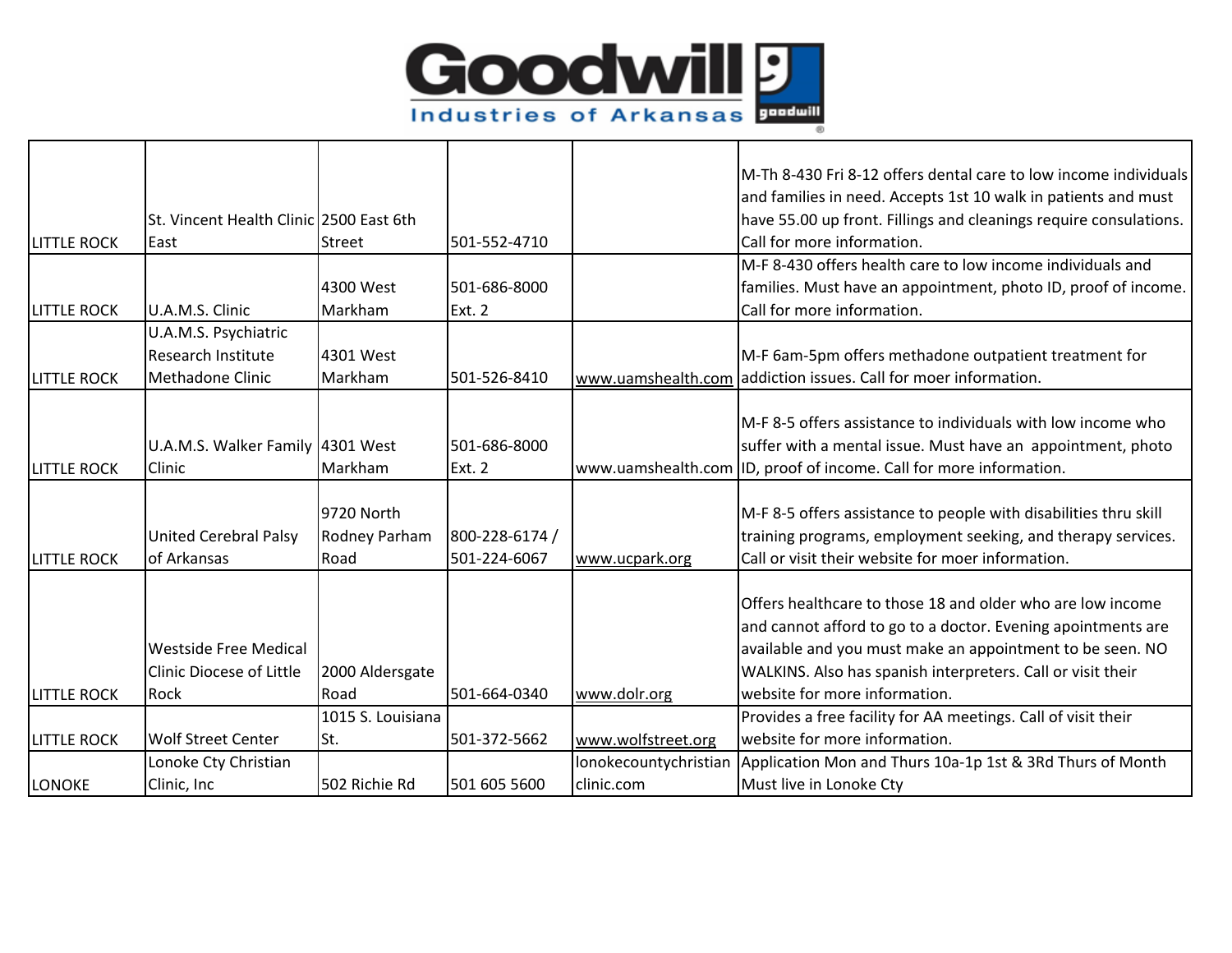

|                 |                                        |                               |                |                      | M-F 8-430 offers medical care for low income, seniors, and the                  |
|-----------------|----------------------------------------|-------------------------------|----------------|----------------------|---------------------------------------------------------------------------------|
|                 |                                        |                               |                |                      | disabled. Must make and appointment, and have proof of                          |
|                 |                                        |                               |                |                      | income, proof of residency and photo ID. Maternity,                             |
|                 |                                        |                               |                |                      | Immunizations, Breast Care, Vital Records, STD's, Family                        |
| <b>LONOKE</b>   | Lonoke Health Clinic                   | 306 North Center 501-676-2268 |                |                      | planning, and WIC. Call for more information.                                   |
|                 |                                        |                               |                |                      | M-F 830-5 offers mental health services for low income                          |
|                 |                                        |                               |                |                      | individuals and families. Accepts Medicaid, Medicare and                        |
|                 |                                        |                               |                |                      |                                                                                 |
|                 |                                        |                               |                |                      | Arkids 1st. Must have appointment, Must have photo ID and                       |
|                 | <b>Professional Counseling</b>         |                               |                |                      | proof of income. Also offers 24 hour assistance for emergency                   |
| <b>LONOKE</b>   | Associates                             | 201 W. 2nd St.                | 501-676-3151   | www.pca-ar.org       | situations. Call or visit their website for more information.                   |
|                 | <b>WIC Clinic- Benton</b>              | 107 S. Lincoln St.            |                |                      | www.healthy.arkansas Special supplemental Nutrition Program for women, infants, |
| <b>LOWELL</b>   | County                                 | #A                            | 479-770-6232   | .gov                 | and children. Hours 8am-4:30pm.                                                 |
|                 | <b>Mercy Clinic Family</b>             |                               |                |                      | Accepts: Uninsured, Underinsured, Insurance, Medicare,                          |
| <b>LOWELL</b>   | Medicine                               | 325 S. 6th                    | 479-770-0700   |                      | Medicaid. Services: Primary care                                                |
|                 | <b>Mercy Clinic Psychology</b>         |                               |                |                      | Accepts: Uninsured, Underinsured, Insurance, Medicare,                          |
| LOWELL          | Lowell                                 | 325 S. 6th                    | 479-770-0700   |                      | Medicaid. Services: Counseling/Mental Health Services                           |
|                 | <b>Birch Tree</b>                      |                               |                | <b>Birch Tree</b>    |                                                                                 |
|                 |                                        |                               |                |                      |                                                                                 |
|                 | Communities                            |                               |                | Communities          |                                                                                 |
|                 | Incorporated-Casters                   | 1628 E Page Ave               |                | Incorporated-Casters | generally accepts only referrals who are residents of the State                 |
| <b>MALVERN</b>  | David                                  | Malvern                       | 501-332-4437   | David                | of Arkansas                                                                     |
|                 |                                        |                               |                |                      | M-F 8-4 Offers Dental extractions and cleanings to low income                   |
|                 |                                        |                               |                |                      | individuals and families. Fee is based on income. Must have                     |
|                 |                                        |                               |                |                      |                                                                                 |
|                 | Lee County Cooperative 530 West Atkins |                               | 870-295-5225 / |                      | photo ID, proof of residence, and proof of income. Call for more                |
| <b>MARIANNA</b> | Clinic                                 | <b>B</b> lvd                  | 870-827-3201   |                      | information. MUST HAVE AN APPOINTMENT. NO WALKINS                               |
|                 | Mid-South Health                       |                               |                |                      |                                                                                 |
| <b>MARIANNA</b> | Systems                                | 444 Atkins                    | 870-295-4050   |                      |                                                                                 |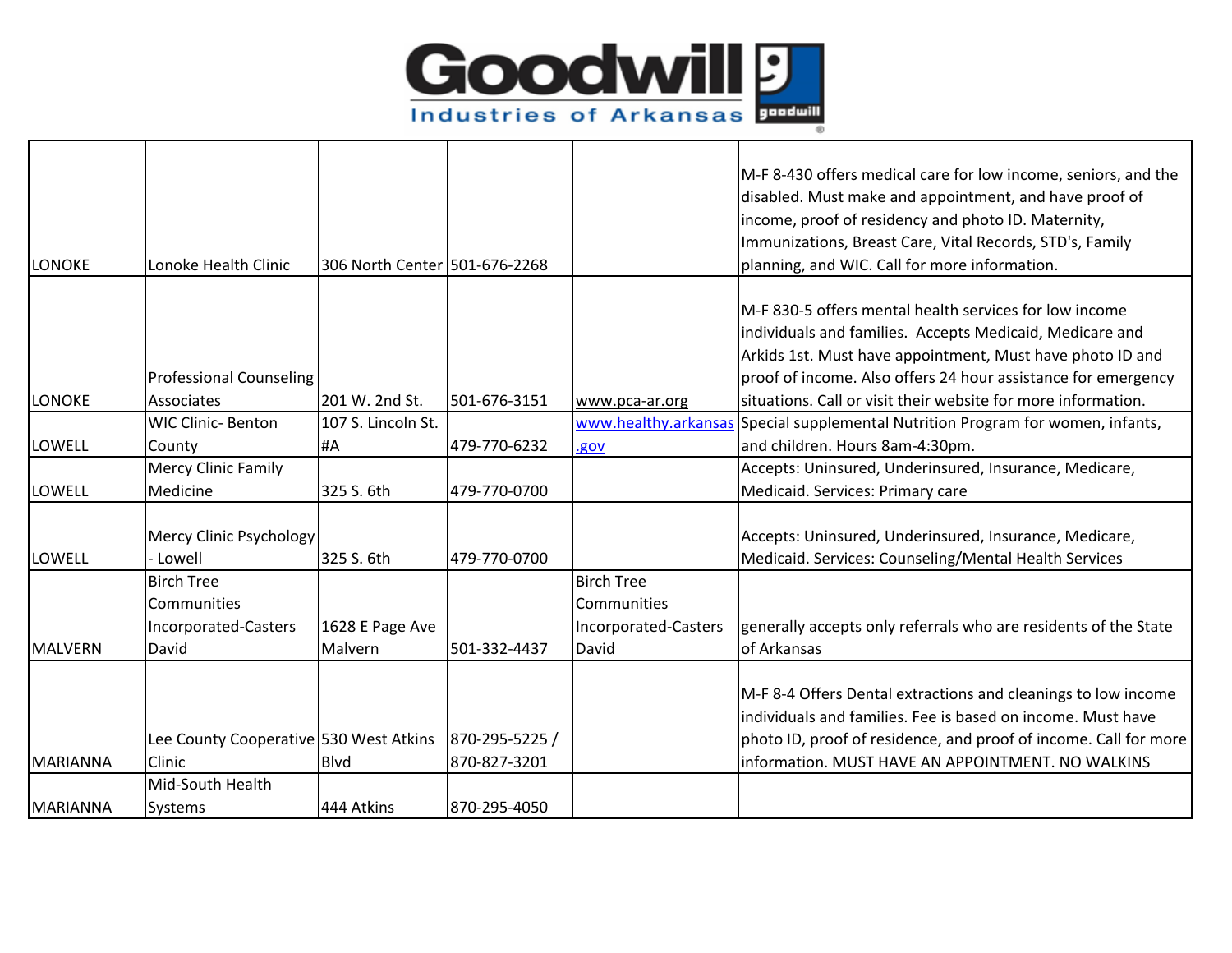

|                  |                              |                     |                |                     | M-F 8-5 offers counseling to individuals and families with issues               |
|------------------|------------------------------|---------------------|----------------|---------------------|---------------------------------------------------------------------------------|
|                  |                              |                     |                |                     | of depression, grief, phobias, stress, anxiety as well as family                |
|                  |                              |                     |                |                     | and marital counseling and school based therapy for children                    |
|                  |                              |                     |                |                     | and teens. Fees are base on individuals income. Does accept                     |
|                  | <b>Health Resources of</b>   |                     |                | www.healthresources | private insurance. CAll or visit their website for more                         |
| MARSHALL         | Arkansas                     | 200 E. Main St.     | 866-308-9928   | ofarkansas.com      | information.                                                                    |
|                  |                              |                     |                |                     |                                                                                 |
|                  |                              |                     |                |                     | M-F 8-5, Accepts Medicaid and Medicare. Offers discounts for                    |
|                  | <b>Maumelle Medical</b>      | 501 Millwood        |                | www.maumellemedic   | self pay. Payment arrangements are also available. Call or visit                |
| MAUMELLE         | Center                       | Circle, Suite E     | 501-803-9990   | alcenter.com        | their website for more information.                                             |
|                  |                              | P.O. Box 242        |                |                     |                                                                                 |
|                  |                              | Morrilton, AR       |                |                     |                                                                                 |
| <b>MORRILTON</b> | <b>Community Nurse</b>       | 72110               | (501) 354-8123 |                     | <b>Betty Rowell</b>                                                             |
|                  |                              | 100 Hospital Dr     |                |                     |                                                                                 |
|                  | Arkansas State Dept of       | <b>Morrilton AR</b> |                |                     |                                                                                 |
| MORRILTON        | Health                       | 72110               | (501) 354-4652 |                     | Linda Briggler                                                                  |
|                  |                              |                     |                |                     |                                                                                 |
|                  |                              |                     |                |                     | provides the low income and uninsured with general out                          |
| <b>MOUNTAIN</b>  | Mountain Home                |                     |                |                     | patient medical and maybe even access to dental care - a                        |
| <b>HOME</b>      | <b>Christian Free Clinic</b> |                     | 870-425-5010   |                     | sliding fee scale based on income has been put into place                       |
|                  |                              |                     |                |                     | M-Th 930-3, Fri 930-12. Also Evening 1st & 3rd Thur 6pm offers                  |
|                  |                              |                     |                |                     | evening clinic. Provides health care and spiritual support to                   |
|                  |                              |                     |                |                     | those in the community who for various reasons cannot afford                    |
|                  |                              |                     |                |                     | or are not being served by the established system. Must have                    |
| <b>MOUNTAIN</b>  |                              |                     |                |                     | www.mountainhomec photo ID and proof of income. Call or visit their website for |
| <b>HOME</b>      | Christian Clinic             | 421 W. Wade St.     | 870-425-5010   | hristianclinic.org  | more information.                                                               |
|                  |                              |                     |                |                     |                                                                                 |
|                  |                              |                     |                |                     | M-F 8-5. Arkids, Medicaid, Private Insurance, and Self Pay.                     |
| MOUNTAIN         |                              |                     | 870-425-1049 / |                     | Offers counseling to individuals, children, couples, and entire                 |
| <b>HOME</b>      |                              | 700 S. Main St      | 877-595-8869   | www.familiesinc.net | families. Call or visit their website for a complete list of services.          |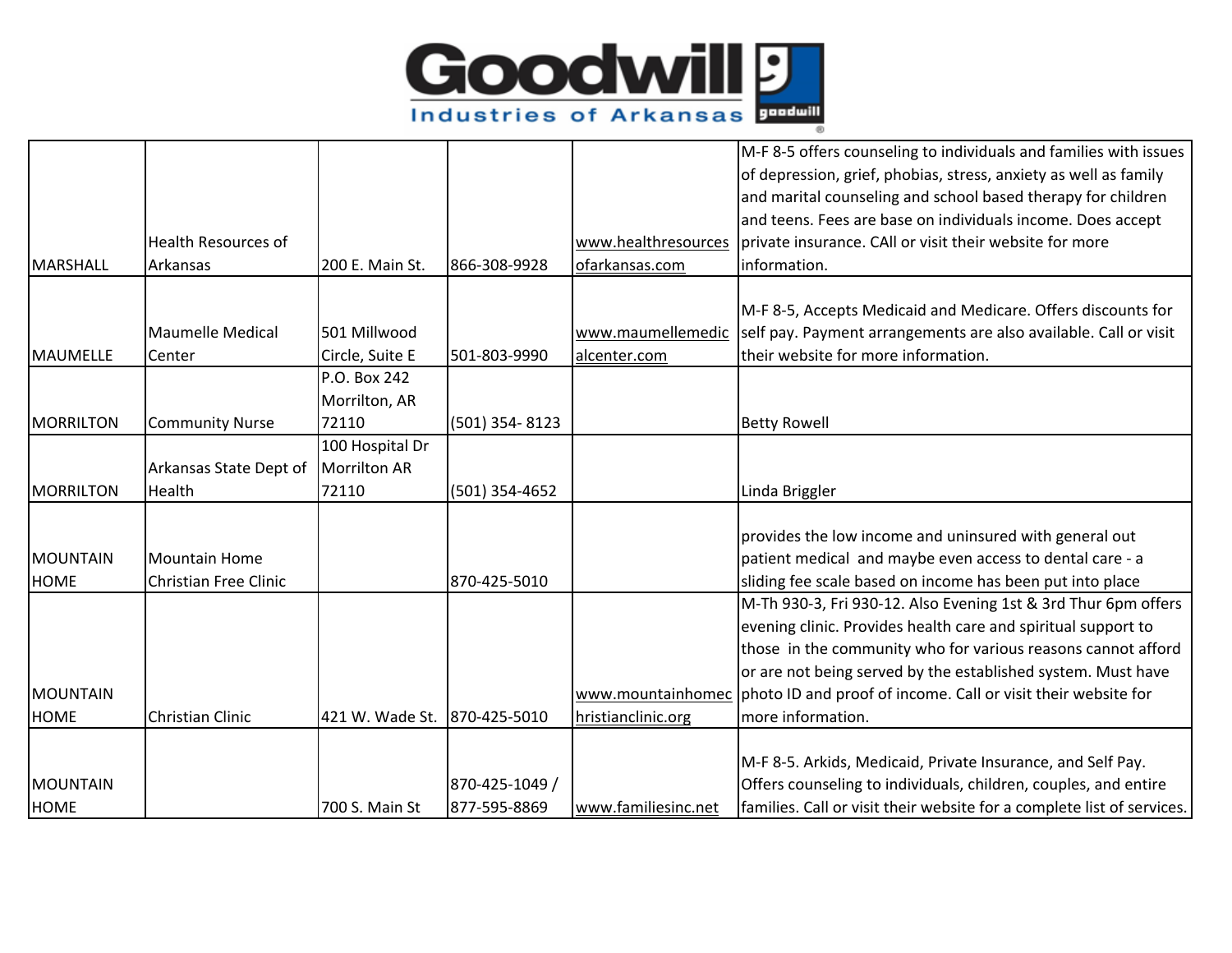

|                     |                           |                  |                |                     | M-F 8-430 offers substance abuse detox and aftercare to those                    |
|---------------------|---------------------------|------------------|----------------|---------------------|----------------------------------------------------------------------------------|
|                     | First Step Baxter         |                  |                |                     | willing and wanting to make that change in their life. Accepts                   |
| <b>MOUNTAIN</b>     | <b>Regional Medical</b>   |                  |                |                     | www.baxterregional.o Medicaid and Medicare. Call or visit their website for more |
| <b>HOME</b>         | Center                    | 624 Hospital Dr. | 870-508-7590   | rg                  | information,                                                                     |
|                     | Mt. Ida Community         | 534 Luzerne Mt   |                |                     |                                                                                  |
| MT IDA              | Clinic                    | Ida              | 870-867-4254   |                     | Medical and Dental- Income Based- Call for Appt                                  |
|                     |                           |                  |                |                     |                                                                                  |
|                     |                           |                  |                |                     | Offers FREE substance abuse rehabilitation for women. Must                       |
|                     |                           |                  |                |                     | print application online from their website and send it in.                      |
|                     |                           |                  |                | www.john317ministri | Women are allowed to bring their children on a case by case                      |
| <b>NEWPORT</b>      | John 3:17 Ministries      | 431 S. Hwy 145   | 870-217-5603   | es.com              | Ibasis. Call or visit their website for more inormation.                         |
|                     |                           |                  |                |                     | Private inpatient hospital, some payment required. Inpatient                     |
|                     |                           |                  |                |                     | detox and dual diagnosis treatment. All drugs and alcohol                        |
|                     |                           |                  |                |                     | including methadone. Fees: Medicare and private insurance                        |
|                     |                           |                  |                |                     | ONLY. May want to ensure that client's private insurance                         |
| <b>NORTH LITTLE</b> |                           | 21 Bridgway      |                |                     | www.thebridgeway.co covers substance abuse otherwise they are indigent for this  |
| <b>ROCK</b>         | <b>Bridgway Hospital</b>  | Road             | 501-771-1500   | m                   | type of treatment.                                                               |
|                     |                           |                  |                |                     | M-F 8-430 helps homebound older people receive services that                     |
| <b>NORTH LITTLE</b> |                           | 700 Riverfront   |                |                     | allow them to stay and live in their homes. Call or visit their                  |
| <b>ROCK</b>         | Care-Link                 | Dr.              | 501-372-5100   | www.care-link.org   | website for more information.                                                    |
|                     |                           |                  |                |                     | Long term treatment with work program. Coed facility. Client                     |
| <b>NORTH LITTLE</b> |                           | 12127 Gabriel    |                |                     | must be able to work or have a job. Program will transport                       |
| <b>ROCK</b>         | <b>Chance Sobriety</b>    | Lane             | 501-851-8484   |                     | client to and from work as needed.                                               |
|                     | <b>Garden Memorial</b>    |                  |                |                     |                                                                                  |
| <b>NORTH LITTLE</b> | <b>United Methodist</b>   | 1723 Schaer      | 501-372-8852 / |                     | www.gardenmemorial Mon 9-last patient seen. Offers Free health clinic for the    |
| <b>ROCK</b>         | Church                    | Street           | 501-552-3241   | umn.org             | uninsured. No Appointment Necessary, 1st come 1st served.                        |
|                     |                           |                  |                |                     |                                                                                  |
|                     |                           |                  |                |                     | M-Th 10-8, Fri & Sat 9-5, Residents 15.00 Non-Residents 20.00,                   |
| <b>NORTH LITTLE</b> | <b>Glenview Community</b> | 4800 East 19th   |                |                     | Day Pass 4.00. Must have proof of income, ID required. Call for                  |
| <b>ROCK</b>         | Clinic                    | Street           | 501-552-3241   | www.nlrpr.org       | more information or visit their website.                                         |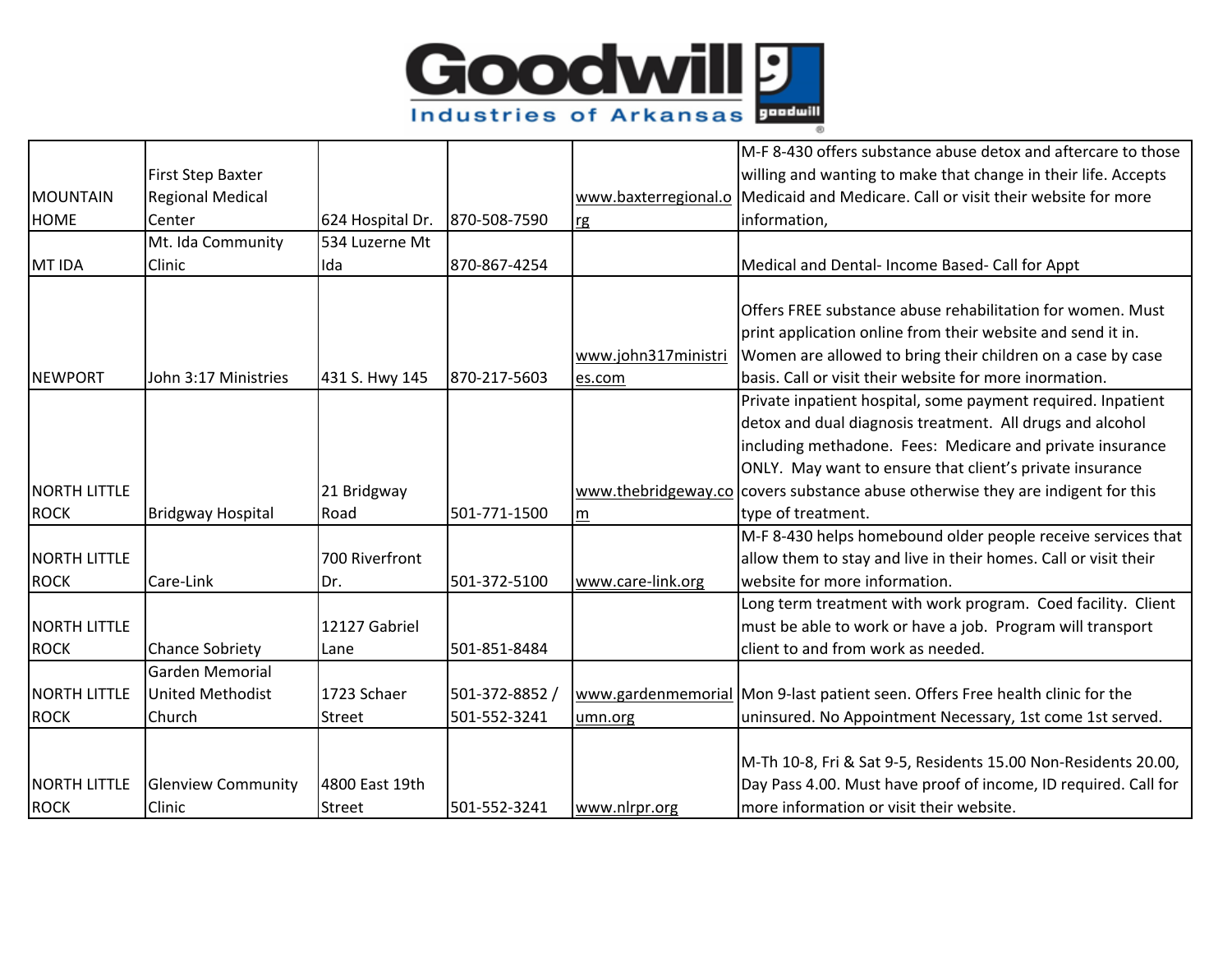

|                |                 |                  |                |                     | M-F 8-5. Arkids, Medicaid, Private Insurance, and Self Pay.            |
|----------------|-----------------|------------------|----------------|---------------------|------------------------------------------------------------------------|
|                |                 | 3201 W. Keiser   | 870-622-0592 / |                     | Offers counseling to individuals, children, couples, and entire        |
| <b>OSCEOLA</b> | Families, Inc.  | St.              | 877-595-8869   | www.familiesinc.net | families. Call or visit their website for a complete list of services. |
|                |                 |                  |                |                     |                                                                        |
|                |                 |                  |                |                     | M-F 8-5 offer counseling services to children, adolescents,            |
|                |                 |                  |                |                     | adults, couples, and group psychotherapy Services are offered          |
|                |                 |                  |                |                     | for a wide variety of mental health concerns, including                |
|                | Life Strategies | 1487 W. Keiser   |                |                     | depression, anxiety, stress, childhood abuse and trauma, family        |
| <b>OSCEOLA</b> | Counseling      | Ave.             | 870-563-4500   | www.lscihelp.com    | and relationship issues, grief and loss, and addiction recovery.       |
|                |                 |                  |                |                     |                                                                        |
|                |                 |                  |                |                     | M-F 8-5 offer counseling services to children, adolescents,            |
|                |                 |                  |                |                     | adults, couples, and group psychotherapy Services are offered          |
|                |                 |                  |                |                     | for a wide variety of mental health concerns, including                |
|                | Life Strategies | 1487 W. Keiser   |                |                     | depression, anxiety, stress, childhood abuse and trauma, family        |
| <b>OSCEOLA</b> | Counseling      | Ave.             | 870-563-4500   | www.lscihelp.com    | and relationship issues, grief and loss, and addiction recovery.       |
|                |                 |                  |                |                     |                                                                        |
|                |                 |                  |                |                     | M-F 8-5. Arkids, Medicaid, Private Insurance, and Self Pay.            |
|                |                 | 211 N 23rd St.,  | 870-335-9483 / |                     | Offers counseling to individuals, children, couples, and entire        |
| PARAGOULD      | Families, Inc.  | Ste <sub>6</sub> | 877-595-8869   | www.familiesinc.net | families. Call or visit their website for a complete list of services. |
|                |                 |                  |                |                     |                                                                        |
|                |                 |                  |                |                     | M-F 8-5 offer counseling services to children, adolescents,            |
|                |                 |                  |                |                     | adults, couples, and group psychotherapy Services are offered          |
|                |                 |                  |                |                     | for a wide variety of mental health concerns, including                |
|                | Life Strategies | 1715 Linwood     |                |                     | depression, anxiety, stress, childhood abuse and trauma, family        |
| PARAGOULD      | Counseling      | <b>Drive</b>     | 870-236-5880   | www.lscihelp.com    | and relationship issues, grief and loss, and addiction recovery.       |
|                |                 |                  |                |                     |                                                                        |
|                |                 |                  |                |                     | M-F 8-5 offer counseling services to children, adolescents,            |
|                |                 |                  |                |                     | adults, couples, and group psychotherapy Services are offered          |
|                |                 |                  |                |                     | for a wide variety of mental health concerns, including                |
|                | Life Strategies | 1715 Linwood     |                |                     | depression, anxiety, stress, childhood abuse and trauma, family        |
| PARAGOULD      | Counseling      | <b>Drive</b>     | 870-236-5880   | www.lscihelp.com    | and relationship issues, grief and loss, and addiction recovery.       |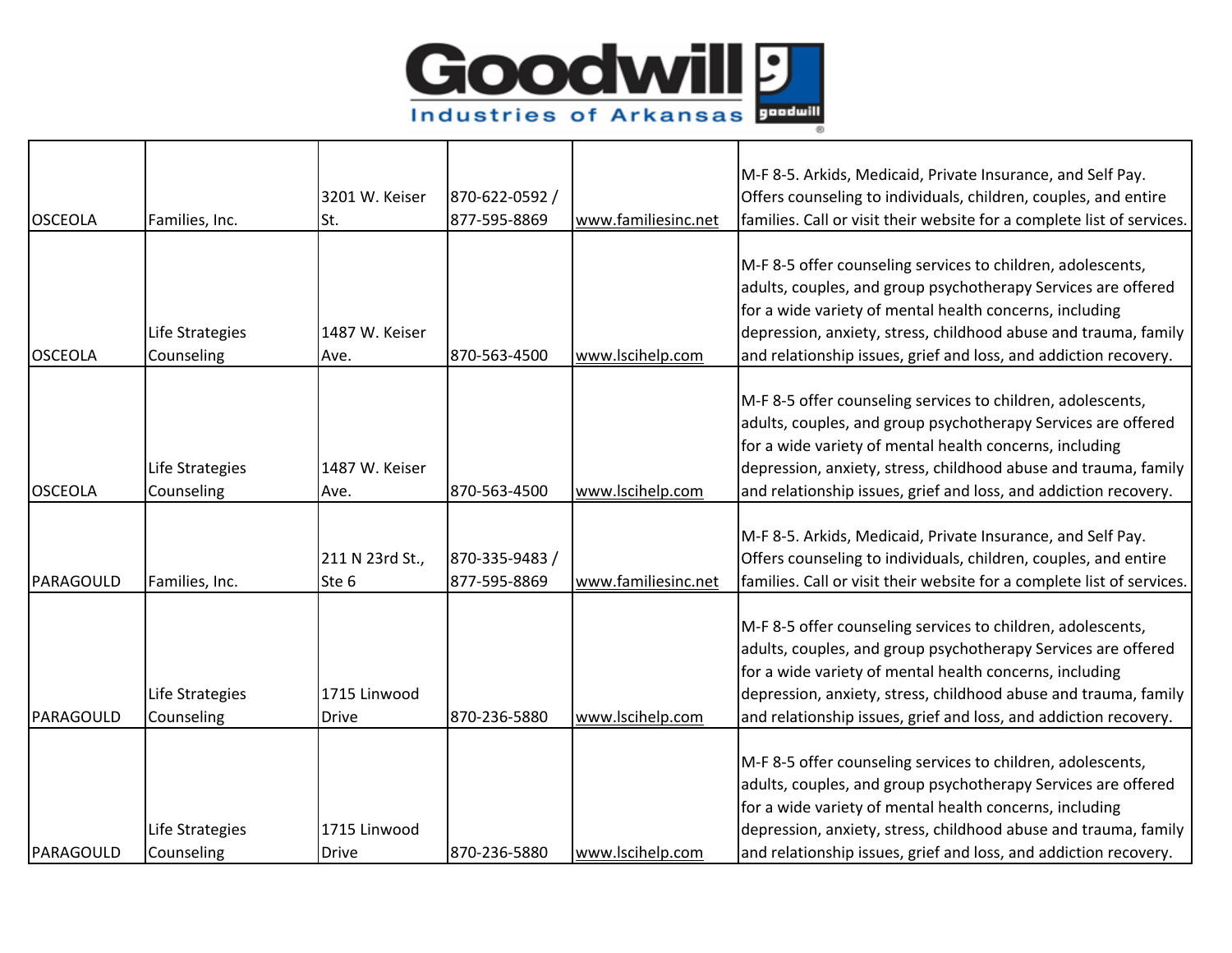

| PARAGOULD         | Mid-South Health<br>Systems        | #28 Southpointe<br><b>Drive</b> | 870-239-2244   |                  | (inpatient)                                                                                                                                                                                                                                                                                                                    |
|-------------------|------------------------------------|---------------------------------|----------------|------------------|--------------------------------------------------------------------------------------------------------------------------------------------------------------------------------------------------------------------------------------------------------------------------------------------------------------------------------|
|                   | Mission Outreach of                | 901 East Lake                   |                |                  | Offers primary healthcare for low income individualsa and                                                                                                                                                                                                                                                                      |
| PARAGOULD         | <b>Northeast Arkansas</b>          | Street                          | 870-236-8080   |                  | families. Must have photo ID and proof of residence.                                                                                                                                                                                                                                                                           |
|                   |                                    |                                 |                |                  | Offers assistance with Pregnancy Tests                                                                                                                                                                                                                                                                                         |
|                   |                                    |                                 |                |                  | <b>Ultrasounds Pregnancy and Fetal Development</b>                                                                                                                                                                                                                                                                             |
|                   |                                    |                                 |                |                  | <b>Abortion Education</b>                                                                                                                                                                                                                                                                                                      |
|                   |                                    |                                 |                |                  | <b>Adoption Information</b>                                                                                                                                                                                                                                                                                                    |
|                   |                                    |                                 |                |                  | Referrals for Medical Care and Housing                                                                                                                                                                                                                                                                                         |
|                   | <b>Pregnancy Health</b>            | 1103 East Kings                 |                |                  | 24/7 Dad                                                                                                                                                                                                                                                                                                                       |
| PARAGOULD         | Center                             | Highway                         | 870-239-0331   |                  | Earn While You Learn/Parenting Class                                                                                                                                                                                                                                                                                           |
| <b>PIGGOTT</b>    | Life Strategies<br>Counseling      | 318 East Popular 870-589-1122   |                | www.lscihelp.com | M-F 8-5 offer counseling services to children, adolescents,<br>adults, couples, and group psychotherapy Services are offered<br>for a wide variety of mental health concerns, including<br>depression, anxiety, stress, childhood abuse and trauma, family<br>and relationship issues, grief and loss, and addiction recovery. |
| <b>PIGGOTT</b>    | Life Strategies<br>Counseling      | 318 East Popular 870-589-1122   |                | www.lscihelp.com | M-F 8-5 offer counseling services to children, adolescents,<br>adults, couples, and group psychotherapy Services are offered<br>for a wide variety of mental health concerns, including<br>depression, anxiety, stress, childhood abuse and trauma, family<br>and relationship issues, grief and loss, and addiction recovery. |
| <b>PINE BLUFF</b> | Pine Bluff Jefferson<br>County EOC |                                 | (870) 536 0046 |                  | Medical bill assistance and prescription medications;<br>emergency financial assistance, free food, gently used and<br>discounted clothing, travel assistance and home visits; job<br>assistance programs; weatherization programs                                                                                             |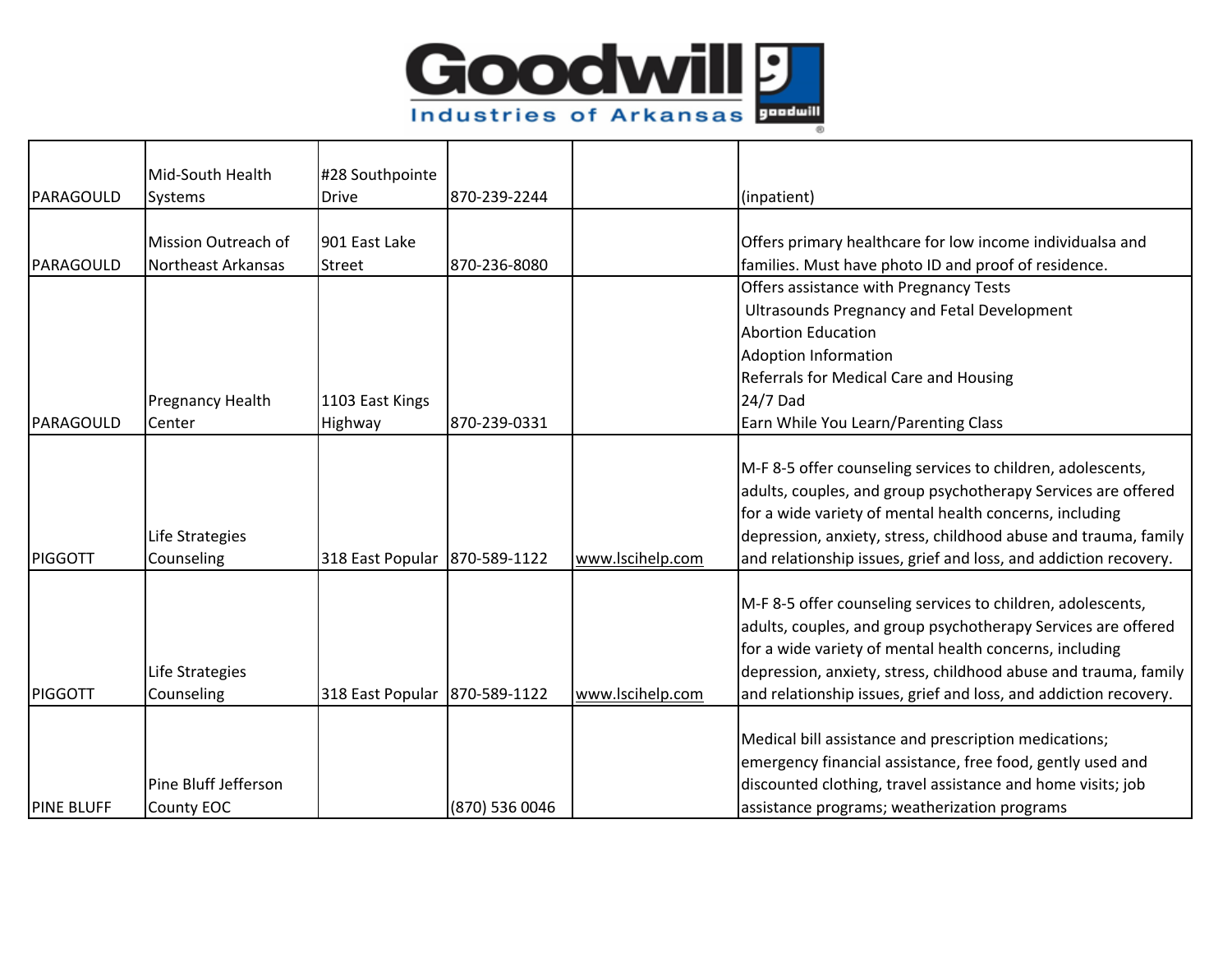

|                   |                           | 1222 W. 6th St    |                |                      |                                                                        |
|-------------------|---------------------------|-------------------|----------------|----------------------|------------------------------------------------------------------------|
|                   | <b>Children's Medical</b> | Pine Bluff Ar     |                |                      |                                                                        |
| <b>PINE BLUFF</b> | Services                  | 71601             | (870) 534-4200 |                      |                                                                        |
|                   |                           | 912 W Sixth Ave   |                |                      |                                                                        |
|                   | Arkansas State Dept of    | Pine Bluff, Ar    |                |                      |                                                                        |
| <b>PINE BLUFF</b> | Health                    | 71601             | (870) 946-2934 |                      |                                                                        |
|                   |                           | 1222 W. 6th St    |                |                      |                                                                        |
|                   | <b>Children's Medical</b> | Pine Bluff AR     |                |                      |                                                                        |
| <b>PINE BLUFF</b> | <b>Services</b>           | 71601             | 870-534-4200   |                      | Sallie McVay                                                           |
|                   |                           | 912 W. Sixth Ave  |                |                      |                                                                        |
|                   | Arkansas State            | Pine Bluff, AR    |                |                      |                                                                        |
| <b>PINE BLUFF</b> | Department of Health      | 71601             | 870-946-2934   |                      | <b>Kim Hooks</b>                                                       |
|                   |                           |                   |                |                      |                                                                        |
|                   |                           | Arch Ford Ed.     |                |                      |                                                                        |
|                   |                           | Service Co-op     |                |                      |                                                                        |
|                   |                           | 101 Bulldog Drive |                |                      |                                                                        |
|                   |                           | Plumerville, AR   |                |                      |                                                                        |
| PLUMERVILLE       | <b>Community Nurse</b>    | 72127             | (501) 354-2269 |                      | Mary Glasscock                                                         |
|                   |                           |                   |                |                      |                                                                        |
|                   |                           |                   |                |                      | M-F 8-430 operates 6 senior Wellness Centers in Clay, Lawrence         |
|                   |                           |                   |                |                      | and Randolph counties. The Senior Wellness Centers are open 5          |
|                   |                           |                   |                |                      | days per week. The Central kitchen is located at 1302 Pace Road        |
|                   |                           |                   |                |                      | in Pocahontas. These Centers serve as focal points for senior          |
|                   |                           |                   |                |                      | services in the community with emphasis in Health and                  |
|                   |                           |                   |                |                      | Wellness issues Assists with Homebound Meals, Congregate               |
|                   | <b>Black River Area</b>   | 1403 Hospital     |                | www.blackriverdevelo | Meals, Transportation, and Socialization/Recreational Activites.       |
| POCAHONTAS        | Development               | <b>Drive</b>      | 870-892-4547   | pment.com            | Call or visit their website for more                                   |
|                   |                           |                   |                |                      |                                                                        |
|                   |                           |                   |                |                      | M-F 8-5. Arkids, Medicaid, Private Insurance, and Self Pay.            |
|                   |                           | 205 Old Country   | 870-892-1005 / |                      | Offers counseling to individuals, children, couples, and entire        |
| POCAHONTAS        | Families, Inc.            | Road              | 877-595-8869   | www.familiesinc.net  | families. Call or visit their website for a complete list of services. |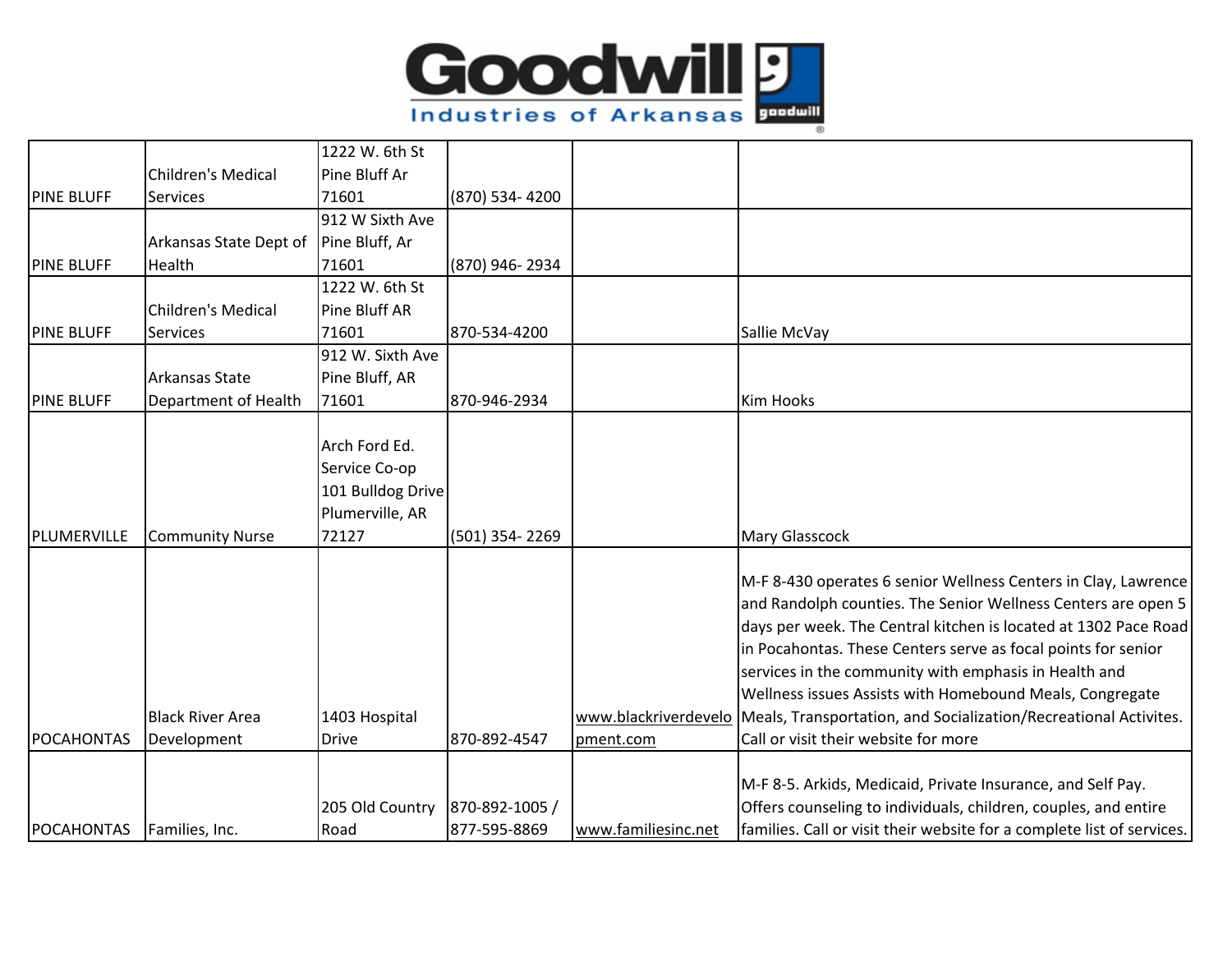

|                     | Mid-South Health             | 2560 Old Country |                |                   |                                                                                       |
|---------------------|------------------------------|------------------|----------------|-------------------|---------------------------------------------------------------------------------------|
| <b>POCAHONTAS</b>   | Systems                      | Road             | 870-892-7111   |                   | (inpatient)                                                                           |
|                     |                              |                  |                |                   | Mon-Fri 8-5, Sat 9-4. Open to all residents regardless of                             |
|                     |                              |                  |                |                   | insurance status. Provides reduce cost based on ability to pay.                       |
|                     |                              |                  |                |                   | Helps patients access health care, case management, health                            |
|                     |                              |                  |                |                   | education, nutrition counseling, and chronc disease                                   |
|                     | Pocahontas Family            |                  |                |                   | management. Call or visit their website for more complete list                        |
| <b>POCAHONTAS</b>   | <b>Medical Center</b>        | 141 Betty Dr.    | 870-892-9949   | www.cahi-ar.org   | of services.                                                                          |
|                     |                              |                  |                |                   |                                                                                       |
|                     |                              |                  |                |                   | Tues-Thurs 9-12 offers assistance with prescriptions to                               |
|                     |                              |                  |                |                   | residence who live within Prarie Grove. Must have photo ID,                           |
| <b>PRAIRE GROVE</b> | <b>Life Ministries</b>       | 881 Stills Rd    | 479-846-5433   |                   | and proof of residence. Call fo rmore information.                                    |
|                     |                              |                  |                |                   | provides high quality, accessible and affordable primary and                          |
|                     |                              |                  |                |                   | preventative health and medical care to the uninsured and low                         |
| <b>ROGERS</b>       | <b>Rogers Clinc</b>          |                  | 479-636-9235   |                   | income residents                                                                      |
|                     | <b>Northwest Arkansas</b>    |                  |                |                   | appointment required. General dental, medical, hygeine and                            |
|                     | Free Health and Dental       |                  |                |                   | women's clinics. Can get help with prescription meds, physical                        |
| <b>ROGERS</b>       | Center                       |                  | 479-444-7548   |                   | therapy and diabetes education.                                                       |
|                     |                              |                  |                |                   |                                                                                       |
|                     |                              |                  |                |                   | M-F 8-5 offers dental care to low income individuals and                              |
|                     |                              |                  |                |                   | families. Fee is on Sliding scale, accepts, Medicare, Medicaid,                       |
|                     | <b>Community Clinic</b>      | 3710 Southern    | 855-438-2280 / |                   | www.communityclinic Arkids 1st. No patient is turned away because of their ability to |
| <b>ROGERS</b>       | Rogers                       | Hill Blvd        | 479-936-8600   | nwa.org           | pay. Call or visit their website for more information,                                |
|                     |                              |                  |                |                   |                                                                                       |
|                     |                              |                  |                |                   | M-F 8-5 offers primary health care to individuals and families                        |
|                     |                              |                  |                |                   | with low income. Accepts Medicare, Medicaid, Arkids 1st, fee is                       |
|                     | <b>Community Clinic</b>      |                  | 855-438-2280 / |                   | www.communityclinic based on sliding scale. No patient is turned away because of      |
| <b>ROGERS</b>       | Rogers                       | 1233 W. Poplar   | 479-636-9235   | nwa.org           | inability to pay. Call or visit their website for more information,                   |
|                     | <b>First Baptist Rogers</b>  |                  |                |                   |                                                                                       |
|                     | <b>River of Life Medical</b> |                  |                |                   | 2nd & 4th Thursday of each month. Offers FREE medical                                 |
| <b>ROGERS</b>       | Clinic                       | 626 West Olive   | 479-636-3451   | www.fbcrogers.org | treatment to children and adults Call to set up appointment.                          |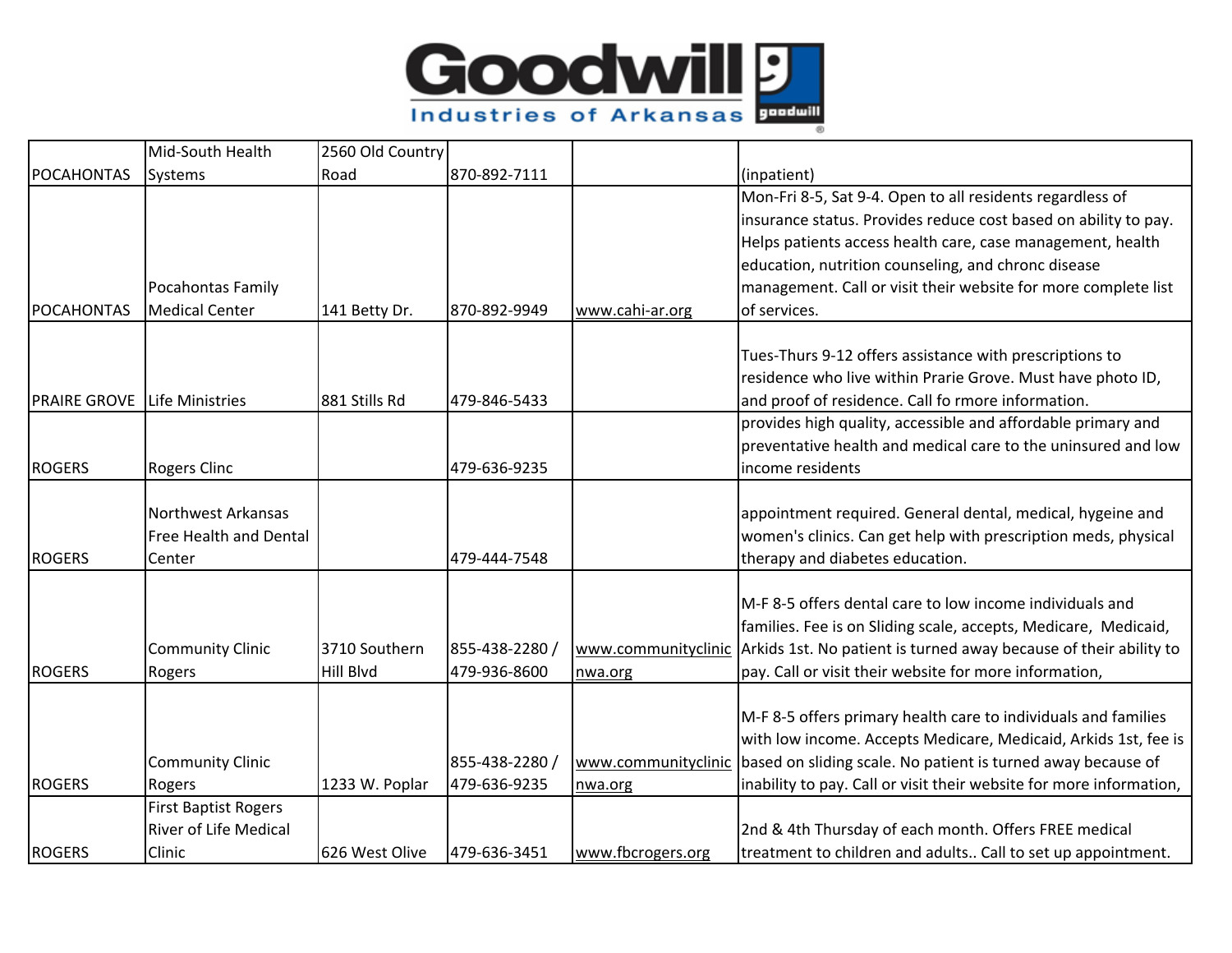

|                     |                                                  |                                 |              |                      | Mon-Thur 8-430 provides free and confidential services to help<br>with pregnancy and other reproductive health issues including                                                                                                                                                                               |
|---------------------|--------------------------------------------------|---------------------------------|--------------|----------------------|---------------------------------------------------------------------------------------------------------------------------------------------------------------------------------------------------------------------------------------------------------------------------------------------------------------|
|                     |                                                  |                                 |              | www.lovingchoices.or | pregnancy tests, ultrasounds, STD testing and abortion                                                                                                                                                                                                                                                        |
| <b>ROGERS</b>       | Loving Choices                                   |                                 | 479-631-6677 | g                    | information Testing for Women ONLY.                                                                                                                                                                                                                                                                           |
|                     |                                                  |                                 |              |                      | M-F 8-5 offers treatment for depression, anxiety, stress, and<br>more. Programs for anger management, and counseling for<br>grief, abuse and emotional difficulties are offered.<br>Comprehensive services are available to employees of local and<br>regional businesses and their families. For adults with |
|                     |                                                  |                                 |              |                      | www.ozarkguidance.o   persistent, serious mental illness a variety of services are                                                                                                                                                                                                                            |
| <b>ROGERS</b>       | <b>Ozark Guidence</b>                            | 1200 W. Walnut                  | 479-725-6000 | <b>rg</b>            | established. Call or visit their website for more information.                                                                                                                                                                                                                                                |
|                     | Samaritan Community                              |                                 |              |                      | call for appointment Mon-Thurs NO WALK IN ACCEPTED. Office                                                                                                                                                                                                                                                    |
| <b>ROGERS</b>       | Center                                           |                                 | 479-636-0451 | www.samcc.org        | in Rodgers ONLY                                                                                                                                                                                                                                                                                               |
|                     | Samaritan Community                              |                                 | 479-636-4198 |                      |                                                                                                                                                                                                                                                                                                               |
| <b>ROGERS</b>       | Center                                           |                                 | ext 35       | www.samcc.org        | 8:30a-3:30p Mon-Th call for appt                                                                                                                                                                                                                                                                              |
| <b>ROGERS</b>       | <b>Benton County Health</b><br>Unit              | 1200 W. Walnut<br>ST. 2nd Floor | 479-986-1300 | .gov                 | Health care services, free or reduced cost immunizations,<br>www.healthy.arkansas prenatal care, and anonymous sexually transmitted disease<br>testing. Open Monday-Friday, 8:00-4:30. pm                                                                                                                     |
|                     | <b>River of Life Medical</b>                     | Corner of 8th &                 |              |                      | At First Baptist Church-Rogers. Ask for Glenda Williamson for an                                                                                                                                                                                                                                              |
| <b>ROGERS</b>       | Clinic                                           | Olive St.                       | 479-636-3451 | fbcrogers.org        | appt.                                                                                                                                                                                                                                                                                                         |
| <b>RUSSELLVILLE</b> | The Salvation Army-<br><b>Russellville Corps</b> |                                 | 479-968-5358 |                      | provides emergency shelter in crisis situations for people<br>without homes or families; run a food pantry, temporary utility<br>bill payment assistance after a major disaster                                                                                                                               |
|                     | Arkansas Dept of                                 |                                 |              |                      | runs a community clinic for low income and people without                                                                                                                                                                                                                                                     |
| <b>RUSSELLVILLE</b> | Health- Public Heath                             |                                 | 479-968-6004 |                      | linsurance                                                                                                                                                                                                                                                                                                    |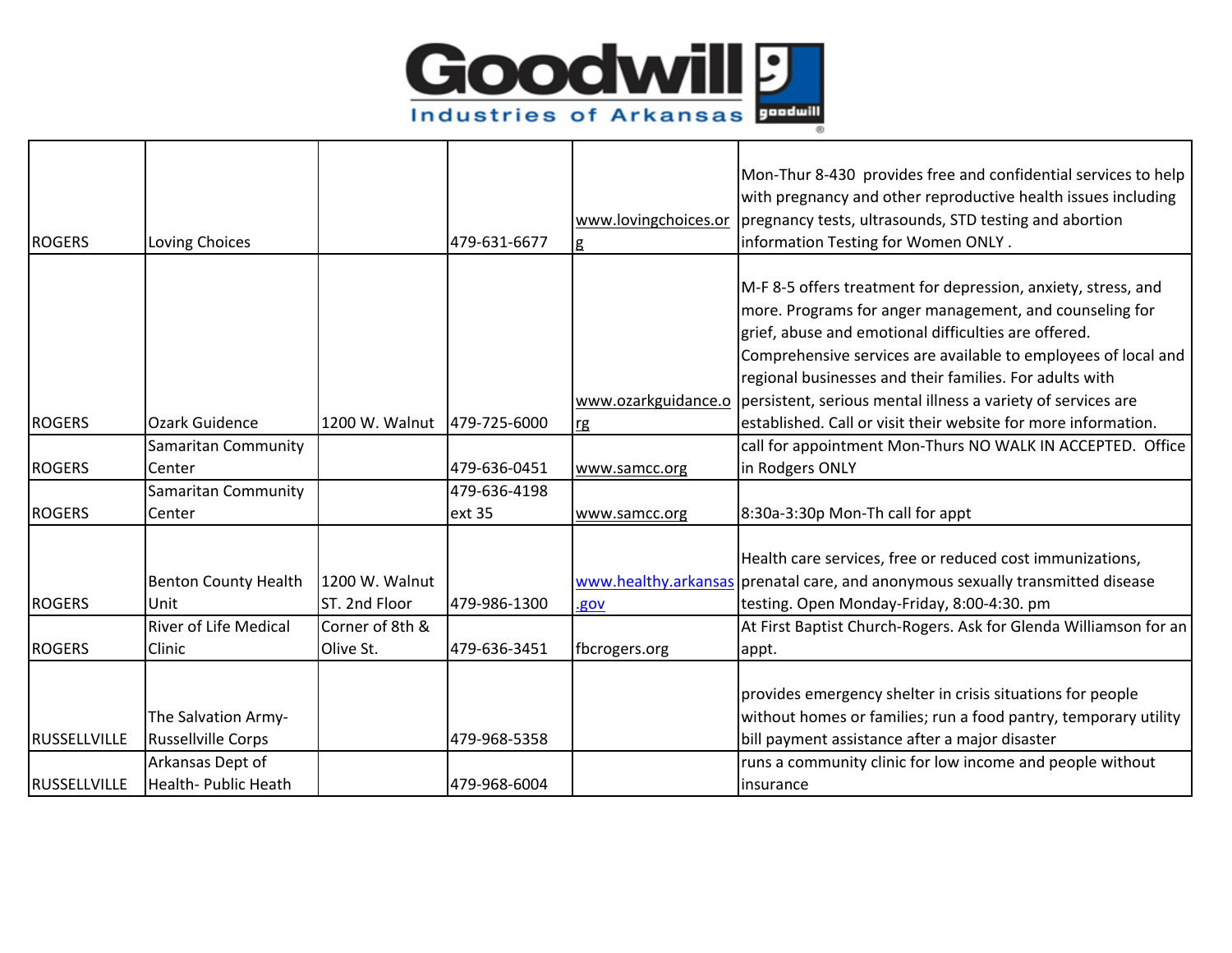

|                 |                               |                               |                |                     | M-F 8-5 offers assistance to low income and in need of                              |
|-----------------|-------------------------------|-------------------------------|----------------|---------------------|-------------------------------------------------------------------------------------|
|                 |                               |                               |                |                     | counseling. Depression, Anger Management, Substance Abuse,                          |
|                 |                               |                               |                |                     | www.helpingfamiliesfi Anxiety, Couples Counseling, Stress Management. Call or visit |
| RUSSELLVILLE    | <b>Family Services Agency</b> | 2305 E. Parkway               | 479-858-6175   | rst.org             | their website for more information.                                                 |
|                 |                               |                               |                |                     | M-F 8-5 offers counseling to individuals and families with issues                   |
|                 |                               |                               |                |                     | of depression, grief, phobias, stress, anxiety as well as family                    |
|                 |                               |                               |                |                     | and marital counseling and school based therapy for children                        |
|                 |                               |                               |                |                     | and teens. Fees are base on individuals income. Does accept                         |
|                 | <b>Health Resources of</b>    |                               |                |                     | www.healthresources   private insurance. CAII or visit their website for more       |
| <b>SEARCY</b>   | Arkansas                      | 1716 W. Searcy                | 501-362-6499   | ofarkansas.com      | information.                                                                        |
|                 |                               |                               |                |                     |                                                                                     |
|                 |                               |                               |                |                     | M-F 8-5. Arkids, Medicaid, Private Insurance, and Self Pay.                         |
|                 |                               |                               | 501-305-2359 / |                     | Offers counseling to individuals, children, couples, and entire                     |
| <b>SEARCY</b>   | Families, Inc.                | 700 Llama                     | 877-595-8869   | www.familiesinc.net | families. Call or visit their website for a complete list of services.              |
|                 |                               |                               |                |                     | M-F 8-5 offers counseling to individuals and families with issues                   |
|                 |                               |                               |                |                     | of depression, grief, phobias, stress, anxiety as well as family                    |
|                 |                               |                               |                |                     | and marital counseling and school based therapy for children                        |
|                 |                               |                               |                |                     | and teens. Fees are base on individuals income. Does accept                         |
|                 | <b>Health Resources of</b>    | 3302 E. Moore                 |                | www.healthresources | private insurance. CAll or visit their website for more                             |
| <b>SEARCY</b>   | Arkansas                      | Ave.                          | 501-268-4181   | ofarkansas.com      | information.                                                                        |
|                 |                               |                               |                |                     |                                                                                     |
|                 |                               |                               |                |                     | M-F 8-5 offers substance abuse treatment for everybody.                             |
|                 |                               |                               |                |                     | Accepts insurance and self pay is on ability to pay basis. Some                     |
|                 | <b>Health Resources of</b>    |                               |                |                     | grants are available for treatment. Offers a detoxification                         |
|                 | Arkansas / Wilbur D.          |                               | 501-268-7777 / |                     | center, inpatient and outpatient programs as well as after care                     |
| <b>SEARCY</b>   | <b>Mills</b>                  | 3204 E. Moore St 800-592-9503 |                |                     | www.healthresourceso programs. Call or visit their website for more information,    |
| <b>SHERIDAN</b> | P.A.L.S                       | Sheridan                      | 501-569-3505   |                     | Perscriptions for Seniors                                                           |
|                 |                               |                               | 888-474-       |                     |                                                                                     |
|                 |                               |                               | 8275(English)/ |                     |                                                                                     |
|                 | AR Kids First Health          |                               | 800-782-       |                     |                                                                                     |
| <b>SHERIDAN</b> | Insurance                     | Sheridan                      | 8988(Spanish)  |                     |                                                                                     |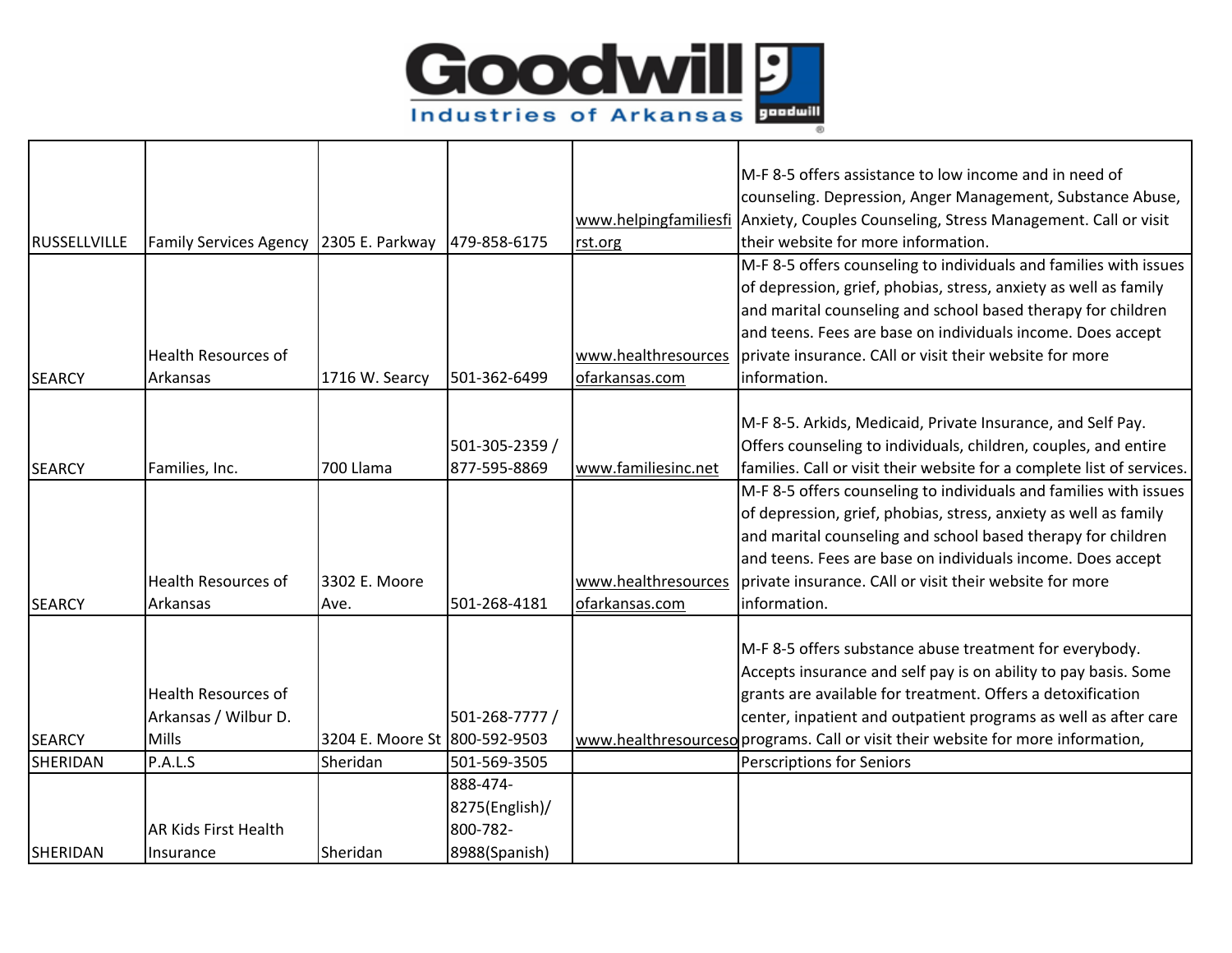

|                 | Clark County Health            |                     |                |                     |                                                                     |
|-----------------|--------------------------------|---------------------|----------------|---------------------|---------------------------------------------------------------------|
|                 | Unit (WIC, Family              |                     |                |                     |                                                                     |
| <b>SHERIDAN</b> | Planning)                      | Sheridan            | 870-246-4078   |                     |                                                                     |
| <b>SHERIDAN</b> | Compass Healthcare             | Sheridan            | 870-210-5243   |                     |                                                                     |
| <b>SHERIDAN</b> | Lions Club                     | Sheridan            | 801-834-5111   |                     | glasses/ blind training                                             |
|                 |                                |                     |                |                     |                                                                     |
|                 | <b>Medicaid Program</b>        |                     |                |                     |                                                                     |
| <b>SHERIDAN</b> | Eligibility/Enrollment         | Sheridan            | 800-482-8988   |                     |                                                                     |
|                 | Social                         |                     |                |                     |                                                                     |
| SHERIDAN        | Security/Medicare              | Sheridan            | 800-772-1213   |                     |                                                                     |
|                 | Arkadelphia Medical            |                     |                |                     |                                                                     |
| <b>SHERIDAN</b> | Clinic                         | Sheridan            | (870) 246-2471 |                     |                                                                     |
|                 | <b>Baptist Health Medical</b>  |                     |                |                     |                                                                     |
| <b>SHERIDAN</b> | Center                         | Sheridan            | 870-245-2622   |                     |                                                                     |
|                 | <b>Baptist Health Family</b>   |                     |                |                     |                                                                     |
| <b>SHERIDAN</b> | Clinic(G)                      | Sheridan            | 870-353-2800   |                     |                                                                     |
|                 | <b>Baptist Health Family</b>   |                     |                |                     |                                                                     |
| <b>SHERIDAN</b> | <b>Clinic SV</b>               | Sheridan            | 870-245-2198   |                     |                                                                     |
|                 |                                |                     |                |                     |                                                                     |
|                 |                                |                     |                |                     | M-F 830-5 offers mental health services for low income              |
|                 |                                |                     |                |                     | individuals and families. Accepts Medicaid, Medicare and            |
|                 |                                |                     |                |                     | Arkids 1st. Must have appointment, Must have photo ID and           |
|                 | <b>Professional Counseling</b> |                     |                |                     | proof of income. Also offers 24 hour assistance for emergency       |
| <b>SHERWOOD</b> | Associates                     | 7800 Hwy 107        | 501-835-4174   | www.pca-ar.org      | situations. Call or visit their website for more information.       |
|                 |                                |                     |                |                     |                                                                     |
|                 |                                |                     |                |                     | M-F 8-5 offers primary health care to individuals and families      |
|                 |                                |                     |                |                     | with low income. Accepts Medicare, Medicaid, Arkids 1st, fee is     |
| SILOAM          | <b>Community Clinic</b>        | <b>500 S. Mount</b> | 855-438-2280 / | www.communityclinic | based on sliding scale. No patient is turned away because of        |
| <b>SPRINGS</b>  | <b>Siloam Springs</b>          | Olive Ste 200       | 479 524 9550   | nwa.org             | inability to pay. Call or visit their website for more information, |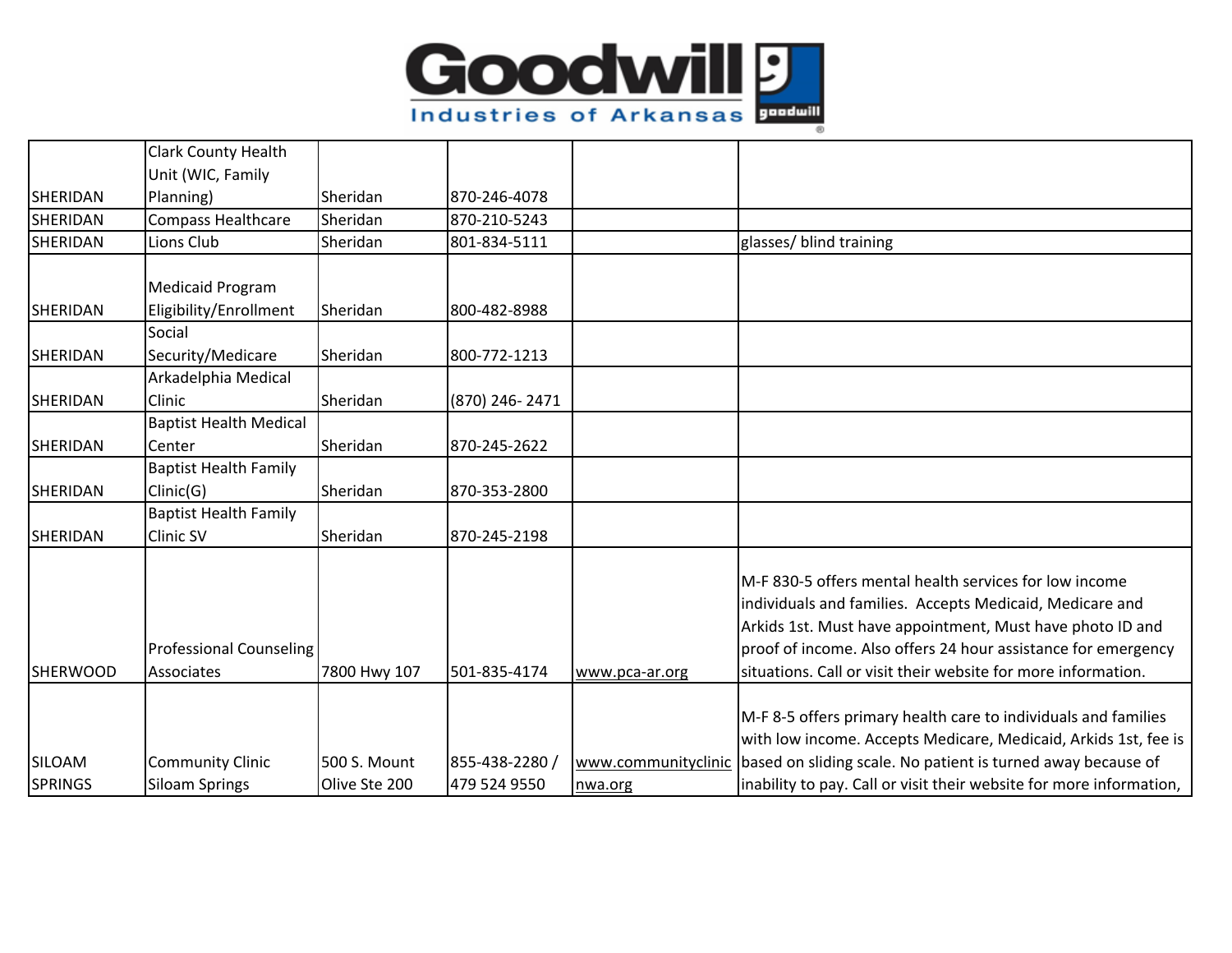

|                |                             |                              |                |                                            | Offers public assistance to the elderly and disabled who are in<br>crisis such as a wheelchair ramp. All services depend on an |
|----------------|-----------------------------|------------------------------|----------------|--------------------------------------------|--------------------------------------------------------------------------------------------------------------------------------|
| <b>SILOAM</b>  |                             |                              |                |                                            | assessment and if funding is available. Call or visit their website                                                            |
| <b>SPRINGS</b> | Kind at Heart Ministries    |                              | 479-238-4608   | www.kindatheart.corg for more information. |                                                                                                                                |
|                |                             |                              |                |                                            |                                                                                                                                |
|                |                             |                              |                |                                            | Health care servies, free or reduced cost immunizations,                                                                       |
| SILOAM         | <b>Benton County Health</b> | 101 W.                       |                |                                            | www.healthy.arkansas prenatatl care, and anonymous transmitted disease testing.                                                |
| <b>SPRINGS</b> | Unit-WIC Clinic             | University St.               | 479-549-3794   | <u>.gov</u>                                | Open Monday-Friday 8:00-4:30 pm.                                                                                               |
|                |                             |                              |                |                                            |                                                                                                                                |
|                |                             |                              |                |                                            | offers free and discounted healthcare services for both                                                                        |
|                | St Francis Clinic of        |                              |                |                                            | pediatrics and adults; gain access to prescription assistance                                                                  |
| SILOAM         | Siloam Springs/ St          |                              |                |                                            | programs, patient health education, help for hospital bills, and                                                               |
| <b>SPRINGS</b> | Francis House Inc           |                              | 479-524-9550   |                                            | identification of more serious conditions                                                                                      |
| SILOAM         |                             | 2124 W.                      |                |                                            | www.jbu.edu/careclini Counseling provided by graduate students with staff                                                      |
| <b>SPRINGS</b> | <b>JBU Care Clinic</b>      | University                   | 479-524-7300   | c/locations                                | supervision. M-Thursday 9-4.                                                                                                   |
|                |                             |                              |                |                                            | IM-F 8-5 offers dental care to low income individuals and                                                                      |
|                |                             |                              |                |                                            |                                                                                                                                |
|                |                             |                              |                |                                            | families. Fee is on Sliding scale, accepts, Medicare, Medicaid,                                                                |
|                | <b>Community Clinic</b>     |                              | 855-438-2280 / |                                            | www.communityclinic Arkids 1st. No patient is turned away because of their ability to                                          |
| SPRINGDALE     | <b>Siloam Springs</b>       | 610 E. Emma Dr.              | 479-524-9550   | nwa.org                                    | pay. Call or visit their website for more information,                                                                         |
|                |                             |                              |                |                                            | M-F 8-5 offers primary health care to individuals and families                                                                 |
|                |                             |                              |                |                                            | with low income. Accepts Medicare, Medicaid, Arkids 1st, fee is                                                                |
|                | <b>Community Clinic</b>     |                              |                |                                            | www.communityclinic based on sliding scale. No patient is turned away because of                                               |
| SPRINGDALE     | Springdale                  | 610 E. Emma Dr.              | 479 751 7417   | nwa.org                                    | inability to pay. Call or visit their website for more information,                                                            |
|                |                             |                              |                |                                            |                                                                                                                                |
|                |                             |                              |                |                                            | M-F 8-5 offers gynecological and obstetric, breast cancer                                                                      |
|                |                             |                              |                |                                            | screenings, prenatal care, and hormone therapy for women                                                                       |
|                |                             |                              |                |                                            | with low income. Accepts Medicare, Medicaid, Arkids 1st, fee is                                                                |
|                | <b>Community Clinic</b>     |                              |                |                                            | www.communityclinic based on sliding scale. No patient is turned away because of                                               |
| SPRINGDALE     | Springdale Womens           | 614 E. Emma Dr. 855-438-2280 |                | nwa.org                                    | inability to pay. Call or visit their website for more information,                                                            |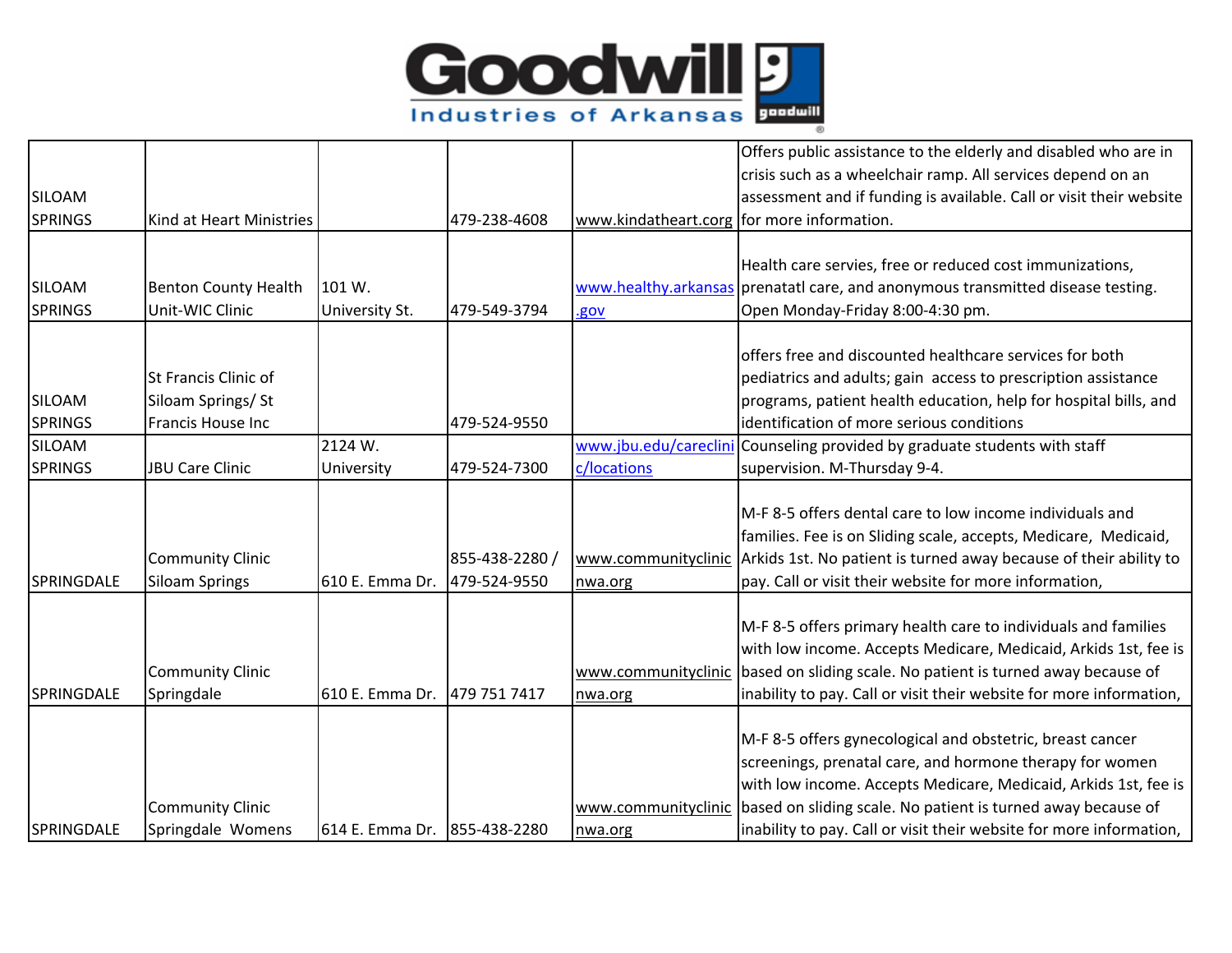

|                   | <b>Cross Compassion</b>        | 2407 S.         |              | www.crosschurch.com             |                                                                                                                                                                                                                                                                                                                                                                                                   |
|-------------------|--------------------------------|-----------------|--------------|---------------------------------|---------------------------------------------------------------------------------------------------------------------------------------------------------------------------------------------------------------------------------------------------------------------------------------------------------------------------------------------------------------------------------------------------|
| <b>SPRINGDALE</b> | Center                         | Thompson        | 479 717 5630 | /compassion                     | Helps with prescriptions. Must call and make an appointment.                                                                                                                                                                                                                                                                                                                                      |
|                   |                                |                 |              |                                 | Helps moms have full-term pregnancies and research the                                                                                                                                                                                                                                                                                                                                            |
|                   |                                | 3291 S.         |              | www.marchofdimes.c              | problems that threaten the health of babies. Call or visit their                                                                                                                                                                                                                                                                                                                                  |
| <b>SPRINGDALE</b> | March of Dimes                 | Thompson        | 479-751-5475 | lom                             | website for more information.                                                                                                                                                                                                                                                                                                                                                                     |
|                   |                                |                 |              |                                 | M-F 8-5 offers treatment for depression, anxiety, stress, and<br>more. Programs for anger management, and counseling for<br>grief, abuse and emotional difficulties are offered.<br>Comprehensive services are available to employees of local and<br>regional businesses and their families. For adults with<br>www.ozarkguidance.o persistent, serious mental illness a variety of services are |
| SPRINGDALE        | Ozark Guidence                 | 2466 S 48th St  | 479-750-2020 | rg                              | established. Call or visit their website for more information.                                                                                                                                                                                                                                                                                                                                    |
| <b>SPRINGDALE</b> | Samaritan Community<br>Center  |                 | 479-872-1115 | www.samcc.org                   | 8:30a-12:30p Tue and Thurs call for appt.                                                                                                                                                                                                                                                                                                                                                         |
| SPRINGDALE        | Hope Cancer Resources Ave      | 5835 W. Sunset  | 479-361-5847 | www.hopecancerreso<br>urces.org | Offers cancer screenings to the uninsured based on financial<br>need (200% poverty level standard). Once diagnosed, they offer<br>financial assistance, transportation assistance, prescription<br>assistance and counseling.                                                                                                                                                                     |
|                   |                                |                 |              |                                 | Offers temporary assistance in the form of diabetes supplies                                                                                                                                                                                                                                                                                                                                      |
|                   | <b>Lions Diabetes</b>          |                 |              | Email:                          | and medication. For assistance please leave a voicemail. Proof                                                                                                                                                                                                                                                                                                                                    |
|                   | <b>Awareness &amp; Service</b> | 614 E. Emma Dr. |              | johnhudd@mail.uark.             | of employment, date of birth, and proof of residence is                                                                                                                                                                                                                                                                                                                                           |
| <b>SPRINGDALE</b> | Center                         | Ste. M 410      | 479-756-8758 | edu                             | required.                                                                                                                                                                                                                                                                                                                                                                                         |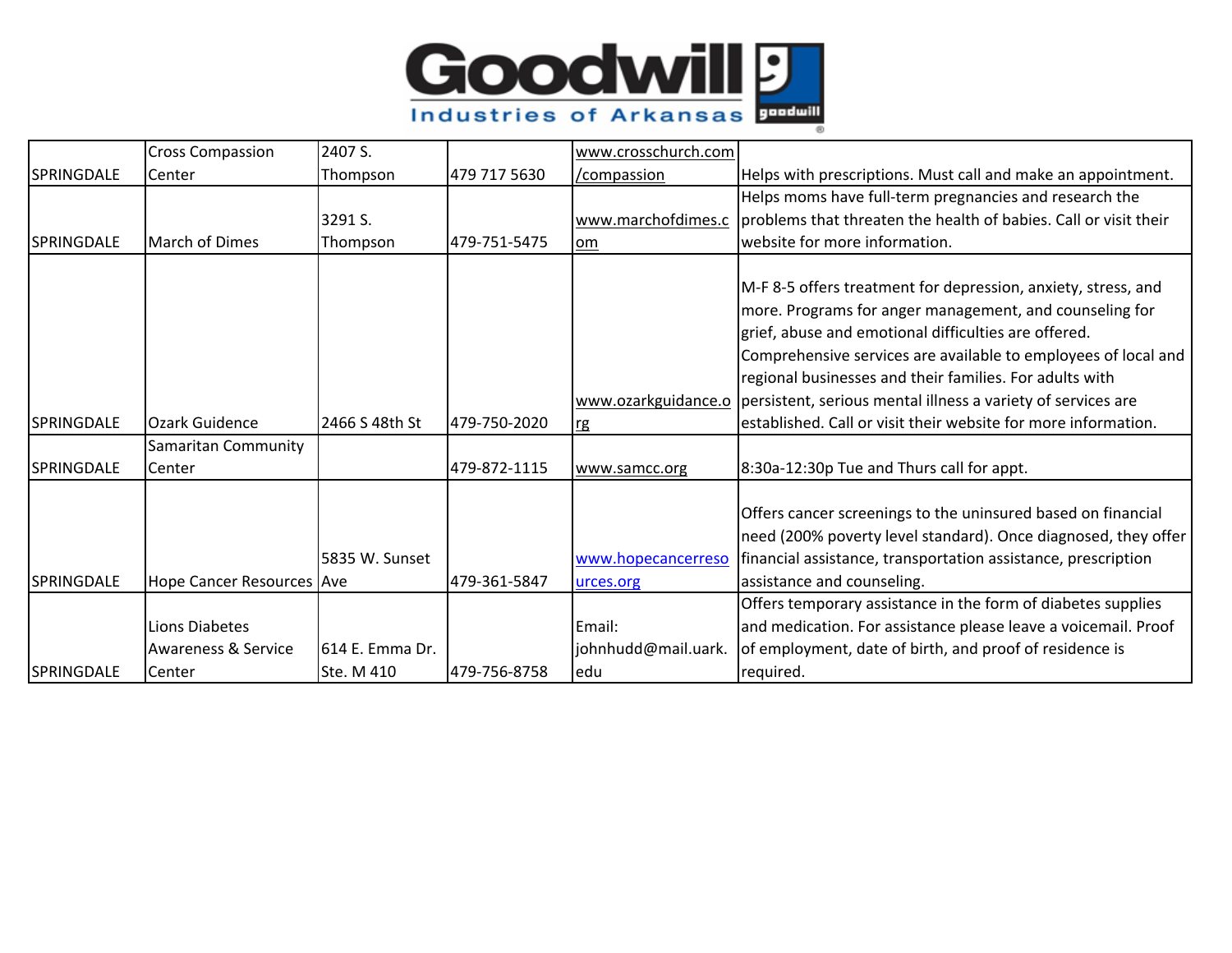

|                   |                                         |                     |              |                    | Catholic Charities Immigration Services provides low-cost                           |
|-------------------|-----------------------------------------|---------------------|--------------|--------------------|-------------------------------------------------------------------------------------|
|                   |                                         |                     |              |                    | immigration counseling and support to families and individuals                      |
|                   |                                         |                     |              |                    | who are eligible for immigration benefits and cannot afford                         |
|                   |                                         |                     |              |                    | private assistance. Phone calls, open walk-in clinic every week                     |
|                   |                                         |                     |              |                    | @ 8:00 AM. Populations Served: Domestic Violence Victims,                           |
|                   |                                         |                     |              |                    | www.dolr.org/catholic-Human Trafficking Survivors, Individuals who are not in legal |
|                   | <b>Catholic Charities</b>               | 2022 W. Sunset      |              |                    | charities/immigration- immigration status, Juveniles, Lesbian, gay, bisexual &      |
| <b>SPRINGDALE</b> | <b>Immigration Services</b>             | Ave.                | 479-927-1996 | springdale         | transgender.                                                                        |
|                   |                                         |                     |              |                    |                                                                                     |
|                   |                                         |                     |              |                    | Communicable disease investigation and intervention,                                |
|                   |                                         |                     |              |                    | hometown health improvement, pregnancy testing, HIV/STD                             |
|                   |                                         | 614 Emma. Ave.      |              |                    | counseling, testing and treatment, immunizations, TB program,                       |
| <b>SPRINGDALE</b> | <b>Bates Outreach Clinic</b>            | <b>Ste 247</b>      | 479-751-3630 |                    | WIC services, and women's health.                                                   |
|                   |                                         |                     |              |                    |                                                                                     |
|                   | Jones Clinic - Nothwest 601 W. Maple    |                     |              |                    | Provides primary care services and chronic conditions care and                      |
| <b>SPRINGDALE</b> | <b>Primary Care</b>                     | Ave. Ste 101        | 479-750-2742 |                    | support.                                                                            |
|                   |                                         |                     |              |                    | Acute medical conditions. Ongoing treatment for chronic                             |
|                   | <b>UAMS Northwest</b>                   |                     |              |                    | conditions such as asthma, diabetes, hypertension, and                              |
|                   | Family Medical Center - 601 W. Maple    |                     |              | www.uamsfamilymedi | arthritis. Pediatric care, senior health, and women's health                        |
| <b>SPRINGDALE</b> | Springdale                              | Ave. Ste 102        | 479-713-8000 | calcenters.com     | services available.                                                                 |
|                   | WIC Clinic- Washington   1772 W. Sunset |                     |              |                    | www.healthy.arkansas Special supplemental Nutrition Program for women, infants,     |
| <b>SPRINGDALE</b> | County                                  | Ave. Ste 6-7        | 479-927-3667 | .gov               | and children. Hours 8am-4:30pm.                                                     |
|                   | Northwest Arkansas                      | 614 East Emma       |              |                    |                                                                                     |
| <b>SPRINGDALE</b> | <b>Crisis Center</b>                    | <b>St. Ste. 213</b> | 479-756-1995 | www.arcrisis.org   | Call center for personal crisis intervention.                                       |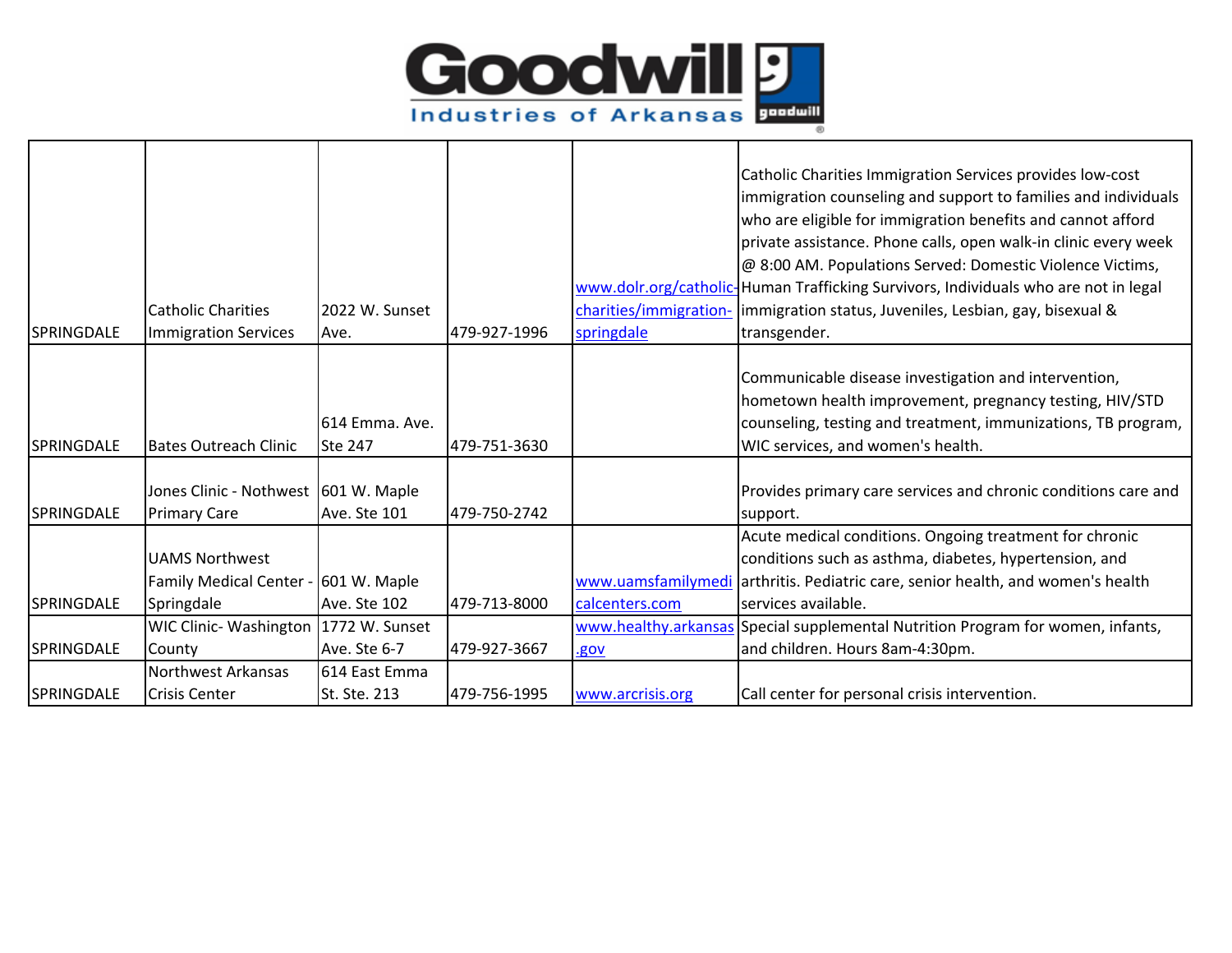

|                  |                          |                 |                |                      | Our mission is to provide top quality outpatient treatment of          |
|------------------|--------------------------|-----------------|----------------|----------------------|------------------------------------------------------------------------|
|                  |                          |                 |                |                      | opioid addiction. Springdale Treatment Center works to be the          |
|                  |                          |                 |                |                      | premier provider of such services in its geographic area through       |
|                  |                          |                 |                |                      | consistent application of our policies and procedures, respect         |
|                  |                          |                 |                |                      | for and courtesy toward all patients and staff members, and            |
|                  |                          |                 |                |                      | commitment to achieving positive outcomes for all patients.            |
|                  |                          |                 |                |                      | Staff members utilize their individual training and skills in a        |
|                  |                          |                 |                |                      | collaborative manner with others to deliver excellent care for         |
|                  |                          |                 |                |                      | patients in an efficient and caring manner. Each treatment             |
|                  |                          |                 |                | springdale@methado   | center and staff member is committed to on-going                       |
|                  | Springdale Treatment     | 7255 Meeshow    |                | netreatmentcenter.co | improvements in the quality of services provided and outcomes          |
| SPRINGDALE       | Center                   | Drive, Suite A  |                | m                    | achieved.                                                              |
| SPRINGDALE,      |                          |                 |                |                      |                                                                        |
| ROGERS, AND      |                          |                 |                |                      |                                                                        |
| SILOAM           |                          |                 |                |                      |                                                                        |
| <b>SPRINGS</b>   | Community Clinic -       |                 |                |                      | Group sessions offered in English and Spanish. Medications             |
| <b>LOCATIONS</b> | <b>Smoking Cessation</b> |                 | 479-751-7417   |                      | provided to eligible individuals. Cost is \$5 per class (\$20 total).  |
|                  |                          |                 |                |                      | M-F 8-5. Arkids, Medicaid, Private Insurance, and Self Pay.            |
|                  |                          | 1704 Hwy 69     | 870-483-4003 / |                      | Offers counseling to individuals, children, couples, and entire        |
| <b>TRUMANN</b>   | Families, Inc.           | West            | 877-595-8869   | www.familiesinc.net  | families. Call or visit their website for a complete list of services. |
|                  |                          |                 |                |                      |                                                                        |
|                  |                          |                 |                |                      | M-F 8-5 offer counseling services to children, adolescents,            |
|                  |                          |                 |                |                      | adults, couples, and group psychotherapy Services are offered          |
|                  |                          |                 |                |                      | for a wide variety of mental health concerns, including                |
|                  | Life Strategies          |                 |                |                      | depression, anxiety, stress, childhood abuse and trauma, family        |
| <b>TRUMANN</b>   | Counseling               | 809 W. Main St. | 870-483-0068   | www.lscihelp.com     | and relationship issues, grief and loss, and addiction recovery.       |